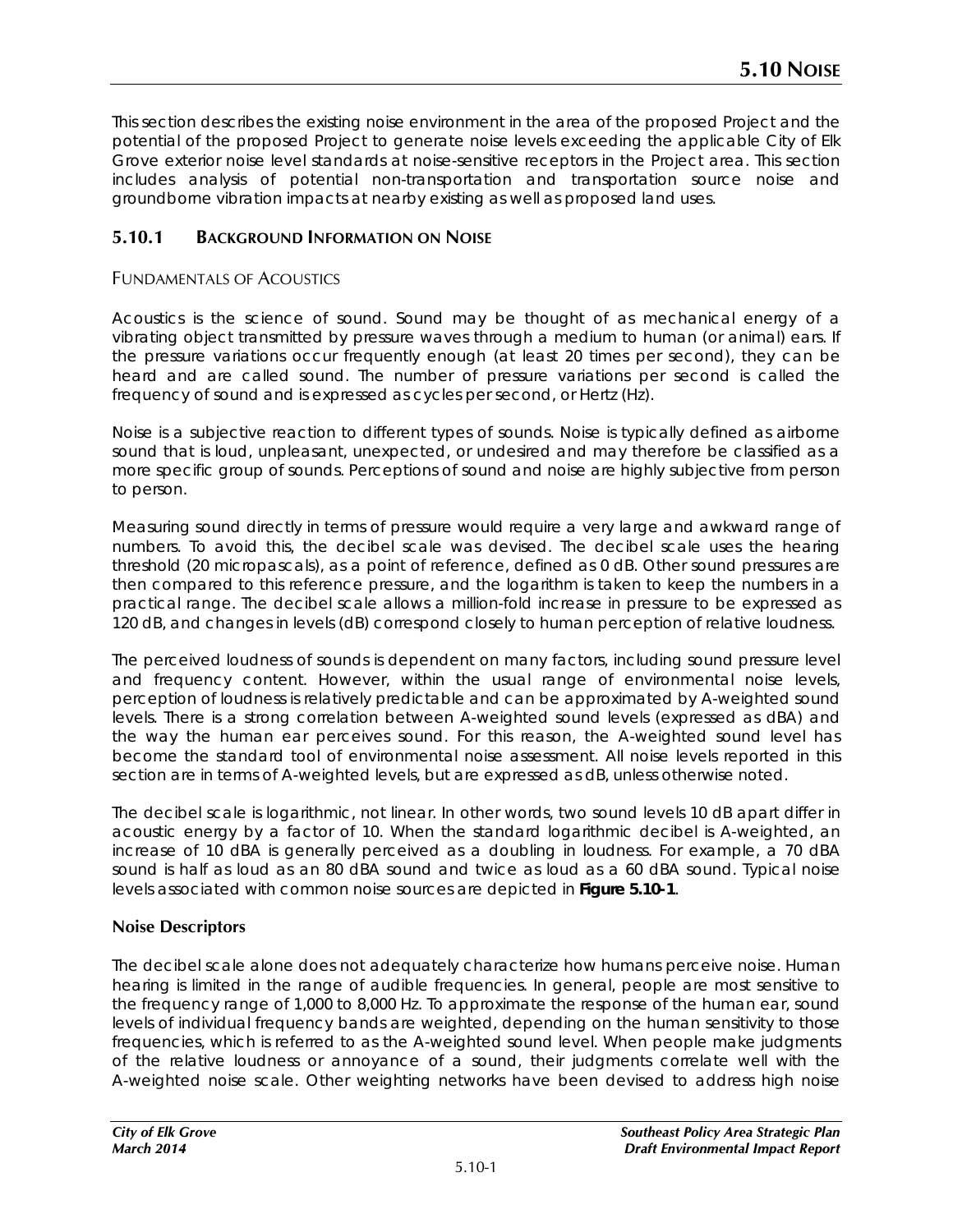levels or other special problems (e.g., B-, C-, and D-scales), but these scales are rarely used in conjunction with environmental noise.

The intensity of environmental noise fluctuates over time. As a result, several descriptors of timeaveraged noise levels are typically used for environmental noise assessment. The most commonly used descriptors are Leq, Ldn, and CNEL. The energy-equivalent noise level, Leq, is a measure of the average energy content (intensity) of noise over any given period. Many communities use 24-hour descriptors of noise levels to regulate noise. The day-night average noise level, L<sub>dn</sub>, is the 24-hour average of the noise intensity, with a 10-dBA "penalty" added for nighttime noise (10 p.m. to 7 a.m.) to account for the greater sensitivity to noise during this period. CNEL, the community equivalent noise level, is similar to L<sub>dn</sub> but adds an additional 5-dBA penalty for evening noise (7 p.m. to 10 p.m.) Common noise descriptors are summarized in **Table 5.10-1**.

| <b>Descriptor</b>                                 | <b>Definition</b>                                                                                                                                                                                                                                                                                                |
|---------------------------------------------------|------------------------------------------------------------------------------------------------------------------------------------------------------------------------------------------------------------------------------------------------------------------------------------------------------------------|
| Decibel (dB)                                      | A unit-less measure of sound on a logarithmic scale, which indicates the<br>squared ratio of sound pressure amplitude to referenced sound pressure<br>amplitude. The reference pressure is 20 micropascals.                                                                                                      |
| A-Weighted Decibel (dBA)                          | An overall frequency-weighted sound level in decibels that approximates the<br>frequency response of the human ear.                                                                                                                                                                                              |
| Energy<br>Equivalent Noise<br>Level<br>$(L_{eq})$ | The energy mean (average) noise level. The instantaneous noise levels during<br>a specific period of time in dBA are converted to relative energy values. From<br>the sum of the relative energy values, an average energy value (in dBA) is<br>calculated.                                                      |
| Maximum Noise Level (L <sub>max</sub> )           | The maximum instantaneous noise level during a specific period of time.                                                                                                                                                                                                                                          |
| Day-Night Average Noise Level<br>(DNL or Ldn)     | The 24-hour L <sub>eq</sub> with a 10 dBA "penalty" for noise events that occur during<br>the noise-sensitive hours between 10:00 p.m. and 7:00 a.m. In other words,<br>10 dBA is "added" to noise events that occur in the nighttime hours to<br>account for increases sensitivity to noise during these hours. |
| Community Noise Equivalent Level<br>(CNEL)        | The CNEL is similar to the L <sub>dn</sub> described above, but with an additional 5 dBA<br>"penalty" added to noise events that occur between the hours of 7:00 p.m. to<br>10:00 p.m. The calculated CNEL is typically approximately 0.5 dBA higher<br>than the calculated L <sub>dn</sub> .                    |

**TABLE 5.10-1 COMMON ACOUSTICAL TERMS AND DESCRIPTORS**

### **Human Response to Noise**

The human response to environmental noise is subjective and varies considerably from individual to individual. The effects of noise typically arise from interference with human activities, including sleep, speech, recreation, and tasks that demand concentration or coordination. Hearing loss can occur at the highest noise intensity levels. The acceptability of noise and the threat to public well-being are the basis for land use planning policies preventing exposure to excessive community noise levels.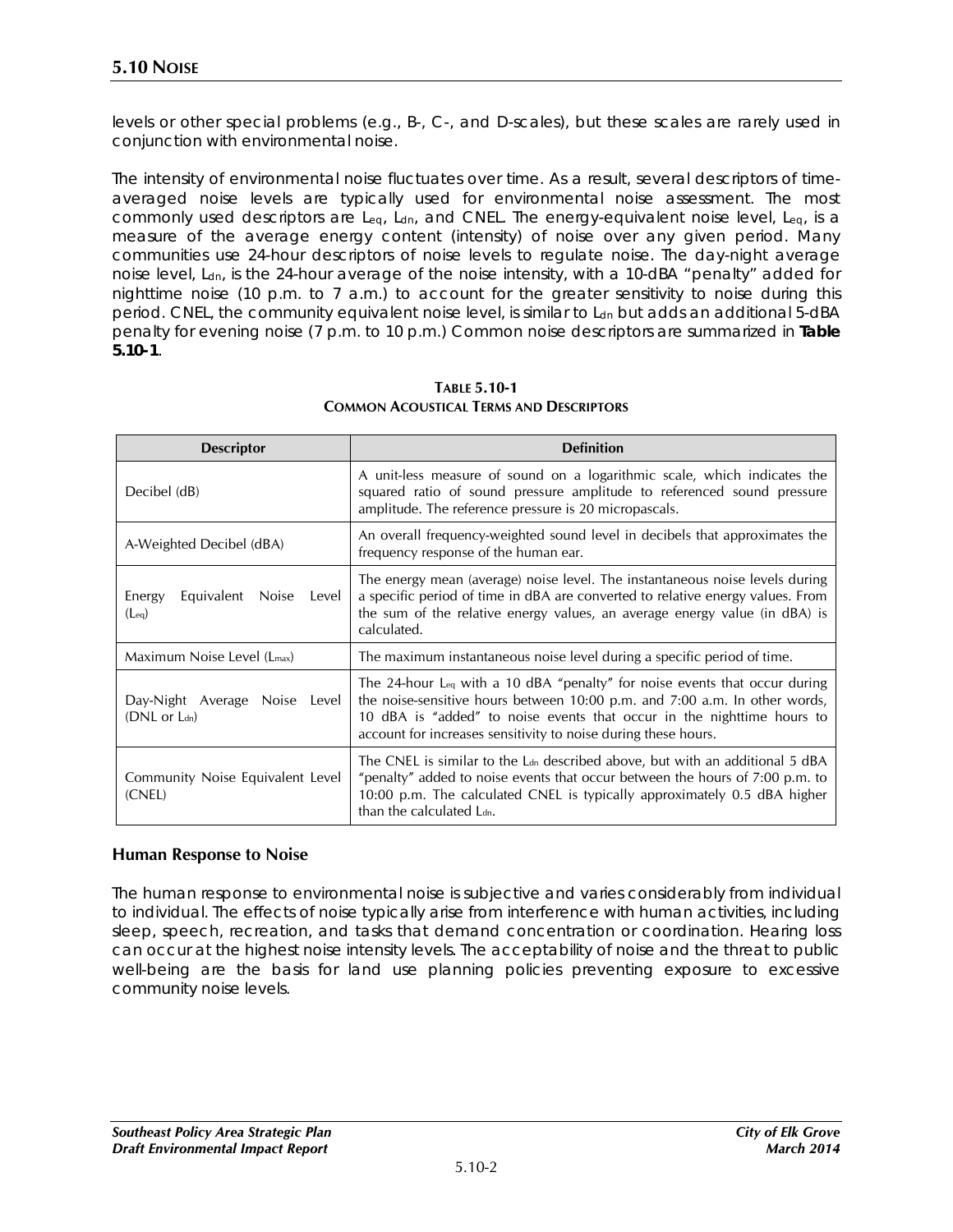| <b>INDOORS</b>                                         |              | A-Weighted<br><b>Decibels</b> |                   |                           |  |       | Perceived<br><b>Loudness Relative</b><br>to 60 dBA | <b>OUTDOORS</b>                                                                 |
|--------------------------------------------------------|--------------|-------------------------------|-------------------|---------------------------|--|-------|----------------------------------------------------|---------------------------------------------------------------------------------|
|                                                        |              | 140                           | Threshold of Pain |                           |  | x256  |                                                    |                                                                                 |
|                                                        |              | 130                           |                   | Deafening                 |  | x128  | at 50 feet                                         | Military Jet Takeoff with Afterburner                                           |
|                                                        |              | 120                           |                   |                           |  | x64   |                                                    | Jet Takeoff at 200 Feet                                                         |
|                                                        | Rock Band    | 110                           |                   | Uncomfortably<br>Loud     |  | x32   |                                                    | 747-100 Takeoff (4 miles from start of roll)                                    |
| Inside Subway Train, New York                          |              | 100                           |                   |                           |  | x16   |                                                    | Power Lawnmower at 50 Feet<br>Ambulance Siren at 100 Feet                       |
| Noisy Cocktail Bar                                     |              | 90                            |                   | Very Loud                 |  | x8    |                                                    | 727-200 Takeoff (4 miles from start of roll)<br>Diesel Truck, 40 mph at 50 Feet |
| Jet Aircraft Cabin, at Cruise<br>Shouting at 3 Feet    |              | 80                            |                   |                           |  | x4    |                                                    | Automobile, 65 mph at 50 Feet                                                   |
| Noisy Restaurant<br>Vacuum Cleaner at 3 Feet           |              | 70                            |                   | Moderately<br><b>Loud</b> |  | x2    |                                                    | Busy Street at 50 Feet<br>757-200 Takeoff (4 miles from start of roll)          |
| Large Business Office<br>Normal Conversation at 3 Feet |              | 60                            |                   |                           |  | x1    |                                                    | Automobile, 30 mph at 50 Feet<br>Cessna 172 Landing at 3,300 Feet               |
|                                                        | Quiet Office | 50                            |                   | Moderately<br>Quite       |  | x1/2  |                                                    |                                                                                 |
| Quiet Library                                          |              | 40                            |                   |                           |  | x1/4  |                                                    | Quiet Urban Area, Nighttime<br>Quiet Suburban Area, Nighttime                   |
| Concert Hall, Background                               |              | 30                            |                   | <b>Very Quiet</b>         |  | x1/8  |                                                    | Quiet Rural Area, Nighttime                                                     |
| Recording Studio                                       |              | $20\,$                        |                   |                           |  | x1/16 | Leaves Rustling                                    |                                                                                 |
|                                                        |              | $10\,$                        |                   | <b>Barely Audible</b>     |  | x1/32 |                                                    |                                                                                 |
|                                                        |              | 0                             |                   | Threshold of<br>Hearing   |  | x1/64 |                                                    |                                                                                 |

## **FIGURE 5.10-1 TYPICAL NOISE LEVELS**

*Sources: Caltrans 2002a; HUD 1985*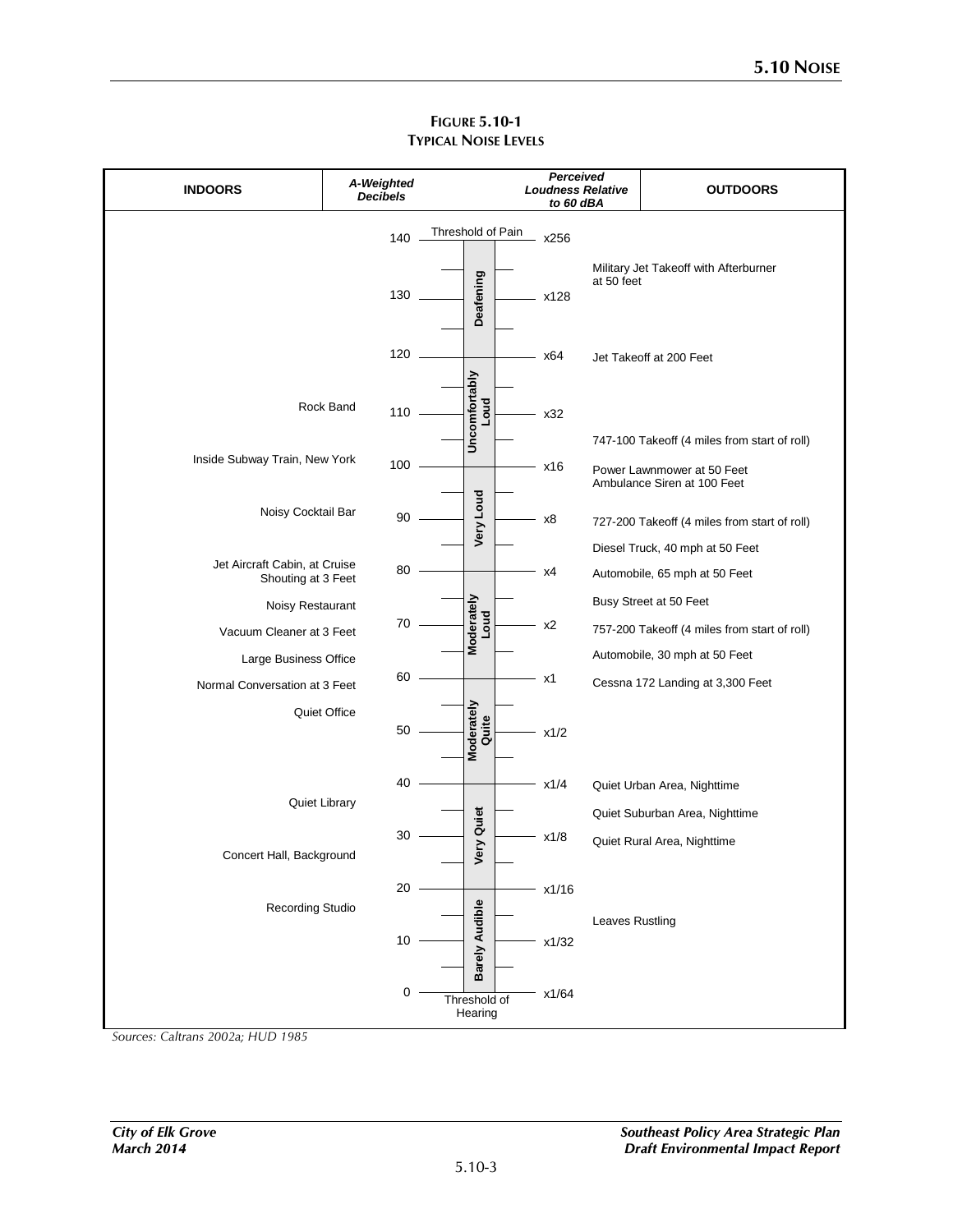Unfortunately, there is no completely satisfactory way to measure the subjective effects of noise or the corresponding reactions of annoyance and dissatisfaction. This is primarily because of the wide variation in individual thresholds of annoyance and habituation to noise over differing individual experiences with noise. Thus, an important way of determining a person's subjective reaction to a new noise is the comparison of it to the existing environment to which one has adapted: the so-called "ambient" environment. In general, the more a new noise exceeds the previously existing ambient noise level, the less acceptable the new noise will be judged. Regarding increases in A-weighted noise levels, knowledge of the following relationships will be helpful in understanding this analysis:

- Except in carefully controlled laboratory experiments, a change of 1 dB cannot be perceived by humans.
- Outside of the laboratory, a 3-dB change is considered a just-perceivable difference.
- A change in level of at least 5 dB is required before any noticeable change in community response would be expected. An increase of 5 dB is typically considered substantial.
- A 10-dB change is subjectively heard as an approximate doubling in loudness and would almost certainly cause an adverse change in community response.

A limitation of using a single noise-level increase value to evaluate noise impacts, as discussed above, is that it fails to fully account for pre-project noise conditions. With this in mind, the Federal Interagency Committee on Noise (FICON) developed guidance to be used for the assessment of project-generated increases in noise levels that take into account the ambient noise level. The FICON recommendations are based on studies that relate aircraft noise levels to the percentage of persons highly annoyed by aircraft noise. Although the FICON recommendations were specifically developed to assess aircraft noise impacts, these recommendations are often used in transportation noise impact assessments. FICONrecommended noise evaluation criteria are summarized in **Table 5.10-2**.

As depicted in **Table 5.10-2**, a noise level increase of 5.0, or greater, would typically be considered to result in increased levels of annoyance where existing ambient noise levels are less than 60 dB. Within areas where the ambient noise level ranges from 60 to 65 dB, increased levels of annoyance would be anticipated at increases of 3 dB, or greater. Increases of 1.5 dB, or greater, could result in increased levels of annoyance in areas where the ambient noise level exceeds 65 dB. The rationale for the FICON-recommended criteria is that as ambient noise levels increase, a smaller increase in noise resulting from a project is sufficient to cause significant increases in annoyance (FICON 1992; FAA 2000).

#### **TABLE 5.10-2 FEDERAL INTERAGENCY COMMITTEE ON NOISE RECOMMENDED CRITERIA FOR EVALUATION OF INCREASES IN AMBIENT NOISE LEVELS**

| <b>Ambient Noise Level Without Project</b> | <b>Increase Required for Significant Impact</b> |
|--------------------------------------------|-------------------------------------------------|
| $<60$ dB                                   | 5.0 dB, or greater                              |
| $60 - 65$ dB                               | 3.0 dB, or greater                              |
| $>65$ dB                                   | 1.5 dB, or greater                              |

*Source: FAA 2000; FICON 1992*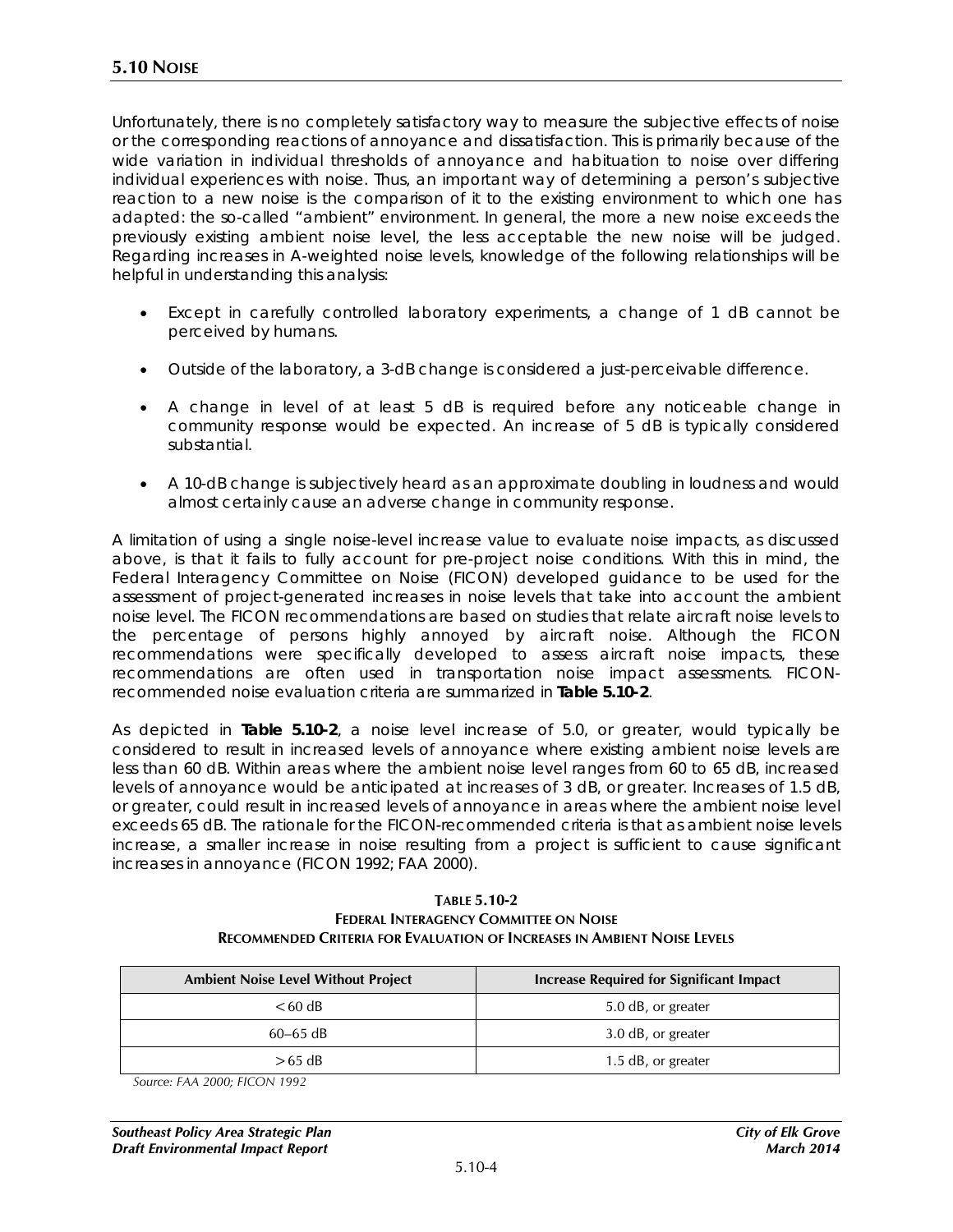# **5.10.2 EXISTING SETTING**

## EXISTING NOISE RECEPTORS

Noise-sensitive land uses are generally considered to include those uses where noise exposure could result in health-related risks to individuals, as well as places where quiet is an essential element of their intended purpose. Residential uses are of primary concern because of the potential for increased and prolonged exposure of individuals to both interior and exterior noise levels. Additional land uses such as parks, historic sites, cemeteries, and recreation areas are also considered sensitive to increases in exterior noise levels. Schools, churches, hotels, libraries, and other places where low interior noise levels are essential are also considered noise-sensitive land uses.

The Project area consists predominantly of undeveloped agricultural lands and rural residential dwellings, which are generally located within the Project site boundaries and at varying distances to the west, north, and south of the Project site. Nearby existing land uses also include a single-family residential subdivision and a senior apartment complex, which are generally located along Bruceville Road, north of Bilby Road. The Consumnes River College Elk Grove Center and Elizabeth Pinkerton Middle School are located north of the Project site, along Whitelock Parkway east of Big Horn Boulevard. Nearby land uses are depicted in **Figure 5.10-2**.

#### EXISTING NOISE ENVIRONMENT

The noise environment in the proposed Project area is defined primarily by vehicular traffic on State Route (SR) 99 and local roadways. To a lesser extent, occasional aircraft overflights, nearby agricultural activities, and landscape maintenance activities at nearby residential and commercial land uses also contribute on an intermittent basis to ambient noise levels in the Project area.

### **Airports**

The nearest airports to the Project site are Franklin Field, approximately 5 miles south of the Project site and Sacramento Executive, approximately 9.5 north of the project site. The Project site is not located within the projected noise contour zones of either of these airports. Kaiser Hospital at 6600 Bruceville Road, approximately 5.5 miles from the Project site, operates a helistop for patient transport and helistops have been approved for Sutter Hospital and Dignity Hospital in Elk Grove; however, flight paths for these helistops do not extend over the project site and noise from these helistops would not affect the project.

### **Agricultural Activities**

Existing land uses in the Project area include agricultural land uses, located south of Kammerer Road; generally west of the Project site, across Bruceville Road and south of Bilby Road; and to the east, between the Project site's eastern boundary and Promenade Parkway.

Noise levels associated with agricultural activities can vary substantially depending on the type of activities being conducted and equipment used. Depending on various factors such as horsepower ratings and equipment age, maximum noise levels generated by farm-related tractors typically range from approximately 75 to 85 dBA at a distance of 50 feet. Due to the seasonal nature of agricultural activities, there are often extended periods of time when no noise is generated on properties that are actively being farmed, followed by short-term periods of more intensive equipment use and associated noise levels. However, such noise levels are typically distributed over a large area and prolonged noise levels at individual nearby receptors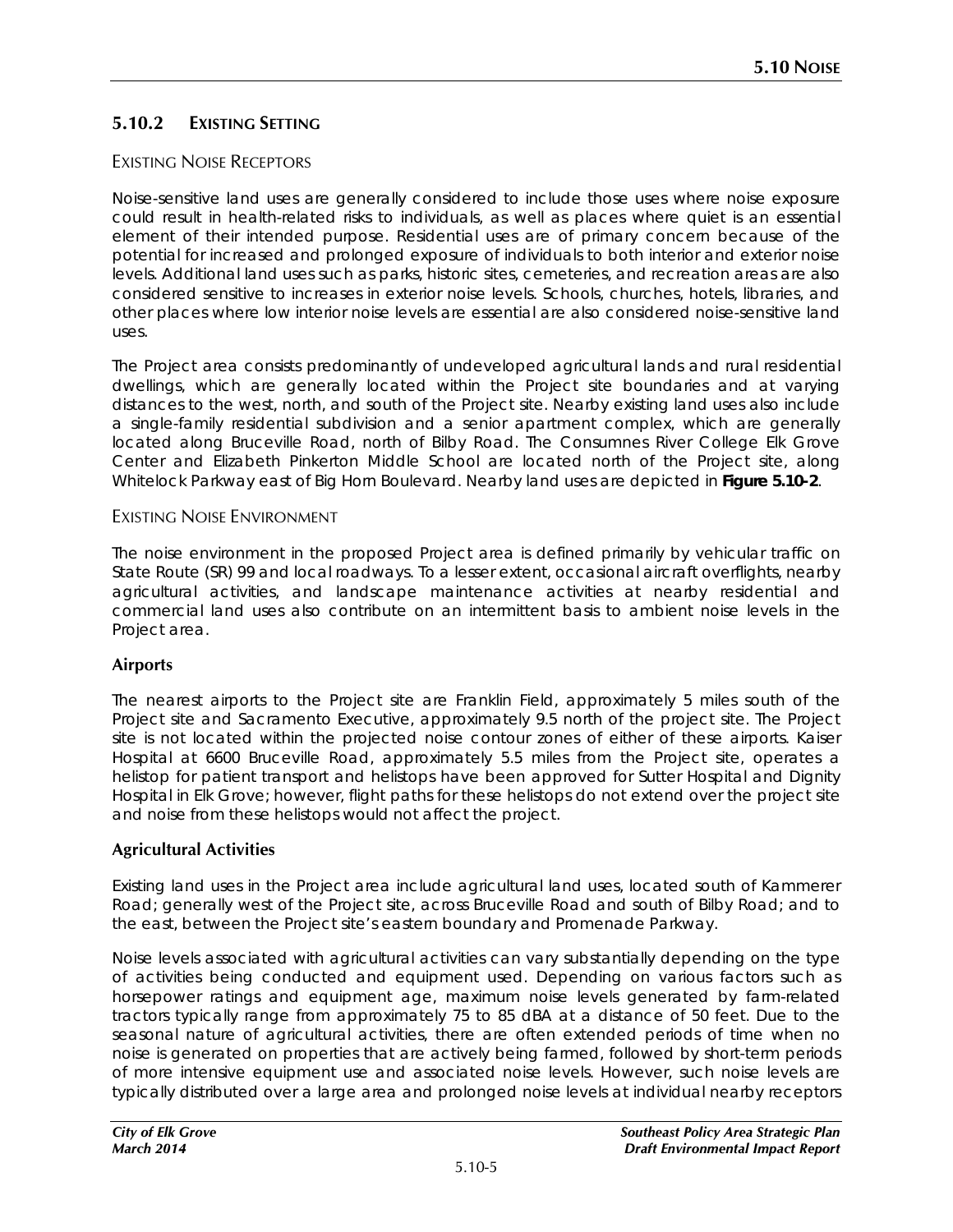would not be anticipated for most activities. In addition, given that agricultural activities typically occur during the daytime hours, noise generated by nearby agricultural activities are often largely masked by vehicle traffic noise along nearby roadways (i.e., Kammerer Road, Bruceville Road, Promenade Parkway, and SR 99).

#### **Roadway Traffic**

The Federal Highway Administration (FHWA) Highway Traffic Noise Prediction Model (FHWA RD-77-108) was used to determine noise levels associated with existing vehicle traffic on area roadways. The FHWA model used California vehicle reference noise emission factors (CALVENO) for automobiles, medium trucks, and heavy trucks, with consideration given to vehicle volume, speed, roadway configuration, distance to the receiver, and the acoustical characteristics of the site. Traffic data used in the modeling effort was obtained from the traffic analysis prepared for this Project and the California Department of Transportation (Fehr & Peers 2014).

Table 5.10-3 depicts predicted existing average-daily traffic noise levels (in CNEL/L<sub>dn</sub>) at a distance of 50 feet from the near travel-lane centerline for major roadways within the Project area, as well as distances to the predicted 70, 65, and 60 dBA CNEL/L<sub>dn</sub> traffic noise contours. The extent to which nearby land uses are affected by existing traffic noise depends on multiple factors, including their respective proximity to the roadways, shielding provided by intervening terrain and structures, and their individual sensitivity to noise.

| <b>Segment</b>                              | CNEL/L <sub>dn</sub><br>at 50 Feet from<br><b>Existing</b><br><b>ADT</b><br>Near-Travel- | Distance (feet) to Noise Level<br>Contours (dBA CNEL/Ldn) from<br><b>Roadway Centerline</b> |           |           |           |
|---------------------------------------------|------------------------------------------------------------------------------------------|---------------------------------------------------------------------------------------------|-----------|-----------|-----------|
|                                             |                                                                                          | <b>Lane Centerline</b>                                                                      | 70        | 65        | 60        |
| Whitelock Pkwy., West of Bruceville Road    | 12,060                                                                                   | 64.7                                                                                        | <b>WR</b> | 70.7      | 145.2     |
| Whitelock Pkwy., East of Bruceville Road    | 6,560                                                                                    | 60.6                                                                                        | <b>WR</b> | <b>WR</b> | 80.4      |
| Whitelock Pkwy., West of Big Horn Blvd.     | 5,860                                                                                    | 60.1                                                                                        | <b>WR</b> | <b>WR</b> | 75.1      |
| Whitelock Pkwy., East of Big Horn Blvd.     | 4,450                                                                                    | 60.4                                                                                        | <b>WR</b> | <b>WR</b> | 59.7      |
| Whitelock Pkwy., West of W. Stockton Blvd.  | 2,880                                                                                    | 58.8                                                                                        | <b>WR</b> | <b>WR</b> | <b>WR</b> |
| Bruceville Rd., North of Whitelock Pkwy.    | 13,910                                                                                   | 65.8                                                                                        | <b>WR</b> | 95.8      | 194.6     |
| Bruceville Rd., South of Whitelock Pkwy.    | 7,670                                                                                    | 65.5                                                                                        | <b>WR</b> | 60.2      | 129.1     |
| Bruceville Rd., North of Kammerer Rd.       | 5,640                                                                                    | 64.1                                                                                        | <b>WR</b> | <b>WR</b> | 105.3     |
| Bruceville Rd., South of Kammerer Rd.       | 1,240                                                                                    | 57.6                                                                                        | <b>WR</b> | <b>WR</b> | <b>WR</b> |
| Kammerer Rd., East of Bruceville Rd.        | 5,600                                                                                    | 66.3                                                                                        | <b>WR</b> | 68.4      | 146.8     |
| Kammerer Rd., West of Promenade Pkwy.       | 5,620                                                                                    | 64.3                                                                                        | <b>WR</b> | 75.7      | 150.3     |
| Promenade Pkwy., North of Kammerer Rd.      | 2,440                                                                                    | 59.0                                                                                        | <b>WR</b> | <b>WR</b> | 64.6      |
| W. Stockton Blvd., South of Whitelock Pkwy. | 3,490                                                                                    | 62.1                                                                                        | <b>WR</b> | <b>WR</b> | 76.6      |
| Big Horn Blvd., North of Whitelock Pkwy.    | 5,370                                                                                    | 62.4                                                                                        | WR.       | <b>WR</b> | 104.3     |
| SR 99, North of Grant Line Road             | 43,200                                                                                   | 76.0                                                                                        | 215       | 464       | 1,001     |

#### **TABLE 5.10-3 EXISTING TRAFFIC NOISE LEVELS**

*Source: Ambient 2014 Notes:*

*Traffic noise levels were calculated using the FHWA roadway noise prediction model and do not include shielding from existing structures, sound barriers, or intervening terrain.*

*WR=Within roadway right-of-way*

*Refer to Appendix 5.10-B for modeling assumptions and results.*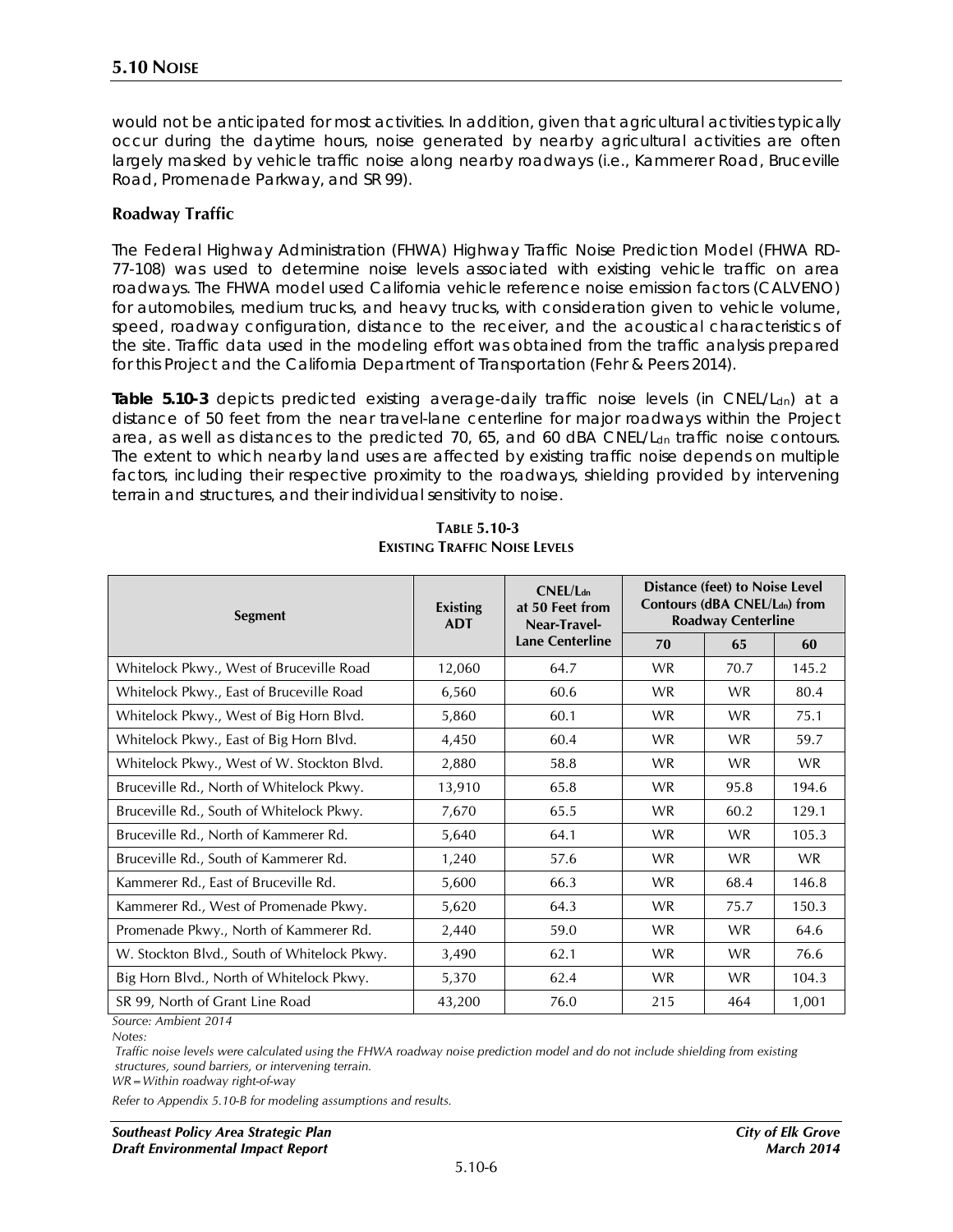Elizabeth<br>Pinkerton<br>Middle<br>School **LEGEND Whitelock Parkway Noise Monitoring Locations** Consumnes<br>River<br>College Short Term (ST) Long Term (LT) ◯  $\sqrt{\mathsf{N}\mathsf{N}}$ **Project Site Poppy Ridge Road** Not to Scale. All locations are approximate. **LT r** Promenade P. Seasons Senior<br>partments **Silby Road** ā **Bruc**  $LT-2$  $ST-1$ Kammerår Road  $-3$ 

**FIGURE 5.10-2 NOISE MONITORING LOCATIONS AND EXISTING CONDITIONS**

*Refer to Table 5.10-4 and Table 5.10-5 for noise measurement data. Image Source: USGS 2014*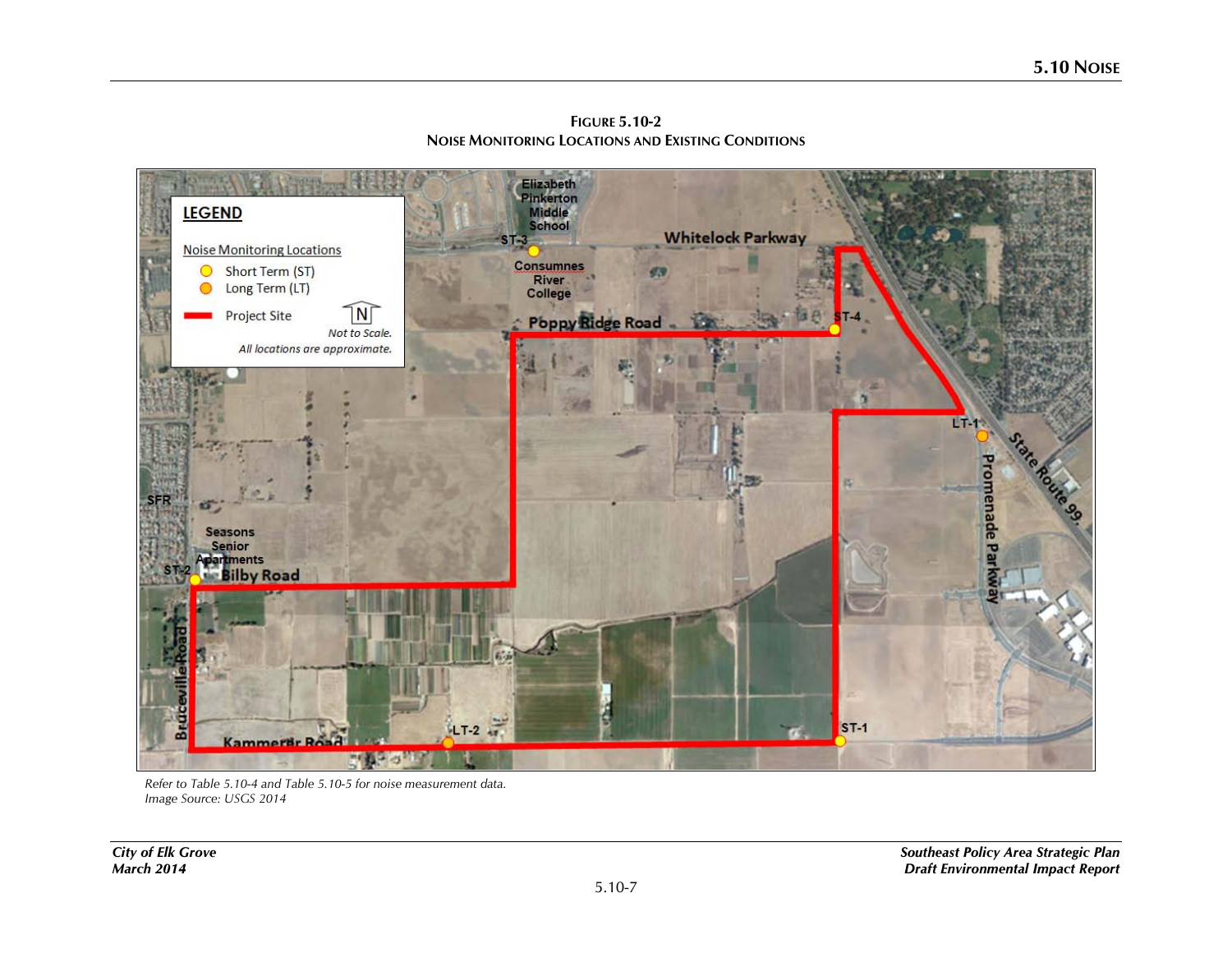## MEASURED AMBIENT NOISE LEVELS

To document existing ambient noise levels in the Project area, ambient noise measurements were conducted on October 9, 10 and 11, 2014. Noise measurements were conducted using a Larson Davis Laboratories, Type I, Model 820 integrating sound-level meter positioned at a height of approximately 5 feet above ground level. The meter was calibrated before use and is certified to be in compliance with ANSI specifications.

Short-term (i.e., 10-minute) noise measurement surveys were conducted at four locations, near the boundaries of the Project site (see **Figure 5.10-2**.) Short-term noise measurement data corresponding to these measurement locations are summarized in **Table 5.10-4**. Based on the measurements conducted, ambient noise levels at the measurement locations generally range from approximately 55 to 64 dBA Leq. Maximum intermittent noise levels were primarily associated with vehicle passbys near area roadways and ranged from approximately 72 to 84 dBA Lmax.

|                                     |                                                              |                  |                    | <b>Measured Noise</b><br>Levels (dBA) |               |
|-------------------------------------|--------------------------------------------------------------|------------------|--------------------|---------------------------------------|---------------|
| <b>Site</b>                         | Location                                                     | Date             | <b>Time Period</b> | $eq$                                  | $L_{\rm max}$ |
| $ST-1$                              | Southeastern SEPA boundary, approximately                    | October 9, 2013  | $16:50 - 17:00$    | 64.2                                  | 76.2          |
| 10 feet from Kammerer Road          |                                                              | October 10, 2013 | $11:50 - 12:00$    | 59.2                                  | 71.8          |
|                                     | Western SEPA boundary, approximately 50                      | October 9, 2013  | $16:20 - 16:30$    | 63.7                                  | 83.9          |
| $ST-2$<br>feet from Bruceville Road |                                                              | October 10, 2013 | $12:10 - 12:20$    | 61.7                                  | 71.8          |
|                                     | Whitelock<br>Parkway<br><sub>of</sub><br>Big<br>Horn<br>east | October 9, 2013  | $16:00 - 16:10$    | 60.1                                  | 78.3          |
| $ST-3$                              | approximately<br>Boulevard,<br>70<br>feet<br>from            | October 9, 2013  | $17:20 - 17:30$    | 59.8                                  | 72.9          |
|                                     | roadway centerline                                           | October 10, 2013 | $12:30 - 12:40$    | 58.7                                  | 71.6          |
| $ST-4$                              | Northern SEPA boundary at Poppy Ridge Rd.                    | October 9, 2013  | 15:20–15:30        | 54.8                                  | 66.3          |

**TABLE 5.10-4 SUMMARY OF SHORT-TERM AMBIENT NOISE MEASUREMENT DATA**

*Source: Ambient 2014*

*Refer to Figure 5.10-2 for noise monitoring locations.*

Two long-term noise measurements were also conducted for the purposes of documenting average-daily noise levels in the Project area. Long-term monitoring site 1 (LT-1) was located near the eastern boundary of the Project site, approximately 190 feet from SR 99. Monitoring site 2 (LT-2) was located near the southern boundary of the Project site, approximately 14 feet from Kammerer Road. Noise monitoring locations are depicted in **Figure 5.10-2**. Long-term noise measurement data for LT-1 and LT-2 is summarized in **Table 5.10-5** and depicted in **Figure 5.10-3** and **Figure 5.10-4**, respectively.

Based on the monitoring conducted, measured ambient noise levels range from approximately 68 to 72 dBA Leq during daytime hours. Nighttime noise levels were roughly 10 to 15 dB lower than daytime noise levels, ranging from approximately 57 to 58 dBA Leq. Maximum intermittent noise levels ranged from approximately 72 to 84 dBA Lmax. Average-daily noise levels ranged from approximately 69 to 72 dBA CNEL and were generally consistent with peak-hour noise levels (measured in Leq). Ambient noise levels are dependent primarily on distance from major roadways.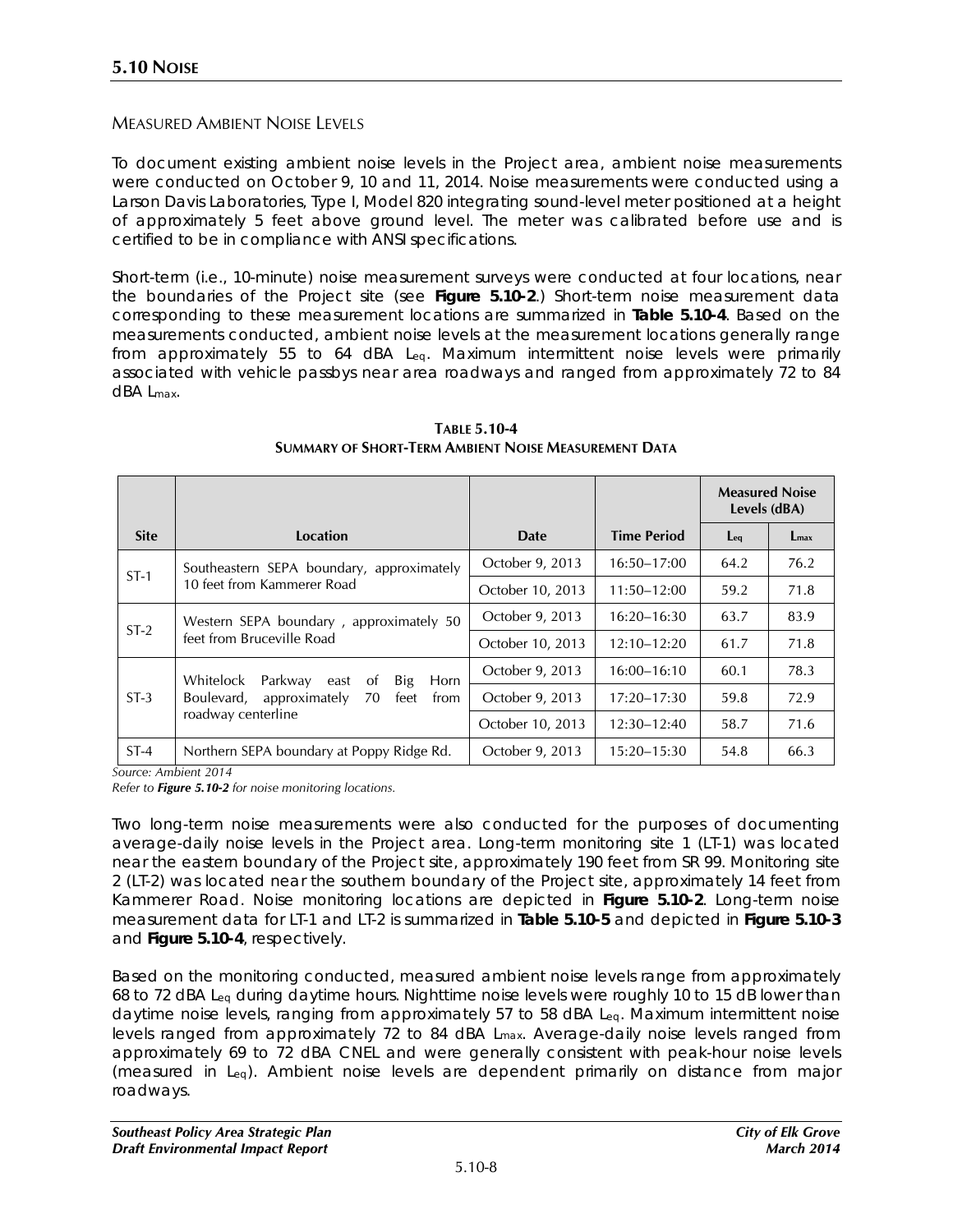**TABLE 5.10-5 SUMMARY OF LONG-TERM AMBIENT NOISE MEASUREMENT DATA**

|             |                                                                     |                     | <b>Measured 24-Hour Noise Levels</b><br>(dBA) |                        |                      |
|-------------|---------------------------------------------------------------------|---------------------|-----------------------------------------------|------------------------|----------------------|
| <b>Site</b> | Location                                                            | <b>Date</b>         | Lowest<br>$eq$                                | <b>Highest</b><br>$Eq$ | CNEL/L <sub>dn</sub> |
| $LT-1$      | Eastern SEPA boundary approximately 190<br>feet from State Route 99 | October 10-11, 2013 | 57.9                                          | 67.6                   | 69                   |
| $LT-2$      | Southern SEPA boundary approximately 14<br>feet from Kammerer Road  | October 9-10, 2013  | 56.6                                          | 72.3                   | 72                   |

*Source: Ambient 2014*

*Refer to Figure 5.10-2 for noise monitoring locations.*



**FIGURE 5.10-3 24-HOUR NOISE MONITORING – SITE LT-1**

*LT-1 was located approximately 190 feet from SR 99. Refer to Table 5.10-5 for noise monitoring data and Figure 5.10-1 for noise monitoring locations. Source: Ambient 2014*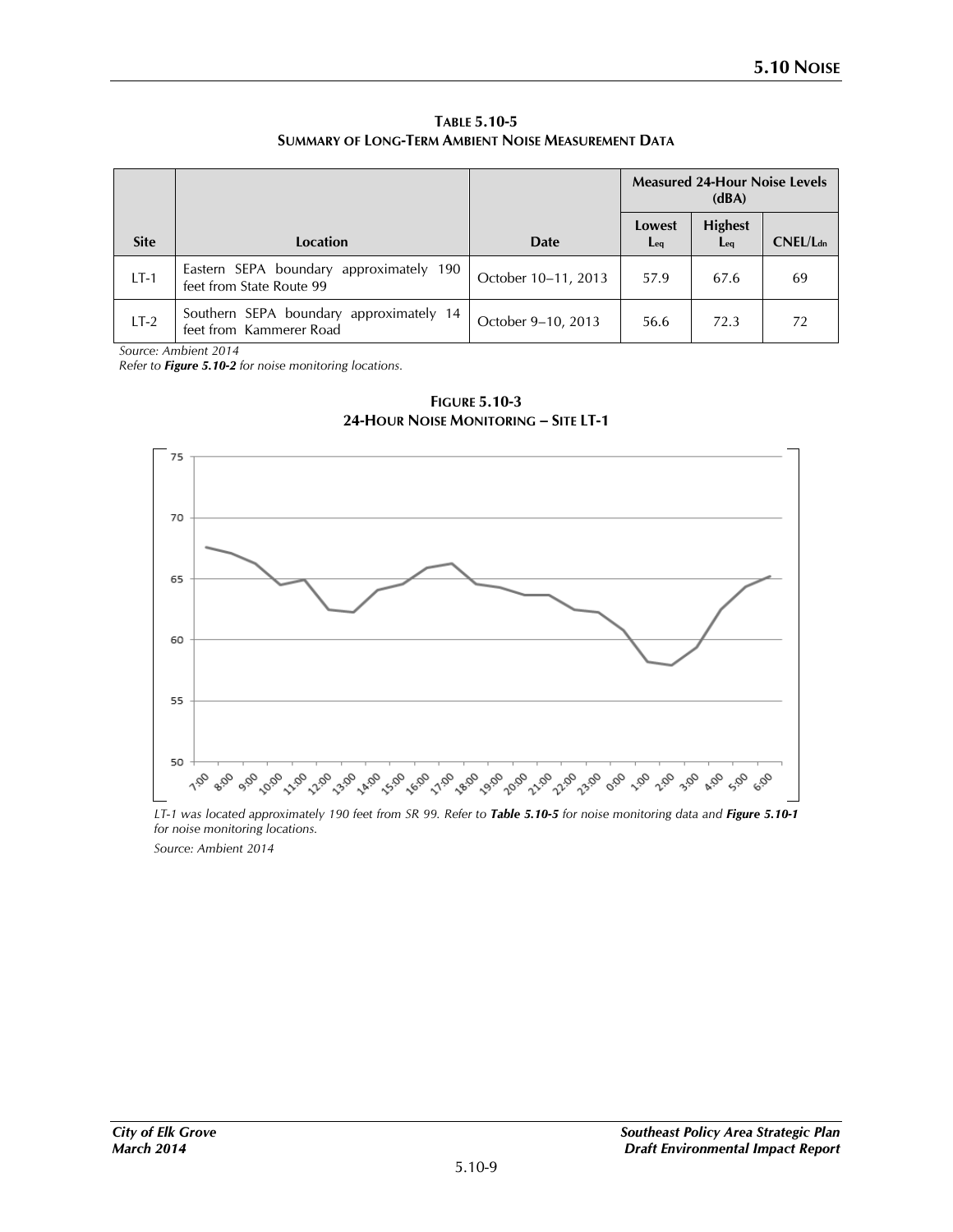

**FIGURE 5.10-4 24-HOUR NOISE MONITORING – SITE LT-2**

*LT-2 was located approximately 14 feet from Kammerer Road. Refer to Table 5.10-5 for noise monitoring data and Figure 5.10-1 for noise monitoring locations.*

*Source: Ambient 2014*

## GROUNDBORNE VIBRATION

No major existing sources of groundborne vibration have been identified in the proposed Project area. Roadway vehicle traffic on area roadways are generally not considered to result in significant levels of groundborne vibration that would adversely impact nearby land uses (Caltrans 1976).

# **5.10.3 REGULATORY FRAMEWORK**

**STATE** 

# **California Building Code**

Title 24 of the California Code of Regulations contains standards for allowable interior noise levels associated with exterior noise sources (California Building Code, 2013 edition, Volume 1, Chapter 12). The standards apply to new hotels, motels, dormitories, apartment houses, and dwellings other than detached single-family residences. The standards state that the interior noise level attributable to exterior sources may not exceed 45 dBA CNEL in any habitable room. Proposed residential structures to be located where the CNEL exceeds 60 dBA shall require an acoustical analysis showing that the proposed building design would achieve the prescribed allowable interior noise standard. Worst-case noise levels, either existing or future, are to be used as the basis for determining compliance with these standards.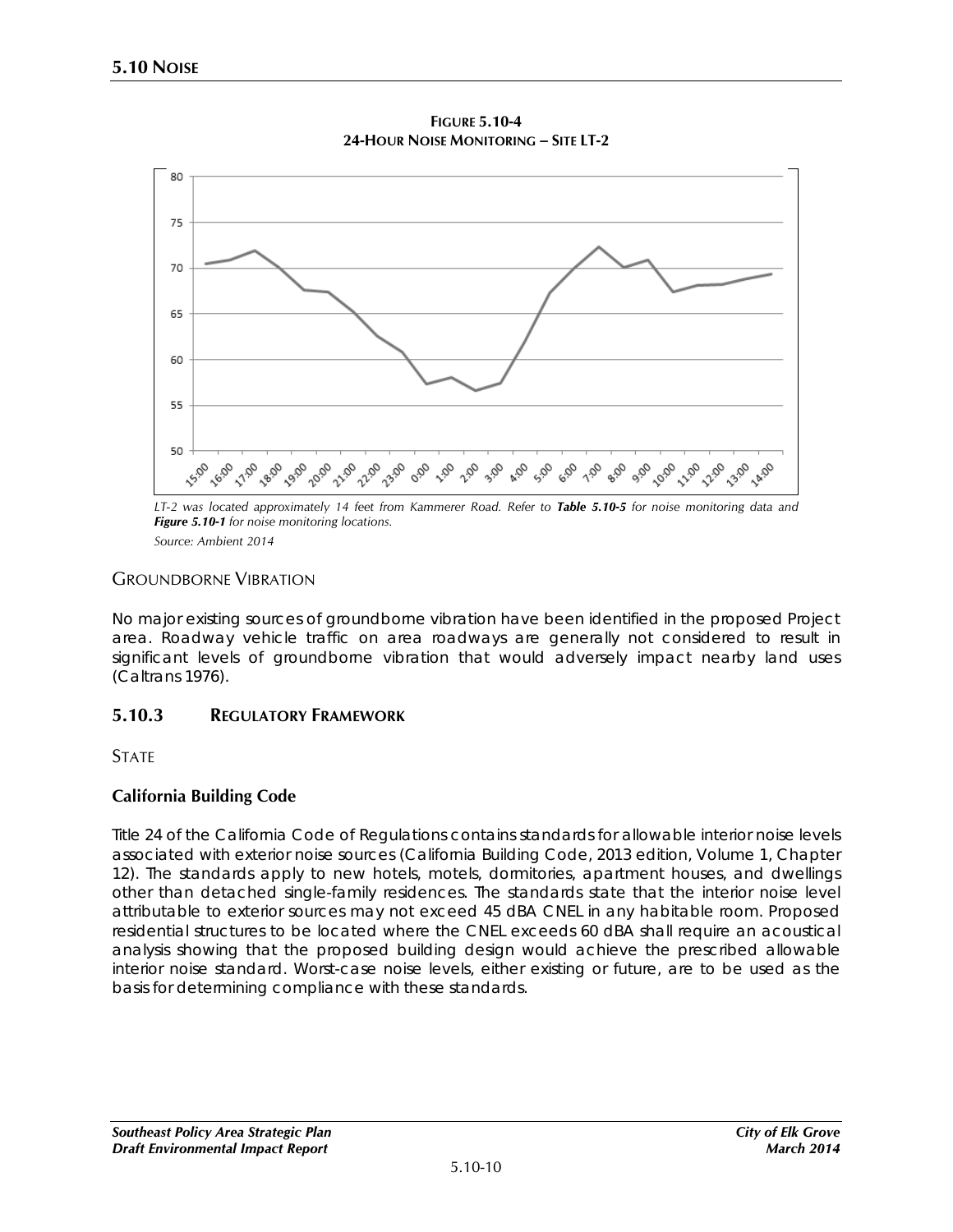# LOCAL

## **City of Elk Grove General Plan Noise Element**

The City of Elk Grove General Plan Noise Element establishes policies and noise level criteria both for transportation noise sources and for non-transportation (stationary) noise sources. The Project does not include any actions or components that conflict with these General Plan policies. However, it should be noted that the final authority for interpretation of a policy statement, determination of the Project's consistency, ultimately rests with the Elk Grove City Council. The General Plan policies most applicable to the proposed Project are included below.

**"Policy NO-1:** New development of the uses listed in Tables NO-C shall conform with the noise levels contained in that Table. All indoor and outdoor areas shall be located, constructed, and/or shielded from noise sources in order to achieve compliance with the City's noise standards."

**"Policy NO-2:** Where noise-sensitive land uses are proposed in areas exposed to existing or projected exterior noise levels exceeding the levels specified in Table NO-C or the performance standards of Table NO-A, an acoustical analysis shall be required as part of the environmental review process so that noise mitigation may be included in the project design."

**"Policy NO-3:** Noise created by new proposed non-transportation noise sources shall be mitigated so as not to exceed the noise level standards of Table NO-A as measured immediately within the property line of lands designated for noise-sensitive uses."

- **"NO-3, Action 1:** Limit construction activity to the hours of 7 a.m. to 7 p.m. whenever such activity is adjacent to residential uses."
- **"NO-3, Action 2:** Consider limiting the hours of operation for loading docks, trash compactors, and other noise-producing uses in commercial areas which are adjacent to residential uses."
- **"NO-3, Action 3:** The City shall require that stationary construction equipment and construction staging areas be set back from existing noise-sensitive land uses."

**"Policy NO-4:** Where proposed non-residential land uses are likely to produce noise levels exceeding the performance standards of Table NO-A at existing or planned noise-sensitive uses, an acoustical analysis shall be required as part of the environmental review process so that noise mitigation may be included in the project design. The requirements for the content of an acoustical analysis are shown in Table NO-B."

**"Policy NO-5:** Noise created by the construction of new transportation noise sources (such as new roadways or new light rail service) shall be mitigated so as not to exceed the levels specified in Table NO-C at outdoor activity areas or interior spaces of existing noise-sensitive land uses. Please see Policy NO-6 for discussion of improvements to existing roadways."

**"Policy NO-8:** Where noise mitigation measures are required to achieve the standards of Tables NO-A and NO-C, the emphasis of such measures shall be placed upon site planning and project design. The use of noise barriers shall be considered a means of achieving the noise standards only after all other practical design-related noise mitigation measures—including the use of distance from noise sources—have been integrated into the project."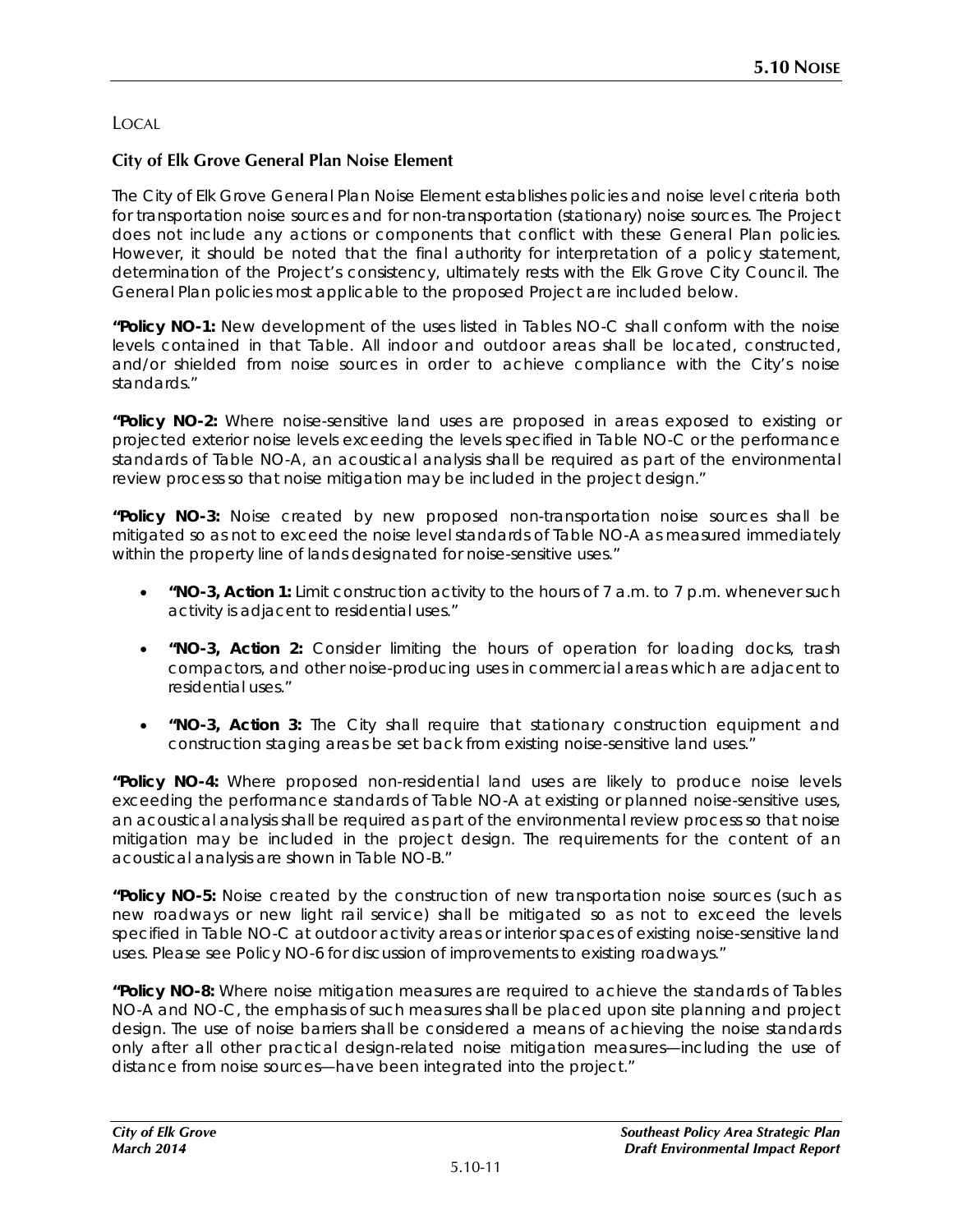**"Policy NO-9:** Where soundwalls or noise barriers are constructed, the City shall strongly encourage and may require the use of a combination of berms and walls to reduce the apparent height of the wall and produce a more aesthetically appealing streetscape."

#### Transportation Noise Source Criteria

For transportation noise sources, the City's noise criteria for determination of land use compatibility ranges from an exterior noise level of 60 dBA CNEL/L<sub>dn</sub> for residential uses to 70 dBA CNEL/Ldn for parks and playgrounds. The intent of this standard is to provide an acceptable noise environment for outdoor activities. The City has also established an interior noise standard of 45 dBA CNEL/Ldn for residential, school, and office uses exposed to transportation noise sources. Interior hourly noise limitation (in dBA Leq) are also established for land uses that are sensitive to daytime noise levels, such as churches, offices, libraries, and schools. The intent of the interior noise standards is to provide a suitable environment for indoor activities and reduced levels of annoyance. The City's noise standards for transportation noise sources are summarized in **Table 5.10-6**.

|                                                                                                                                                                                                                                                                                                                                                                                                                                                       | <b>Outdoor Activity</b>                         | <b>Interior Spaces</b>    |              |  |
|-------------------------------------------------------------------------------------------------------------------------------------------------------------------------------------------------------------------------------------------------------------------------------------------------------------------------------------------------------------------------------------------------------------------------------------------------------|-------------------------------------------------|---------------------------|--------------|--|
| Land Use                                                                                                                                                                                                                                                                                                                                                                                                                                              | Areas <sup><math>1</math></sup><br>CNEL/Ldn, dB | CNEL/L <sub>dn</sub> , dB | Leq, dB $^2$ |  |
| Residential                                                                                                                                                                                                                                                                                                                                                                                                                                           | 60 <sup>3</sup>                                 | 45                        |              |  |
| Residential subject to noise from railroad tracks, aircraft<br>overflights                                                                                                                                                                                                                                                                                                                                                                            | 60 <sup>3</sup>                                 | $40^{5}$                  |              |  |
| <b>Transient Lodging</b>                                                                                                                                                                                                                                                                                                                                                                                                                              | 60 <sup>4</sup>                                 | 45                        |              |  |
| Hospitals, Nursing Homes                                                                                                                                                                                                                                                                                                                                                                                                                              | 60 <sup>3</sup>                                 | 45                        |              |  |
| Theaters, Auditoriums, Music Halls                                                                                                                                                                                                                                                                                                                                                                                                                    |                                                 |                           | 35           |  |
| Churches, Meeting Halls                                                                                                                                                                                                                                                                                                                                                                                                                               | 60 <sup>3</sup>                                 |                           | 40           |  |
| Office Buildings                                                                                                                                                                                                                                                                                                                                                                                                                                      |                                                 |                           | 45           |  |
| Schools, Libraries, Museums                                                                                                                                                                                                                                                                                                                                                                                                                           |                                                 |                           | 45           |  |
| Playgrounds, Neighborhood Parks<br>$\alpha$ , $\beta$ = $\beta$ , $\alpha$ , $\alpha$ , $\alpha$ , $\alpha$ , $\alpha$ , $\alpha$ , $\alpha$ , $\alpha$ , $\alpha$ , $\alpha$ , $\alpha$ , $\alpha$ , $\alpha$ , $\alpha$ , $\alpha$ , $\alpha$ , $\alpha$ , $\alpha$ , $\alpha$ , $\alpha$ , $\alpha$ , $\alpha$ , $\alpha$ , $\alpha$ , $\alpha$ , $\alpha$ , $\alpha$ , $\alpha$ , $\alpha$ , $\alpha$ , $\alpha$ , $\alpha$ , $\alpha$ , $\alpha$ | 70                                              |                           |              |  |

#### **TABLE 5.10-6 MAXIMUM ALLOWABLE NOISE EXPOSURE –TRANSPORTATION NOISE SOURCES (ELK GROVE GENERAL PLAN TABLE NO-C)**

*Source: City of Elk Grove 2003, Table NO-C*

*Notes:*

1. Where the location of outdoor activity areas is unknown, the exterior noise level standard shall be applied to the property line of *the receiving land use.* 

*Where it is not practical to mitigate exterior noise levels at patio or balconies of apartment complexes, a common area such as a pool or recreation area may be designated as the outdoor activity area.* 

- *2. As determined for a typical worst-case hour during periods of use.*
- *3. Where it is not possible to reduce noise in outdoor activity areas to 60 dB CNEL/Ldn or less using a practical application of the best -available noise reduction measures, an exterior noise level of up to 65 dB CNEL/Ldn may be allowed provided that available exterior noise level reduction measures have been implemented and interior noise levels are in compliance with this table.*
- *4. In the case of hotel/motel facilities or other transient lodging, outdoor activity areas such as pool areas may not be included in the Project design. In these cases, only the interior noise level criterion will apply.*
- *5. The intent of this noise standard is to provide increased protection against sleep disturbance for residences located near railroad tracks.*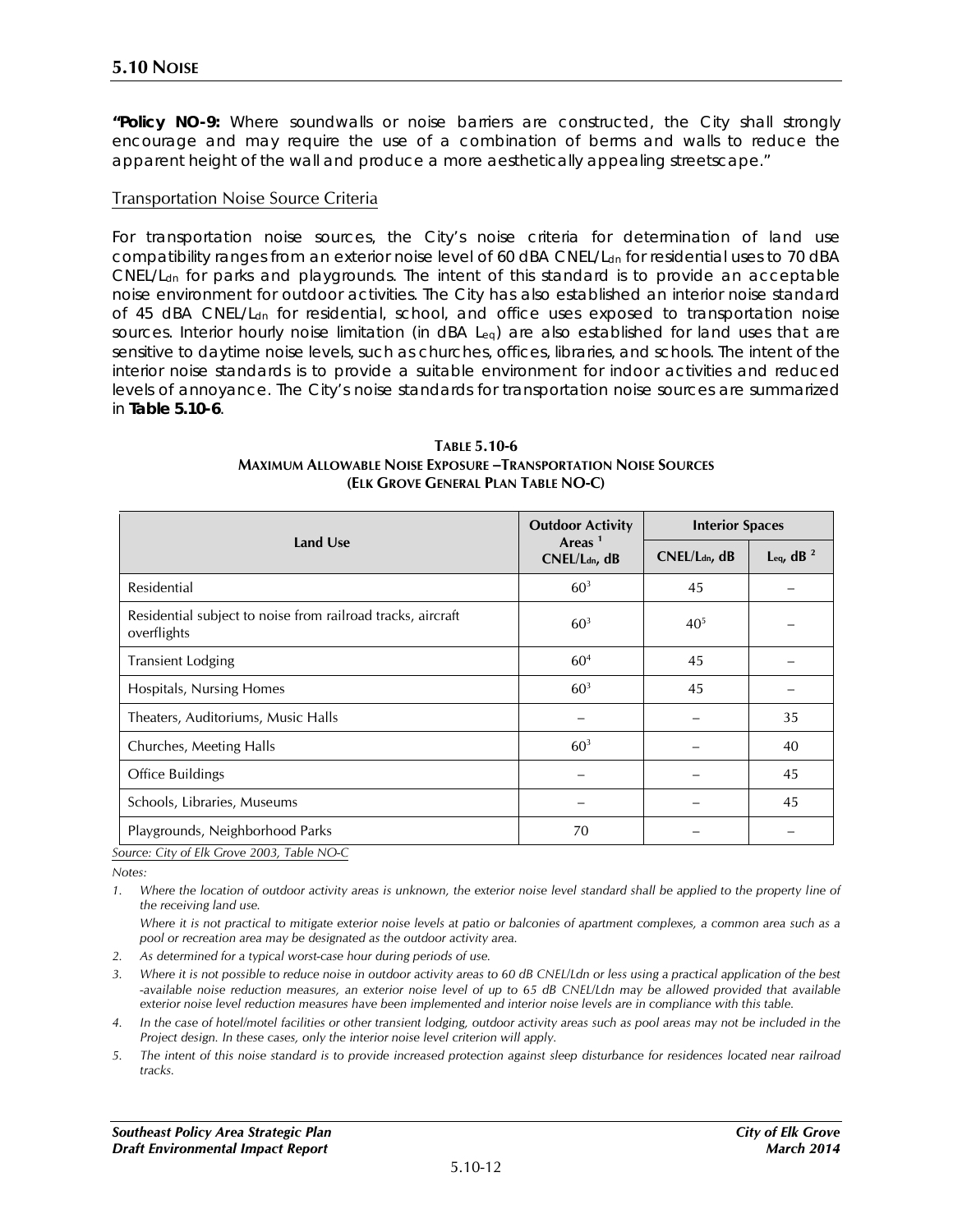### Non-Transportation Noise Sources

**Table 5.10-7** provides the noise level performance criteria for new projects that are affected by or include non-transportation noise sources, such as those attributed to commercial and industrial land uses. These criteria are applied at the property line of noise-sensitive land uses. The standards shown in **Table 5.10-7** are lowered by 5 dB for noise sources that are tonal in nature, impulsive or repetitive, or consist primarily of speech or music (e.g., humming sounds, outdoor speaker systems). Typical noise sources in this category include pile drivers, drive-through speaker boxes, punch presses, steam valves, and transformer stations. These standards do not apply to residential units established in conjunction with industrial or commercial uses.

#### **TABLE 5.10-7 EXTERIOR NOISE LEVEL PERFORMANCE STANDARDS FOR NON-TRANSPORTATION NOISE SOURCES (ELK GROVE GENERAL PLAN TABLE NO-A)**

|                               | Maximum Acceptable Noise Level, dBA |                                                |  |  |
|-------------------------------|-------------------------------------|------------------------------------------------|--|--|
| <b>Noise Level Descriptor</b> | Daytime $(7 a.m.-10 p.m.)$          | Nighttime $(10 \text{ p.m.} - 7 \text{ a.m.})$ |  |  |
| Hourly Leq. $dB$              | 55                                  | 45                                             |  |  |

*Notes:* 

*1. Noise level standards are applied at the property line of the receiving noise-sensitive land uses.*

- *2. Noise level standards apply to new projects affected by or including non-transportation noise sources. Examples include, but*  are not limited to: industrial facilities including pump stations, trucking operations, tire shops, auto maintenance shops, metal *fabricating shops, shopping centers, drive-up windows, car washes, loading docks, public works projects, batch plants, bottling and canning plants, recycling centers, electric generating stations, race tracks, landfills, sand and gravel operations, and athletic fields.*
- *3. The standards are reduced by 5 dB for noise sources that are tonal, impulsive or repetitive; or, consist primarily of speech or music (e.g., humming sounds, outdoor speaker systems, etc.). Typical noise sources in this category include: pile drivers, drivethrough speaker boxes, punch presses, steam valves, and transformer stations.*
- *4. Noise level standards do not apply to residential units established in conjunction with industrial or commercial uses.*

### **Source: City of Elk Grove 2003, Table NO-ACity of Elk Grove Municipal Code**

The City's noise control requirements for existing non-transportation noise sources are included in Chapter 6.32 of the Elk Grove Municipal Code. The noise control chapter identifies hourly noise standards that are applicable to existing non-transportation noise sources that are consistent with those identified in the City's General Plan, as depicted in **Table 5.10-7**. In accordance with the City's noise control ordinance, construction activities are generally prohibited between the hours of 7:00 p.m. and 7:00 a.m., excluding emergency work of public service utilities. In addition, the operation of pavement sweeping equipment and associated equipment (e.g., blowers), as well as material loading and unloading activities that would result in a noise disturbance, are typically prohibited between the hours of 10:00 p.m. and 7:00 a.m.

### VIBRATION CRITERIA

Sources of earthborne vibrations include natural phenomena (earthquakes, volcanic eruptions, sea waves, landslides, etc.) or manmade causes (explosions, machinery, traffic, trains, construction equipment, etc.). Vibration sources may be continuous (e.g., factory machinery) or transient (e.g., explosions).

Vibration is like noise in that it involves a source, a transmission path, and a receiver. While vibration is related to noise, it differs in that noise is generally considered to be pressure waves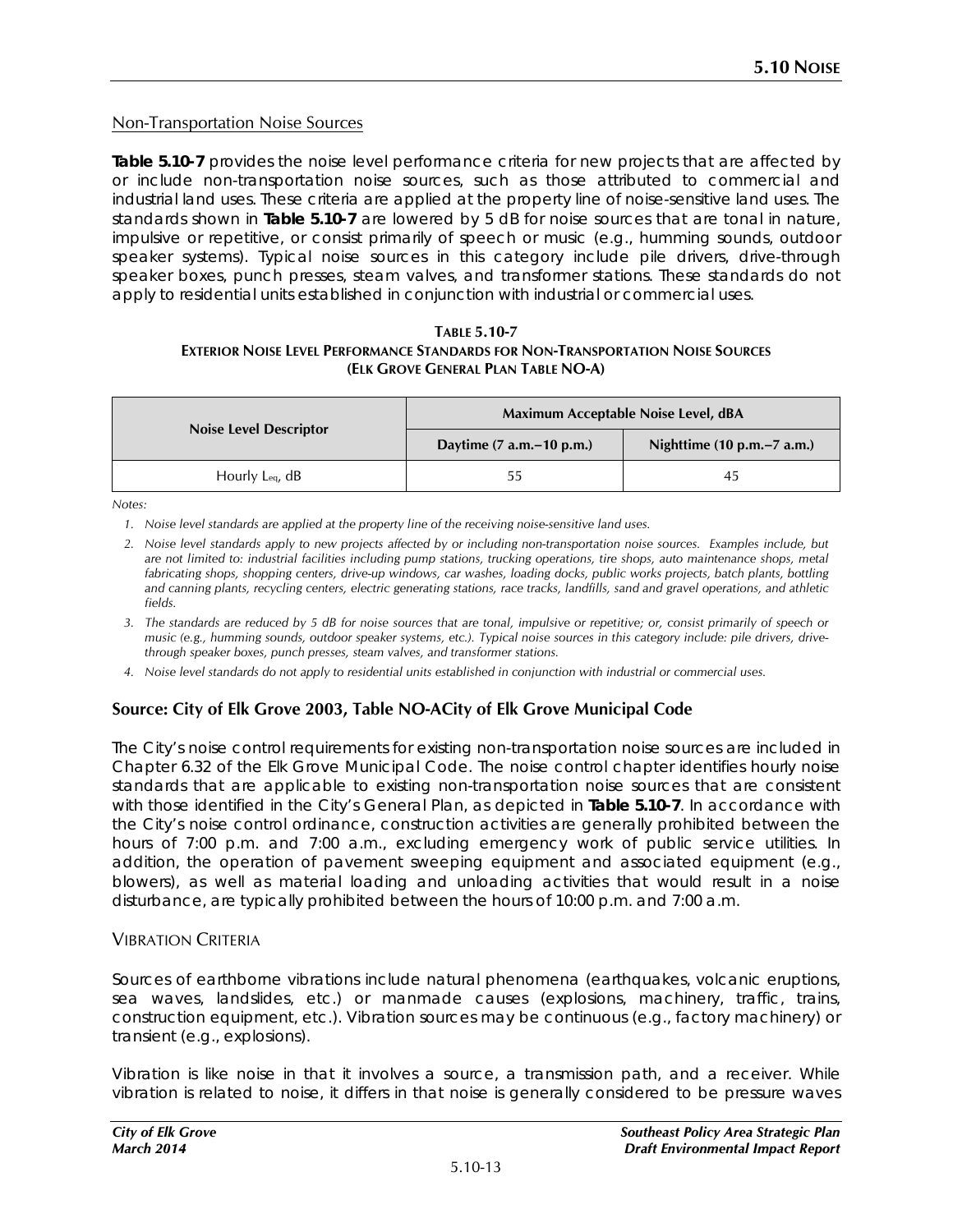transmitted through air, whereas vibration usually consists of the excitation of a structure or surface. As with noise, vibration consists of an amplitude and frequency. A person's perception to the vibration will depend on their individual sensitivity to vibration, as well as the amplitude and frequency of the source and the response of the system that is vibrating. Vibration can be measured in terms of acceleration, velocity, or displacement.

The City of Elk Grove does not have specific policies pertaining to vibration levels. However, various agencies, such as the California Department of Transportation (Caltrans), have developed recommended criteria for the evaluation of groundborne vibration levels with regard to potential human annoyance and building structural damage. Caltrans-recommended criteria for the evaluation of groundborne vibration events are summarized in **Table 5.10-8**. The vibration levels are presented in terms of peak particle velocity (ppv) in inches per second (in/sec) for continuous/frequent sources.

The effects of groundborne vibration levels, with regard to human annoyance and structural damage, are influenced by various factors, including ground type, distance between source and receptor, duration, and the type of vibration events (i.e., continuous or transient). As indicated in **Table 5.10-8,** the threshold at which there is a risk to normal structures is 0.2 ppv in/sec. This same threshold is typically considered the level at which increased levels of annoyance may begin to occur to occupants of nearby buildings. The recommended criteria for transient sources of single isolated events (i.e., blasting or demolition ball drops) is generally twice the level identified for continuous/frequent sources (Caltrans 2002b, 2004).

| <b>Peak Particle Velocity</b><br>(inches/second) | <b>Human Reaction</b>                                                                                                                              | <b>Effect on Buildings</b>                                                                    |  |  |
|--------------------------------------------------|----------------------------------------------------------------------------------------------------------------------------------------------------|-----------------------------------------------------------------------------------------------|--|--|
| $0.006 - 0.019$                                  | Range of threshold of perception                                                                                                                   | Vibrations unlikely to cause damage of<br>any type                                            |  |  |
| 0.08                                             | Vibrations readily perceptible                                                                                                                     | Recommended upper level to which<br>ruins and ancient monuments should be<br>subjected        |  |  |
| 0.1                                              | Level at which continuous vibrations may begin<br>to annoy people, particularly those involved in<br>vibration sensitive activities                | Virtually no risk of architectural damage<br>to normal buildings                              |  |  |
| 0.2                                              | Vibrations may begin to annoy people in<br>buildings                                                                                               | Threshold at which there is a risk of<br>architectural<br>damage<br>to<br>normal<br>dwellings |  |  |
| $0.4 - 0.6$                                      | Vibrations considered unpleasant by people<br>subjected<br>to continuous<br>vibrations<br>and<br>unacceptable to some people walking on<br>bridges | Architectural damage<br>possibly<br>and<br>minor structural damage                            |  |  |

**TABLE 5.10-8 EFFECTS OF VIBRATION ON PEOPLE AND BUILDINGS**

*Source: Caltrans 2002b, 2004*

*Notes: Vibration levels based on peak particle velocity in the vertical direction for continuous/frequent intermittent sources. The criteria for transient sources of single isolated events (i.e., blasting or demolition ball drops) is generally twice the level identified for continuous/frequent sources. Where human reactions are concerned, the value is at the point at which the person is situated. For buildings, the value refers to the ground motion. No allowance is included for the amplifying effect, if any, of structural components.5.10.4 Impacts and Mitigation Measures*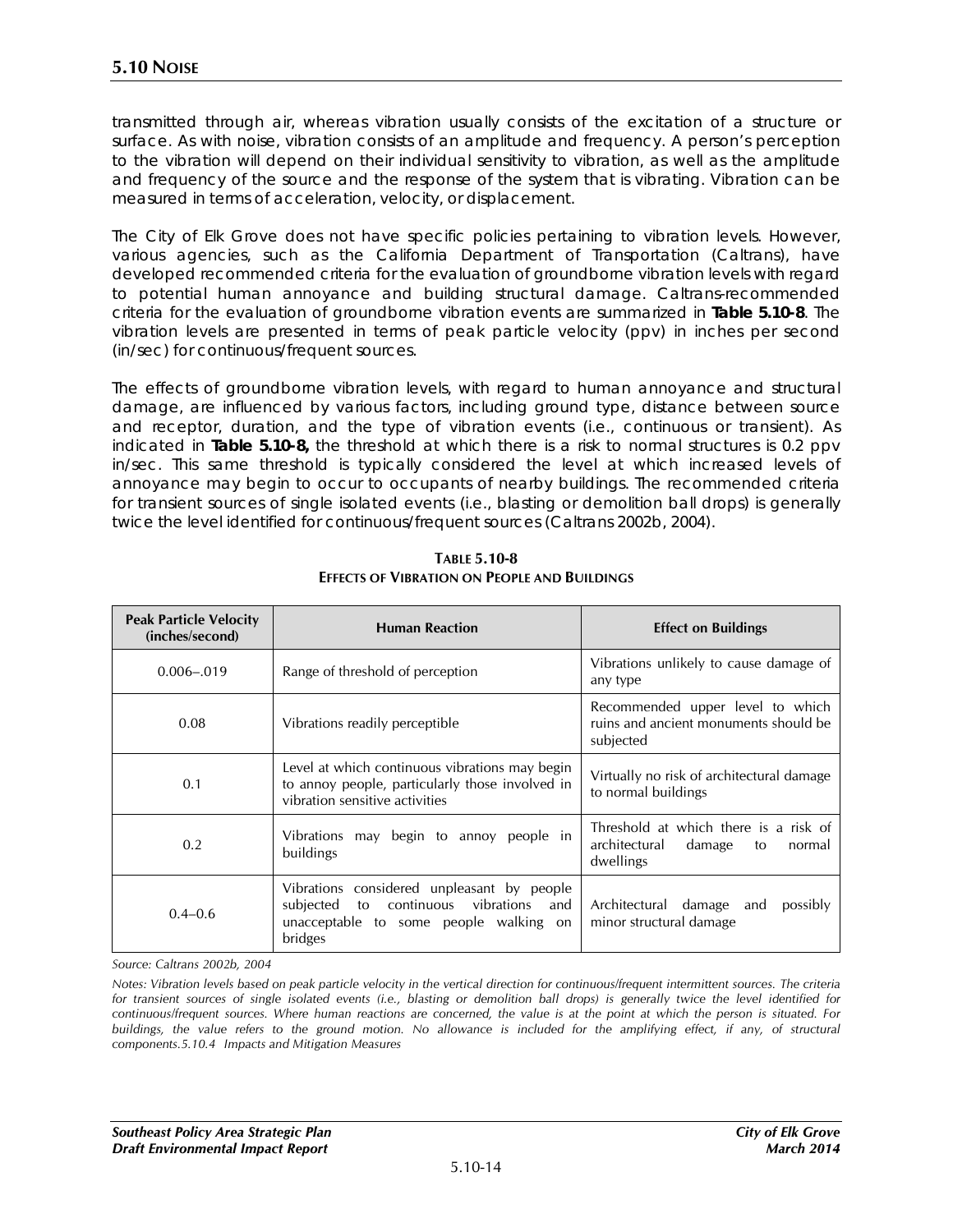## STANDARDS OF SIGNIFICANCE

The impact analysis provided below is based on the application of the CEQA Guidelines Appendix G environmental checklist. A noise impact is considered significant if implementation of the Project will result in:

- 1) Exposure of persons to or generation of noise levels in excess of standards established in the City of Elk Grove General Plan Noise Element or the City of Elk Grove Noise Control Ordinance.
- 2) Exposure of persons to or generation of excessive groundborne vibration or groundborne noise levels.
- 3) A substantial permanent increase in ambient noise levels in the project vicinity above levels existing without the project.
- 4) A substantial temporary or periodic increase in ambient noise levels in the project vicinity above levels existing without the project.
- 5) For a project located within an airport land use plan or, where such a plan has not be adopted, within 2 miles of a public airport or public use airport, exposure of people residing or working in the area to excessive noise levels.
- 6) For a project within the vicinity of a private airstrip, exposure of people residing or working in the project area to excessive noise levels.

As previously discussed, the nearest airports to the Project site are Franklin Field, approximately 5 miles south of the Project site and Sacramento Executive, approximately 9.5 north of the Project site. The Project site is not located within the projected noise contour zones of either of these airports; therefore, Standards of Significance 5 and 6 would not apply.

### METHODOLOGY

### **Short-Term Construction Activities**

Predicted noise levels at nearby noise-sensitive land uses were calculated using typical noise levels and usage rates associated with construction equipment, derived from the FHWA's Roadway Construction Noise Model (version 1.1). Construction noise levels were predicted assuming an average noise attenuation rate of 6 dB per doubling of distance from the source.

### **Long-Term Operational Activities**

#### Non-Transportation Noise

Non-transportation noise impacts were assessed based on representative noise levels obtained from existing literature, as well as noise measurement data obtained from similar land uses. Noise levels were predicted assuming an average noise attenuation rate of 6 dB per doubling of distance from the source. For determination of impact significance, estimated operational noise levels were compared to the City's noise standards for non-transportation noise sources, as summarized in **Table 5.10-7**.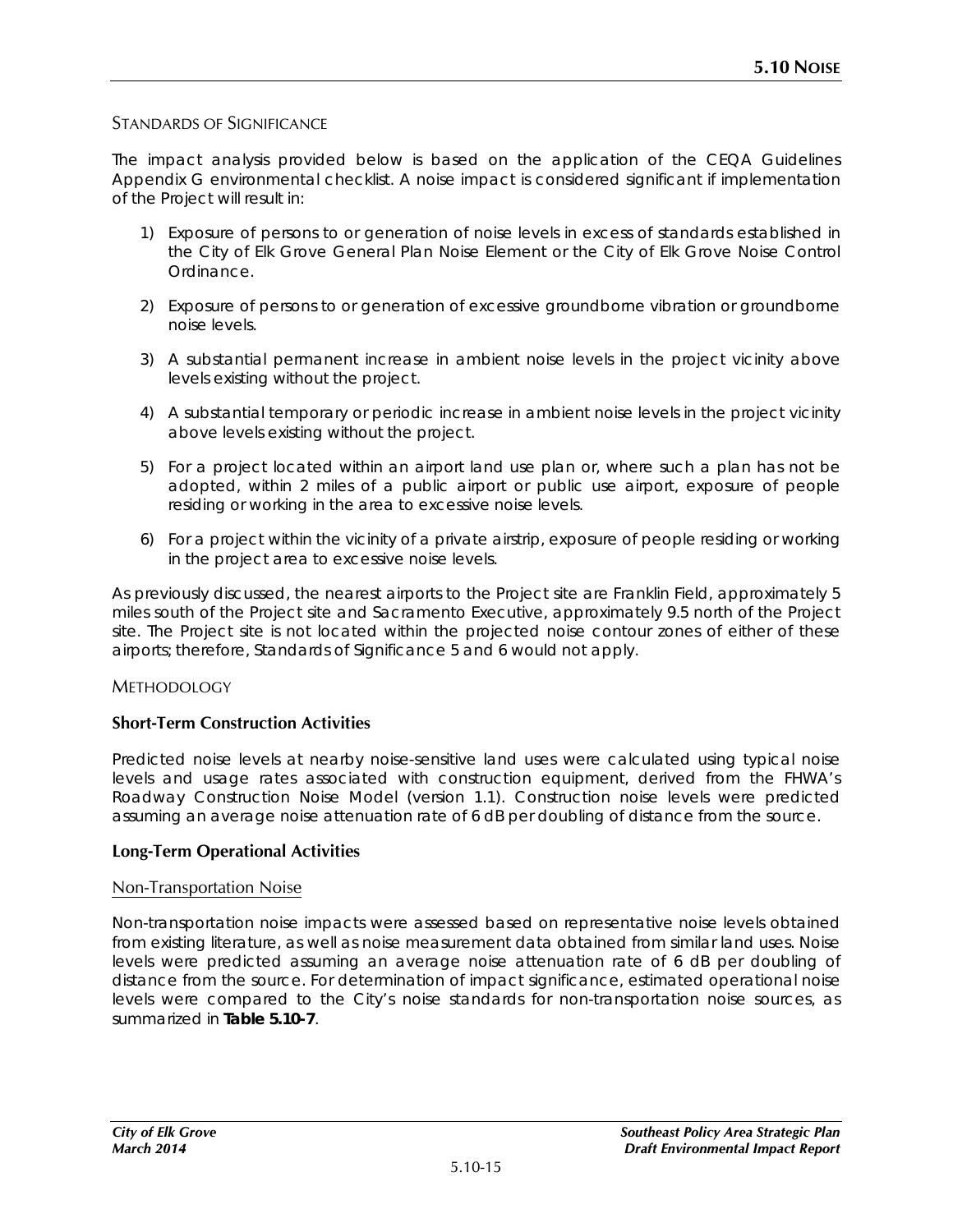## Traffic Noise and Land Use Compatibility

Traffic noise levels were calculated using the FHWA roadway noise prediction model (FHWA-RD-77- 108) based on California vehicle reference noise emission factors and traffic data obtained from the traffic analysis prepared for this Project. Additional input data included day/night percentages of autos, medium and heavy trucks, vehicle speeds, ground attenuation factors, and roadway widths. Predicted noise levels were calculated at a distance of 50 feet from the near-travel-lane centerline, as well as distances to the predicted noise contours. Increases in traffic noise levels attributable to the proposed Project were determined based on a comparison of predicted noise levels, with and without Project implementation. The compatibility of proposed land uses was evaluated based on projected future on-site transportation noise levels with Project implementation. Predicted on-site noise levels were compared with the City's corresponding noise criteria for determination of land use compatibility (**Table 5.10-7**). Modeling assumptions and calculations are included in **Appendix G**.

### Groundborne Vibration

Groundborne vibration levels were evaluated using typical groundborne vibration levels associated with construction activities and screening distance criteria for evaluation of transit facilities, obtained from the Federal Transit Administration's *Transit Noise and Vibration Impact Assessment Guidelines* (2006) and the California Department of Transportation (2004). Construction vibration levels and contour distances were calculated based on typical construction equipment vibration levels and assuming a conservative rate of 1.1 for ground attenuation. Groundborne vibration impacts were evaluated based on the typically applied criteria of 0.2 in/sec ppv for structural damage and human annoyance (**Table 5.10-8**). No existing outdoor areas of frequent human exposure or major sources of groundborne vibration have been identified in the proposed Project area.

#### Substantial Increases in Noise Levels

For purpose of this analysis, a substantial increase in noise levels is defined as an increase of 5.0 dBA, or greater, where noise levels are less than the City's normally acceptable minimum noise level of 60 dBA CNEL/L<sub>dn</sub>; 3 dBA, or greater, where noise levels range from 60 to 65 dBA CNEL; and 1.5 dBA, or greater, where the noise level exceeds 65 dBA CNEL without the proposed Project. These criteria are based on the FICON criteria (**Table 5.10-2**) and are consistent with the City's commonly applied noise criteria for roadway construction and improvement projects (Elk Grove General Plan Policy NO-6).

### **Sports Complex Overlay**

The proposed Project includes a Sports Complex Overlay, which would provide an opportunity to develop a regional-serving destination use oriented toward sports. The specific location and design of the complex is currently unavailable. However, it is anticipated that the complex would include a sports stadium and tournament components, as well as other sport facilities.

Noise generated by tournament and stadium events held at the proposed complex would have the greatest potential for adverse noise impacts, given the potential to attract larger participant/spectator crowds and the potential for use of amplified sound systems. Based on noise measurement surveys conducted at similar land uses, including those equipped with amplified sound systems, exterior noise levels generally range from the mid-50s to the upper 70s (in dBA Leq) at distance of approximately 500 feet. At this same distance, maximum intermittent noise levels associated with the use of amplified sound systems can reach instantaneous levels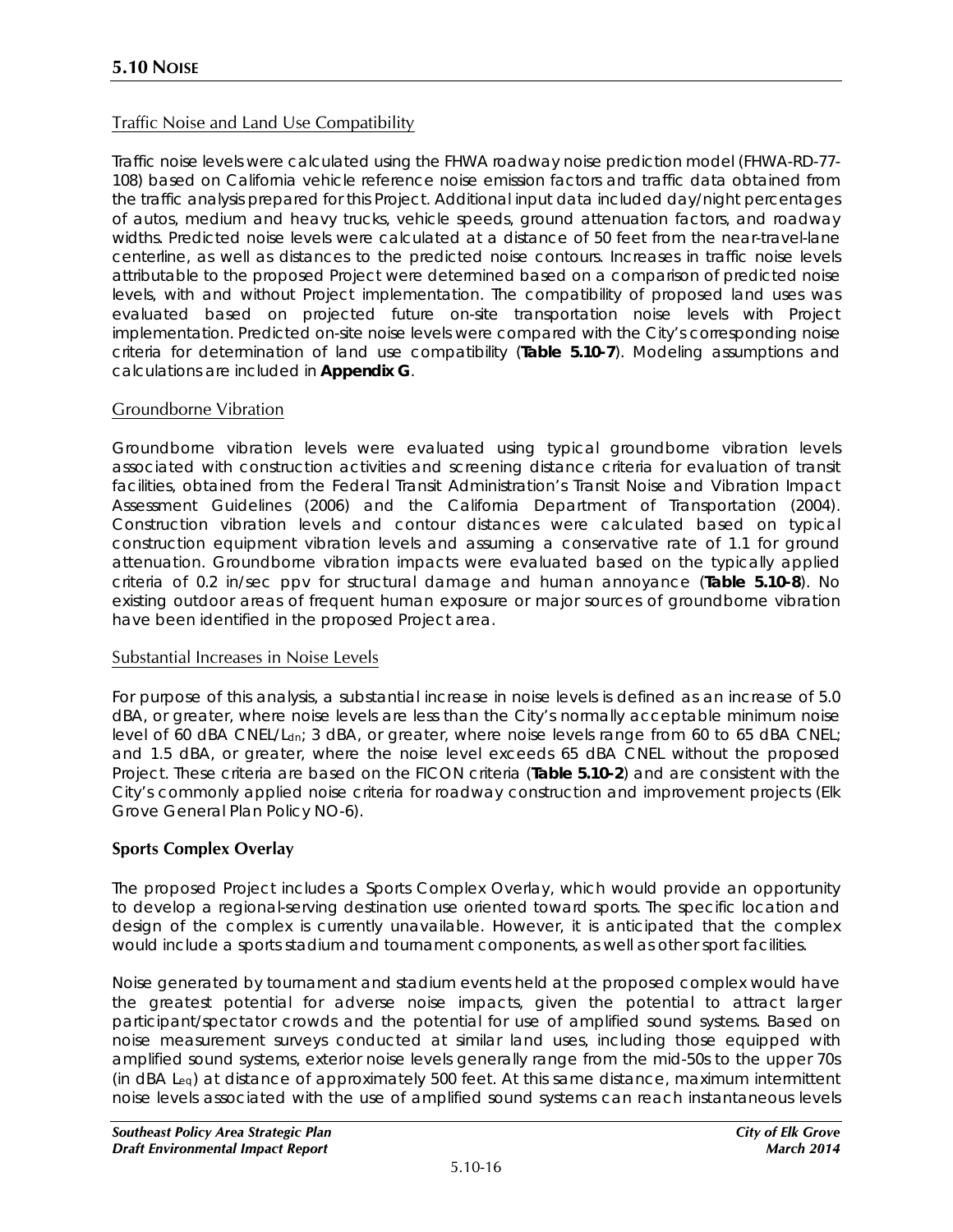of up to approximately 95 dBA for brief periods of time. Predicted noise levels at sporting events and stadiums are dependent on various factors including facility design and orientation, the activities conducted, spectator crowd size, type of public address (PA) amplification system installed, PA system design, and shielding provided by surrounding structures and terrain. In general, noise from PA systems at stadiums (during recreational events) tends to dominate the noise environment and occurs on a more frequent basis than noise generated by spectators. For audibility purposes, noise levels of PA systems tend to be approximately 3 to 10 dBA greater than spectator noise. Other uses commonly associated with stadium facilities, such as musical performances, can also result in substantial increases in ambient noise levels. Substantial reductions in noise levels can be achieved through the incorporation of various design features (i.e., spectator shielding, elevation changes, PA system design, stadium orientation, and berms), as well as incorporation of operational limitations. Event traffic may also result in intermittent increases in vehicle traffic noise along area roadways.

For the construction of elevated structures and stadiums, pile driving activities may be required. Noise generated by pile driving activities can reach instantaneous levels of approximately 101 dBA Lmax and 94 dBA Leq at 50 feet.

As noted above, the location and design of the future complex is currently unknown. As a result, a detailed evaluation of associated noise impacts cannot be conducted at this time and is not discussed further in this report. Implementation of mitigation measure **MM 5.10.3** (see discussion of Impact 5.10.3) would require acoustical assessments to be prepared for future development projects within the Project area. Where operational noise levels would be projected to exceed the City's noise standards, noise reduction measures would be required. Refer to Impact 5.10.3 for additional discussion of Project-related non-transportation noise impacts.

### PROJECT IMPACTS AND MITIGATION MEASURES

### **Short-Term Construction Noise Impacts (Standards of Significance 1 and 4)**

**Impact 5.10.1** Construction activities could result in a substantial temporary increase in ambient noise levels at nearby noise-sensitive land uses, which may result in increased levels of annoyance, activity interference, and sleep disruption. This impact is considered **potentially significant.**

Construction noise associated with future development would be temporary and would vary depending on the nature of the construction activities being performed. Noise generated during construction is typically associated with the operation of off-road equipment, including excavation equipment, material handlers, and portable generators. **Table 5.10-9** lists typical uncontrolled noise levels generated by individual pieces of representative construction equipment likely to be used during construction.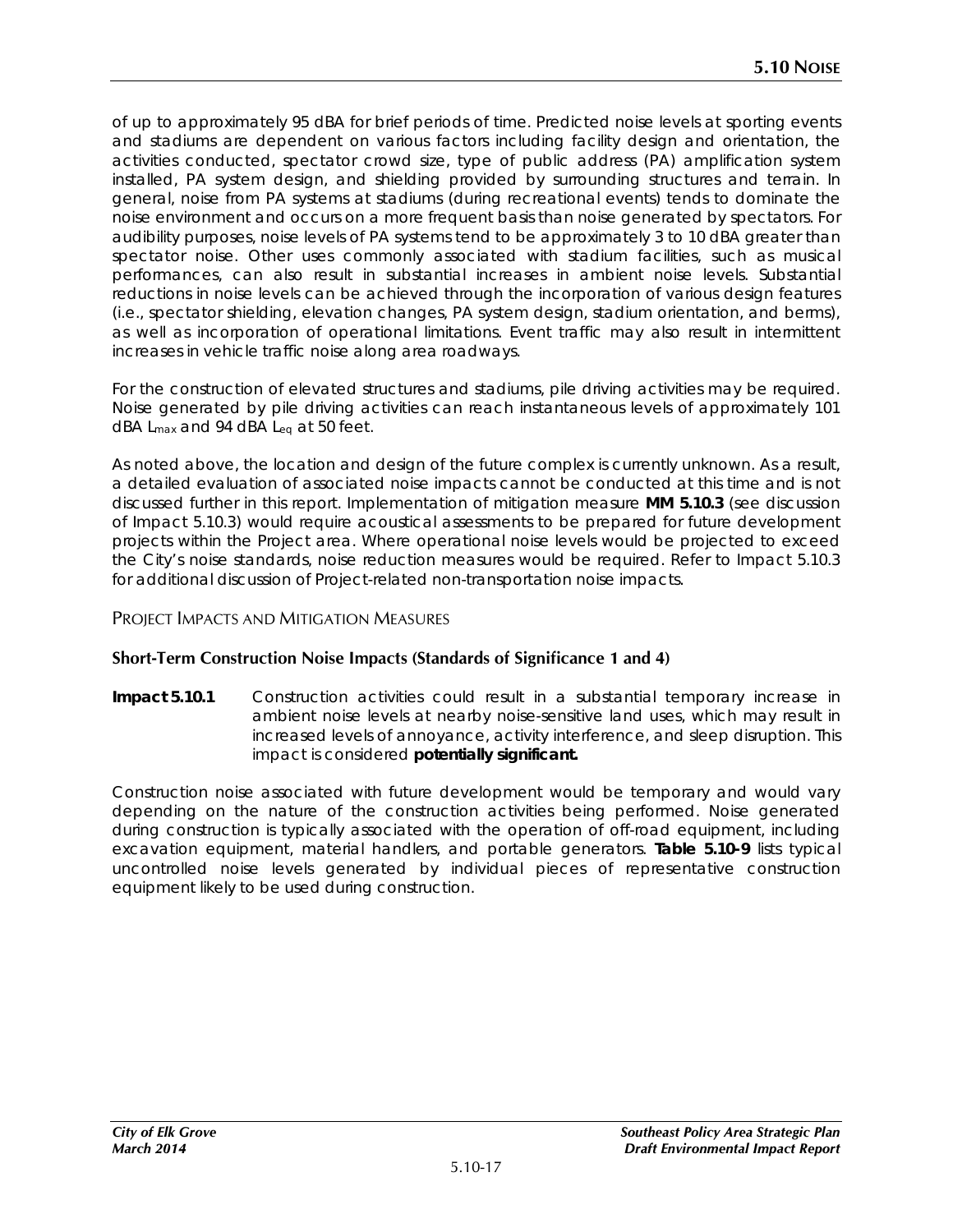| Equipment                       | <b>Typical Noise Level (dBA)</b><br>at 50 Feet from Source |     |  |
|---------------------------------|------------------------------------------------------------|-----|--|
|                                 | $L_{\rm max}$                                              | Leq |  |
| Air Compressor                  | 80                                                         | 76  |  |
| Backhoe/Front End Loader        | 80                                                         | 76  |  |
| Compactor (Ground)              | 80                                                         | 73  |  |
| Concrete Mixer Truck            | 85                                                         | 81  |  |
| Concrete Mixer (Vibratory)      | 80                                                         | 73  |  |
| Concrete Pump Truck             | 82                                                         | 75  |  |
| Concrete Saw                    | 90                                                         | 83  |  |
| Crane                           | 85                                                         | 77  |  |
| Dozer/Grader/Excavator/Scraper  | 85                                                         | 81  |  |
| Drill Rig Truck                 | 84                                                         | 77  |  |
| Generator                       | 82                                                         | 79  |  |
| Gradall                         | 85                                                         | 81  |  |
| Hydraulic Break Ram             | 90                                                         | 80  |  |
| Jack Hammer                     | 85                                                         | 78  |  |
| Impact Hammer/Hoe Ram (Mounted) | 90                                                         | 83  |  |
| Pavement Scarifier/Roller       | 85                                                         | 78  |  |
| Paver                           | 85                                                         | 82  |  |
| Pile Driver (Impact Type)       | 101                                                        | 94  |  |
| <b>Pneumatic Tools</b>          | 85                                                         | 82  |  |
| Pumps                           | 77                                                         | 74  |  |
| Truck (Dump/Flat Bed)           | 84                                                         | 80  |  |

**TABLE 5.10-9 TYPICAL CONSTRUCTION EQUIPMENT NOISE LEVELS**

*Sources: FHWA 2006*

Noise levels associated with individual construction equipment used for typical construction projects can reach levels of up to approximately 90 dBA Lmax (FTA 2006). Noise from localized point sources, such as construction sites, typically decreases by approximately 6 dBA with each doubling of distance from source to receptor. Given this noise attenuation rate and typical construction equipment noise levels and usage rates, combined noise levels associated with construction activities can reach levels of up to approximately 84 dBA L<sub>eq</sub> at 50 feet (EPA 1971). For typical construction activities, excluding pile driving, construction-generated noise levels at the nearest existing residential dwellings could reach levels of up to approximately 80 dBA Leq when localized construction activities occur near the Project site boundaries and within roughly 75 feet of a residence.

With regard to residential land uses, noise levels associated with construction activities occurring during the more noise-sensitive evening and nighttime hours (i.e., 7 p.m. to 7 a.m.) are of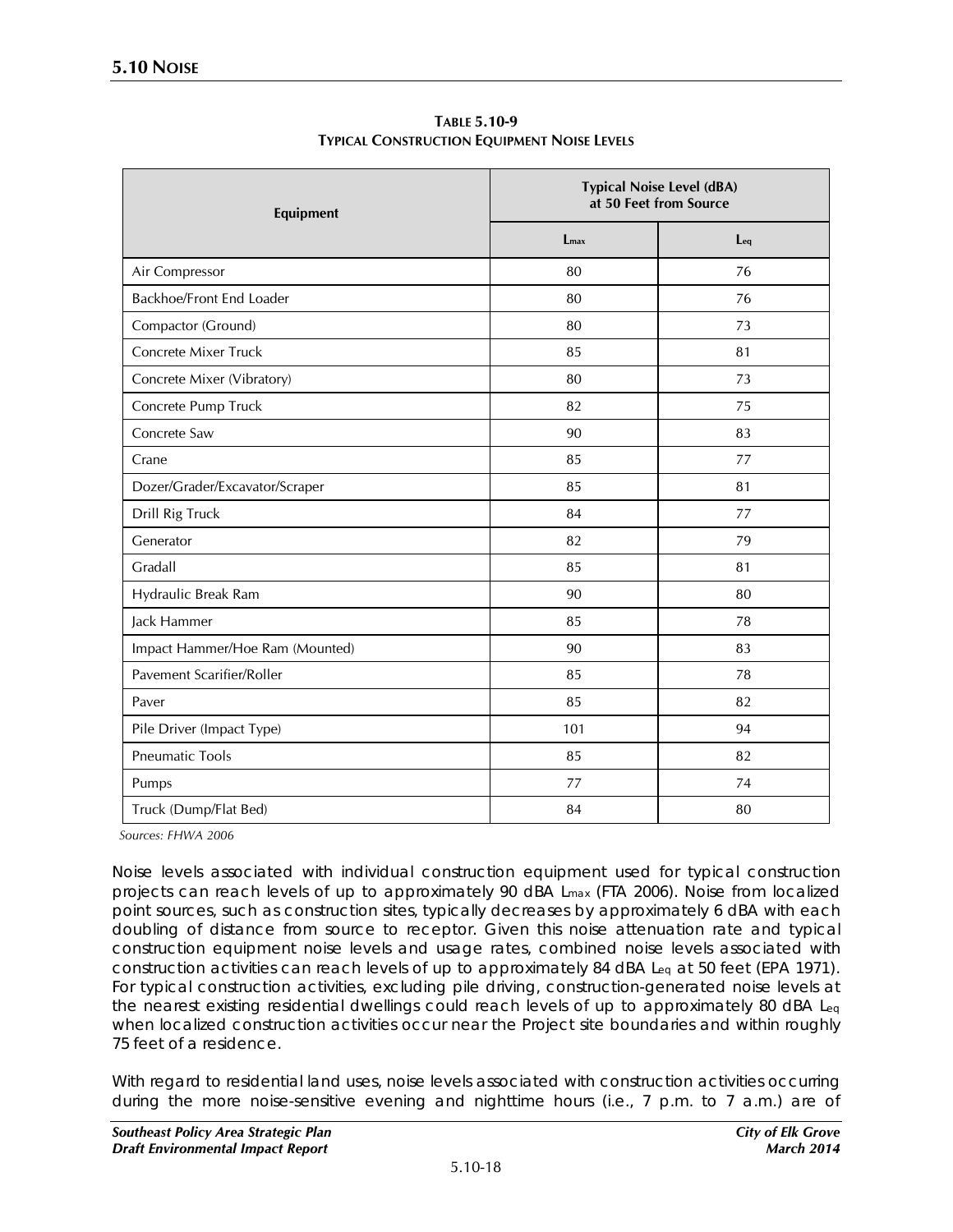increased concern. Because exterior ambient noise levels typically decrease during the nighttime hours as community activities (e.g., commercial activities, vehicle traffic) decrease, construction activities performed during these more noise-sensitive periods of the day could result in increased annoyance and potential sleep disruption for occupants of nearby residential dwellings. It is important to note that construction noise levels are highly variable and would last only as long as construction activities occur. Nonetheless, short-term noise-generating construction activities associated with future development would be considered to have a **potentially significant** impact.

#### Mitigation Measures

- **MM 5.10.1** The following mitigation measures shall be implemented and specified on all project implementation plans:
	- a. Construction activities (excluding emergency work and activities that would result in a safety concern to the public or construction workers) shall be limited to between the hours of 7:00 a.m. and 7:00 p.m. Construction activities shall be prohibited on Sundays and federal holidays.
	- b. Construction equipment shall be properly maintained and equipped with noise-reduction intake and exhaust mufflers and shrouds, in accordance with manufacturers' recommendations.
	- c. Construction equipment staging areas shall be centrally located on the Project site or located at the farthest distance possible from nearby residential land uses.
	- d. All motorized construction equipment and vehicles shall be turned off when not in use.
	- e. To the extent practical, alternative construction processes that generate lower noise levels should be selected. Examples include the use of drilled piles as opposed to impact piles, and the use of electrified equipment as opposed to combustion engines.

| Timing/Implementation:  | Prior to and during construction      |
|-------------------------|---------------------------------------|
| Enforcement/Monitoring: | City of Elk Grove Planning Department |

Implementation of the above mitigation measures would substantially reduce construction noise levels. For instance, the use of mufflers and engine shrouds would reduce equipment noise levels by approximately 10 dB or more. In addition, hourly limitations for construction activities would significant reduce the potential for annoyance and sleep disruption for occupants of nearby land uses. However, while implementation of the above mitigation measures would minimize the construction-related noise impacts, the impact would remain **significant and unavoidable**.

#### **Long-Term Operational Noise Impacts (Standards of Significance 1 and 3)**

**Impact 5.10.2** Implementation of the proposed Project would result in a significant increase in traffic noise levels along some area roadways. However, predicted traffic noise levels at existing land uses would not be projected to exceed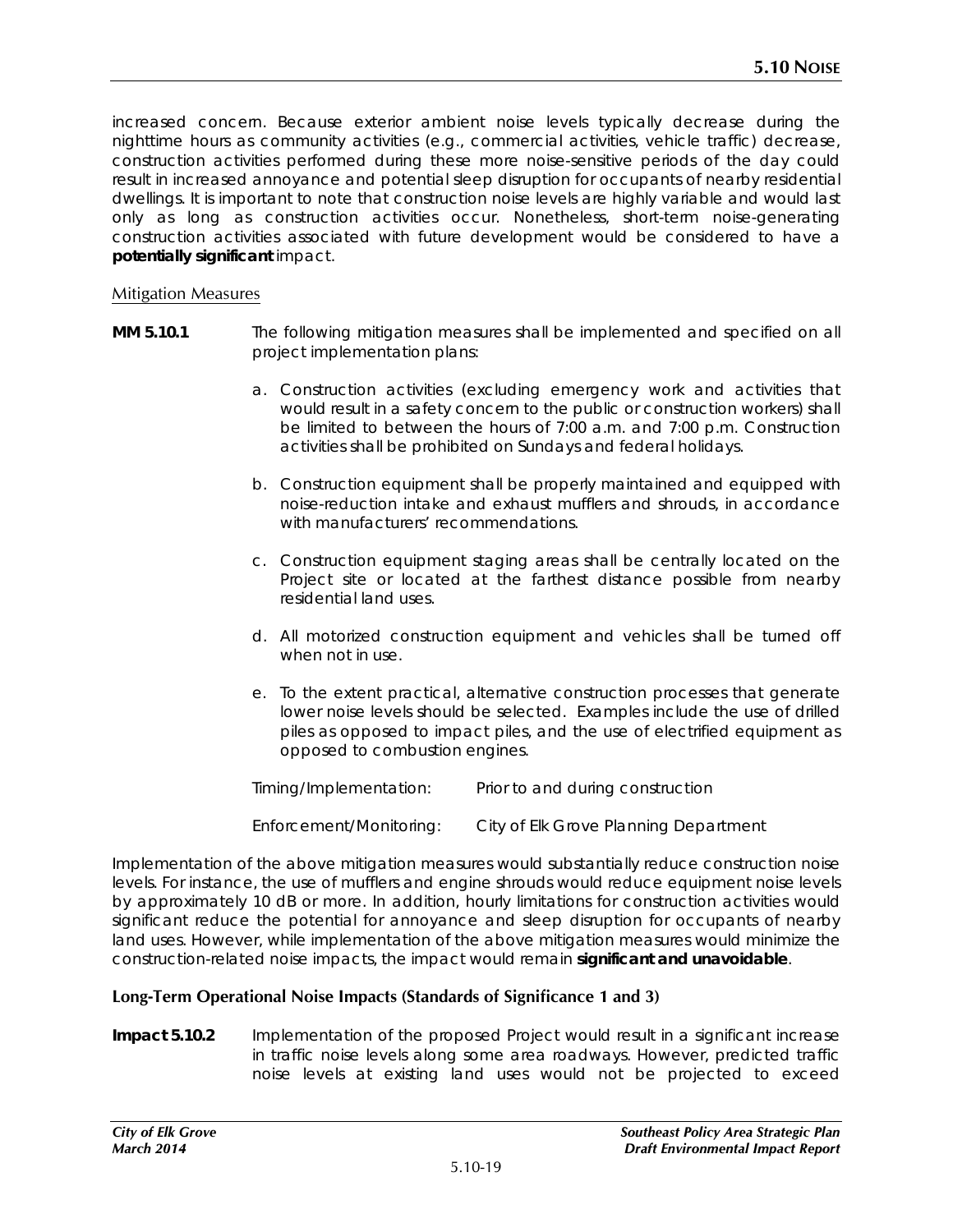applicable City noise standards. As a result, this impact is considered **less than significant**.

Implementation of the proposed Project would result in increased traffic volumes on nearby area roadways. Predicted increases would primarily occur on nearby segments of Whitelock Parkway, Bruceville Road, Kammerer Road, West Stockton Boulevard, Promenade Parkway, and Big Horn Boulevard. The predicted increase in traffic volumes resulting from implementation of the proposed Project would therefore contribute to predicted increases in traffic noise levels. The Project's contribution to traffic noise levels along these roadways was determined by comparing the predicted noise levels with and without Project-generated traffic. Predicted traffic noise levels for existing conditions, with and without development of the proposed Project, are summarized in **Table 5.10-10**.

| Roadway                                     |                    | <b>CNEL/Ldn at 50 Feet from</b><br>Near-Travel-Lane Centerline <sup>1</sup> | <b>Predicted</b>                      | <b>Substantial</b>              |  |
|---------------------------------------------|--------------------|-----------------------------------------------------------------------------|---------------------------------------|---------------------------------|--|
|                                             | Without<br>Project | With<br>Project                                                             | <b>Noise Level</b><br><b>Increase</b> | <b>Noise Level</b><br>Increase? |  |
| Whitelock Pkwy., West of Bruceville Rd.     | 64.7               | 65.4                                                                        | 0.8                                   | No                              |  |
| Whitelock Pkwy., East of Bruceville Rd.     | 60.6               | 61.5                                                                        | 0.9                                   | No                              |  |
| Whitelock Pkwy., West of Big Horn Blvd.     | 60.1               | 62.7                                                                        | 2.6                                   | No                              |  |
| Whitelock Pkwy., East of Big Horn Blvd.     | 60.4               | 61.4                                                                        | 1.0                                   | No.                             |  |
| Whitelock Pkwy., West of W. Stockton Blvd.  | 58.8               | 61.1                                                                        | 2.3                                   | No                              |  |
| Bruceville Rd., North of Whitelock Pkwy.    | 65.8               | 66.6                                                                        | 0.8                                   | No.                             |  |
| Bruceville Rd., South of Whitelock Pkwy.    | 65.5               | 65.8                                                                        | 0.3                                   | No.                             |  |
| Bruceville Rd., North of Kammerer Rd.       | 64.1               | 65.0                                                                        | 0.9                                   | No.                             |  |
| Bruceville Rd., South of Kammerer Rd.       | 57.6               | 59.3                                                                        | 1.7                                   | No.                             |  |
| Kammerer Rd., East of Bruceville Rd.        | 66.3               | 67.7                                                                        | 1.4                                   | No                              |  |
| Kammerer Rd., West of Promenade Pkwy.       | 64.3               | 70.2                                                                        | 5.9                                   | <b>Yes</b>                      |  |
| Promenade Pkwy., North of Kammerer Rd.      | 59.0               | 64.9                                                                        | 5.9                                   | <b>Yes</b>                      |  |
| W. Stockton Blvd., South of Whitelock Pkwy. | 62.1               | 60.8                                                                        | $-1.3$                                | No.                             |  |
| Big Horn Blvd., North of Whitelock Pkwy.    | 62.4               | 68.4                                                                        | 6.1                                   | <b>Yes</b>                      |  |

#### **TABLE 5.10-10 PREDICTED INCREASES IN TRAFFIC NOISE LEVELS EXISTING AND EXISTING PLUS PROJECT CONDITIONS**

*Source: Ambient 2014*

*1. Traffic noise levels were calculated using the FHWA roadway noise prediction model and do not include shielding from existing structures, including sound barriers, or intervening terrain.*

*2. Substantial increases defined as an increase of 5.0, or greater, where noise levels are less than the City's normally acceptable minimum noise level of 60 dBA CNEL/Ldn; 3 dBA, or greater, where noise levels range from 60 to 65 dBA CNEL; and 1.5 dB, or greater, where the noise level exceeds 65 dBA CNE,L without the proposed Project.* 

Refer to **Appendix 5.10-B** for modeling assumptions and results.As depicted in **Table 5.10-10**, the proposed Project would result in significant increases in traffic noise levels along nearby segments of Kammerer Road, west of Promenade Parkway; Promenade Parkway, north of Kammerer Road; and Big Horn Boulevard, north of Whitelock Parkway. No noise-sensitive land uses were identified along Kammerer Road, west of Promenade Parkway, or along Promenade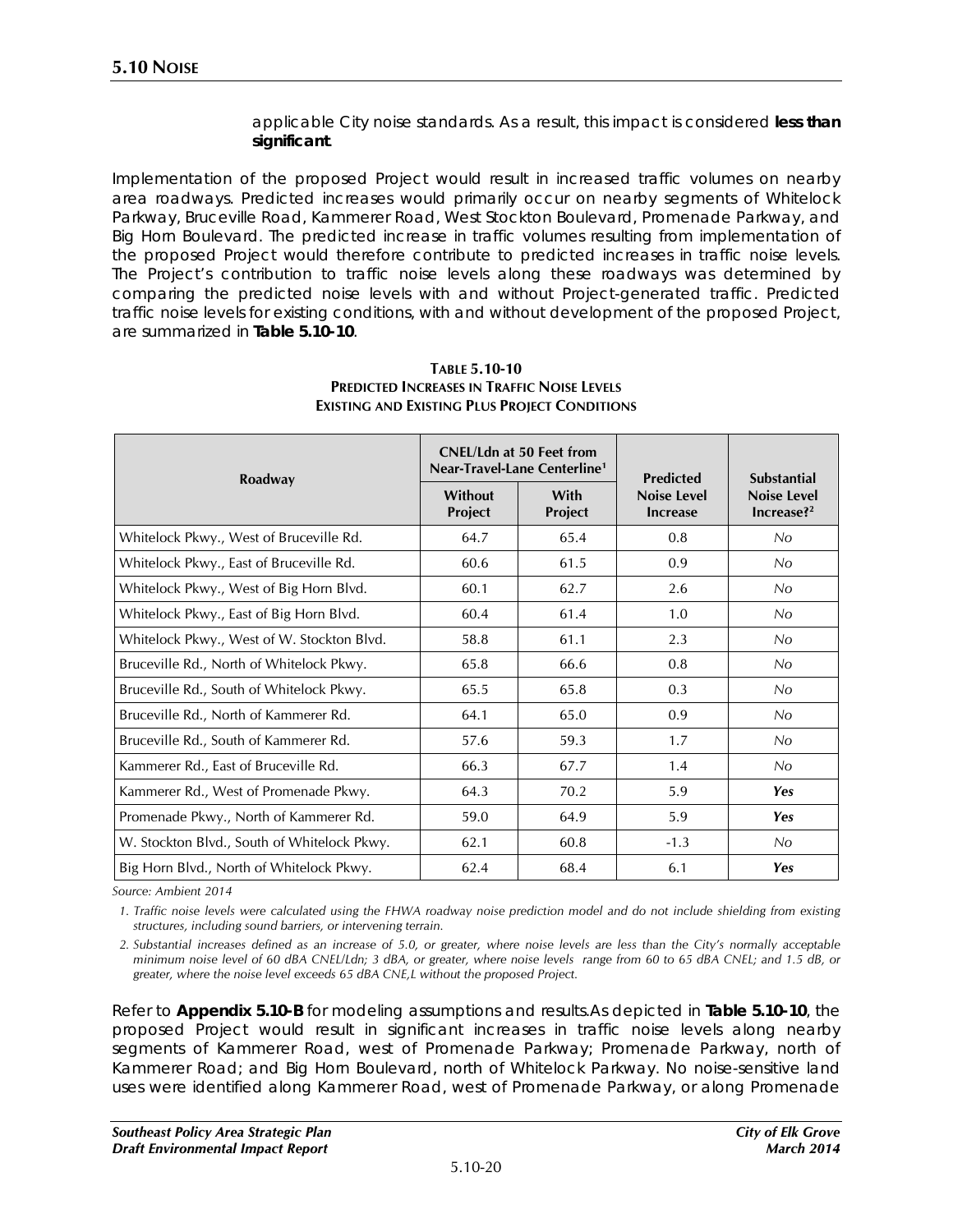Parkway, north of Kammerer Road. It is important to note that significant increases in traffic noise levels at existing rural residential land uses located along Kammerer Road, east of Bruceville Road, and along Bruceville Road, north of Kammerer Road, would not be projected to occur.

Existing noise-sensitive land uses located along the segments of Big Horn Boulevard, north of Whitelock Parkway, include an existing residential subdivision, which is located adjacent to and west of Big Horn Boulevard, as well as Elizabeth Pinkerton Middle School. The existing residential subdivision is shielded from direct line-of-sight by an approximate 8-foot-tall masonry soundwall, which would provide estimated noise reductions of approximately 6 to 8 dB. Assuming a minimum reduction of 6 dB for the existing barrier, predicted traffic noise levels at the nearest residence would be approximately 62 dBA CNEL/L<sub>dn</sub> with Project implementation. Based on this noise level and assuming an average exterior-to-interior noise reduction of 25 dB, which is typical for newer construction, predicted interior noise levels at these nearest residential dwellings would be approximately 37 dBA CNEL/L<sub>dn</sub>. Predicted traffic noise levels would not exceed the City's conditionally acceptable exterior noise level of 65 dBA CNEL/L<sub>dn</sub> nor would projected interior noise levels exceed the City's interior noise standard of 45 dBA CNEL/L<sub>dn</sub>. The nearest occupied structures at Elizabeth Pinkerton Middle School are located approximately 400 feet east of Big Horn Boulevard. Based on this distance and assuming an average exterior-to-interior noise reduction of 25 dB, predicted peak-hour traffic noise levels in the nearest occupied structure would be approximately 30 dBA Leq, which would not exceed the City's noise standard of 45 dBA Leq.

As a result, significant increases in traffic noise along the segment of Big Horn Boulevard north of Whitelock Parkway would not contribute to increased traffic noise levels at nearby noisesensitive land uses that would exceed the City's noise standards. As a result, increases in traffic noise levels attributable to the proposed Project would be considered **less than significant**.

### Mitigation Measures

None required.

### **Exposure to Non-Transportation Source Noise (Standard of Significance 3)**

**Impact 5.10.3** Implementation of the proposed Project may result in non-transportation noise levels that could exceed applicable noise standards at nearby noisesensitive land uses. This impact would be considered **potentially significant.**

### Proposed On-Site Noise Sources

The proposed Project includes a mix of land uses, including commercial, office, industrial, residential, open space/recreational, and elementary school uses. Utility infrastructure facilities (e.g., pump stations and electrical substations) may also be required. These land uses would result in new non-transportation noise sources that could potentially exceed the City's applicable noise standards at nearby noise-sensitive land uses. Noise levels typically associated with these land uses and associated noise impacts are discussed separately below.

### *Residential Land Uses*

The proposed Project includes development of various residential land uses including low-, medium-, and high-density residential development. The proposed Project also includes mixed use land uses, which could incorporate residential development. Noise from proposed residential dwellings would expose other nearby residences (both existing and Project-related)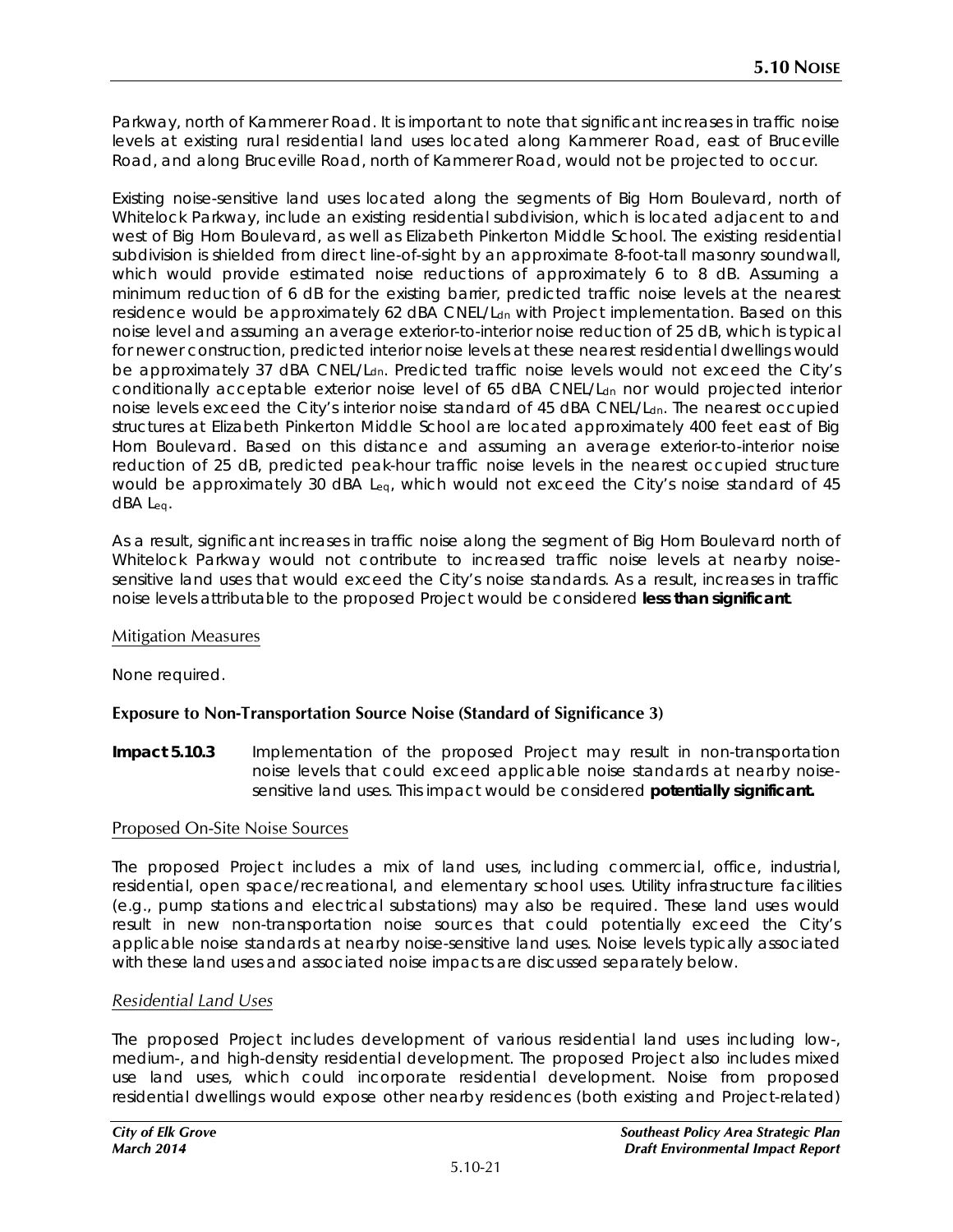to minor increases in ambient noise levels. Noise typically associated with such development includes lawn and garden equipment, voices, and amplified music. Activities associated with these land uses would result in only minor increases in ambient noise levels, primarily during the day and evening hours and less frequently at night, as perceived at the closest residential receptors. As a result, increased noise levels associated with proposed residential land uses would be less than significant.

#### *Parks, Trails, and Open Space Land Uses*

The proposed Project includes development of open space and park-related land uses distributed throughout the Project site. The specific uses to be included in these areas have not yet been identified; however, these land uses could potentially include children's play areas and vehicle parking areas. Noise typically associated with play areas and vehicle parking areas include the voices of adults and children and the occasional opening and closing of vehicle doors.

Noise levels generated by park-related uses, such as children's play areas and vehicle parking lots, typically average less than 60 dBA  $L_{eq}$  at approximately 50 feet. Noise events are typically sporadic and limited primarily to the daytime hours of operation. Parks are typically considered to be an accepted land use within residential developments and generally do not result in noise events that are uncharacteristic of typical residential noise environments, which is reflected in Southeast Policy Area Community Plan Policy MP-18. As such, the policy states that Table NO-A of the General Plan does not apply to the potential noise from these facilities. For these reasons, noise generated by planned park, trails, and open space land uses would be considered to have a less than significant impact.

#### *Commercial and Industrial Land Uses*

The proposed Project includes development of various nonresidential land uses, including commercial land uses, office, industrial/flex space, and mixed use. However, the specific types of land uses to be developed have not yet been determined. Potential sources of noise commonly associated with these types of land uses can vary substantially. Noise sources often associated with commercial uses can include parking lot activities (e.g., opening and closing of vehicle doors, people talking) and noise generated by mechanical building equipment (e.g., heating, ventilation, and air conditioning [HVAC] systems). Some commercial and industrial uses may also result in noise associated with on-site truck operations, vehicle/equipment backup alarms, decompression of trailer truck brakes, the operation of stationary and portable equipment (e.g., generators, chillers, air compressors, and trash compactors, pneumatic tools, etc.), and loading dock operations (e.g., use of forklifts, hydraulic lifts, and material handling activities).

Operational noise levels for commercial and industrial land uses can vary and may include operations during the more noise-sensitive nighttime hours. For commercial and industrial uses involving loading dock activities, average-hourly noise levels can range from less than 50 to approximately 60 dBA Leq at 50 feet. Noise levels associated with exterior landscape and parking lot maintenance activities, as well as solid waste collection activities, can generate averagehourly noise levels of approximately 60 dBA Leq at 50 feet; stationary and portable equipment can generate levels of up to 90 dBA Leq at 50 feet. Intermittent noise levels, such as those generated by landscape and parking lot maintenance equipment (i.e., leaf blowers) and vehicle backup alarms, can generate intermittent noise levels of approximately 80 to 120 dBA L<sub>max</sub> at roughly 3 feet. Actual noise levels will vary depending on the operational characteristics of the Project and site design.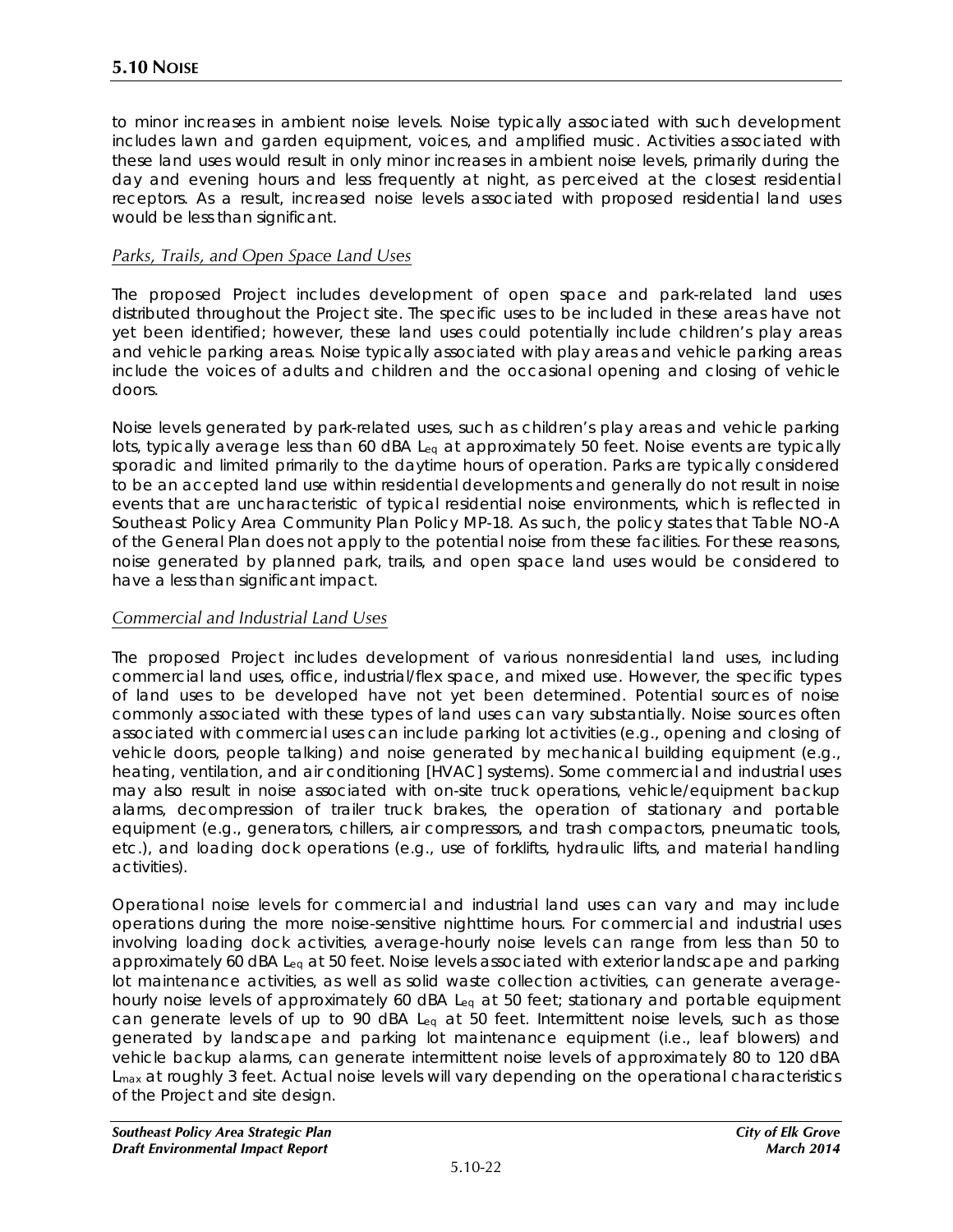The Project has been designed so that nearby residential development would be largely buffered from the more noise-intensive proposed industrial uses. It is also important to note that the City's Noise Control Ordinance prohibits material loading and unloading activities, as well as pavement sweeping activities that would result in a noise nuisance to nearby noise-sensitive land uses during the more noise-sensitive nighttime hours (i.e., 10:00 p.m. to 7:00 a.m.). Nonetheless, depending on the specific uses proposed, site design, and hours of operation, predicted noise levels associated with proposed commercial and industrial land uses could potentially exceed the City's noise standards at nearby noise-sensitive land uses (refer to **Table 5.10-7**). Areas where commercial and residential development would occur in close proximity, such as planned mixed-use development, would be of particular concern. As a result, noise generated by planned commercial and industrial land uses would be considered potentially significant.

## *Elementary School Land Uses*

The proposed Project includes approximately 30 acres for elementary school land uses. Noise sources typical of schools include the sound of children's voices during recess periods and play area activities, mechanical building equipment (e.g., HVAC systems and boilers), landscape maintenance equipment, and exterior intercom/speaker systems. Noise generated by landscape maintenance activities conducted at proposed elementary schools, particularly if activities occur during the more noise-sensitive evening or early morning hours, may also result in significant increases in ambient noise levels that could adversely impact occupants of nearby residences. Operational noise levels for school-related land uses are typically limited to the daytime hours.

Mechanical building equipment often associated with schools is often enclosed or located in areas that would limit direct exposure, such as within building mechanical rooms or on building rooftops. Noise generated by exterior HVAC systems typically average approximately 90 dBA Leq, or less, at approximately 3 feet (EPA 1971). Noise levels associated with vehicle parking areas, exterior recreational uses, and landscape maintenance activities can generate average-hourly noise levels of up to approximately 60 dBA Leq at 50 feet.

Noise generated during use of exterior play areas is typically of limited duration, would predominantly occur during the daytime hours, and would not be uncharacteristic of typical residential noise environments, which is reflected in Southeast Policy Area Community Plan Policy MP-18. As such, the policy states that Table NO-A of the General Plan does not apply to the potential noise from these facilities. In addition, it is important to note that noise generated by school bands and school athletic and entertainment events are exempt from the City's noise control chapter of the Municipal Code. However, depending on site design and hours of operation, predicted noise levels associated with the operation of building mechanical equipment, vehicle parking areas, and landscape maintenance activities could result in increases in ambient noise levels and increased levels of annoyance to occupants of nearby residential dwellings. For these reasons, noise generated by the proposed elementary school land uses would be potentially significant.

### *Utility Infrastructure Facilities*

The proposed Project would also require the installation of utility infrastructure facilities (e.g., electrical substations and pump stations) to serve proposed on-site development, including future on-site light-rail transit. Operational noise levels associated with these facilities can vary substantially depending on the equipment installed, site design, and noise-reduction features included (e.g., equipment enclosures and soundwalls). Without proper noise control and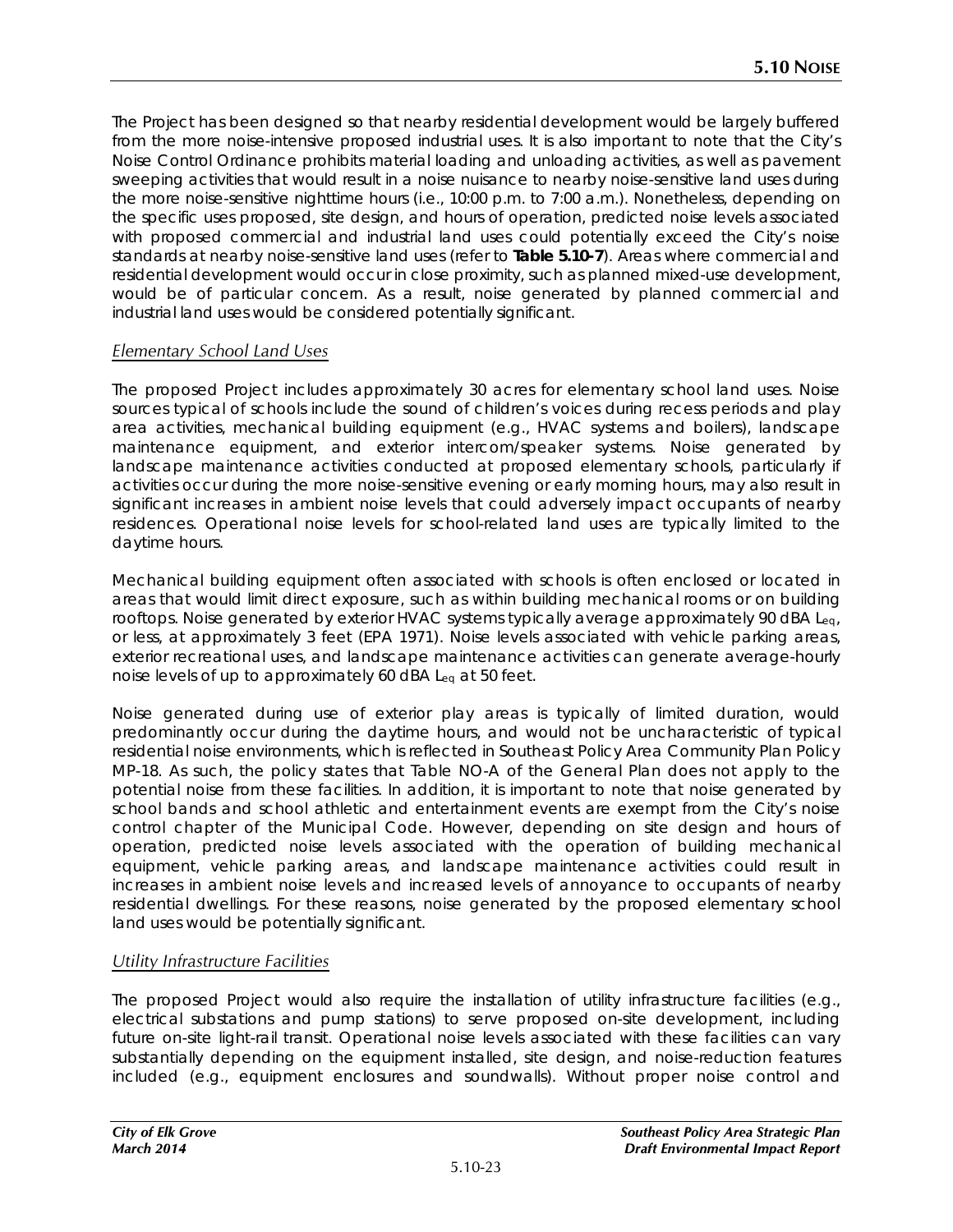depending on the equipment installed and site design, operational noise levels associated with such facilities can reach levels of up to approximately 100 dBA at 3 feet (EPA 1971).

Depending on the specific infrastructure required, facility design, and hours of operation, predicted noise levels could result in significant increases in ambient noise levels in excess of the City's noise standards at nearby noise-sensitive land uses (refer to **Table 5.10-7**). As a result, noise associated with utility infrastructure facilities would be potentially significant.

#### Off-Site Agricultural Uses

As noted earlier in this section, existing agricultural uses are located south of the Project site, across Kammerer Road. Agricultural land uses are also generally located west of the Project site, across Bruceville Road and south of Bilby Road, and to the east, between the Project site's eastern boundary and Promenade Parkway.

Agricultural activities on parcels located adjacent to the Project area include the use of various types of heavy equipment. Operation of heavy agricultural equipment typically generates noise levels of up to approximately 75 dBA Leq at 50 feet (FHWA 2006). However, agricultural activities (e.g., disking, plowing) are typically sporadic or seasonal and occur over a large area, which results in varying levels of exposure at nearby receptors. In addition, given that agricultural activities typically occur during the daytime hours, noise generated by nearby agricultural activities would likely be somewhat masked by nearby traffic noise. Furthermore, the proposed Project has generally been designed to largely sheild proposed on-site noise-sensitive land uses from the more extensive areas of agricultural uses, including areas located to the south and east of the Project site. Proposed nonresidential uses along the southern boundary of the site would provide a 900- to 2,000-foot separation between residential uses and agricultural, with the exception of the estate residential use proposed in the panhandle portion of the Project area, which would be separated only by the drainage channel. At Bruceville Road, there would be a 168-foot separation between agricultural uses and residential uses. For these reasons, nearby planned noise-sensitive land uses are not anticipated to be exposed to agricultural noise levels for extended periods of time. As a result, exposure to agricultural noise would be considered to have a less than significant impact.

#### Impact Summary

The proposed Project includes a mix of land uses, including commercial, office, industrial, residential, open space/recreational, and elementary school uses. Utility infrastructure facilities (e.g., pump stations and electrical substations) would also be required. Depending on the specific land uses developed, equipment used, and site design, non-transportation noise generated by planned commercial, industrial, elementary school, and utility infrastructure facilities could exceed applicable noise impact criteria. As a result, increases in nontransportation noise associated with these land uses would be considered to have a **potentially significant** impact.

#### Mitigation Measures

**MM 5.10.3** The City shall require acoustical assessments to be prepared as part of the environmental review process for future land use development projects. The acoustical assessments shall evaluate potential environmental noise impacts attributable to the proposed Project, as well as the compatibility of proposed land uses in comparison to applicable City noise standards. Where the acoustical analysis determines that noise levels would exceed applicable City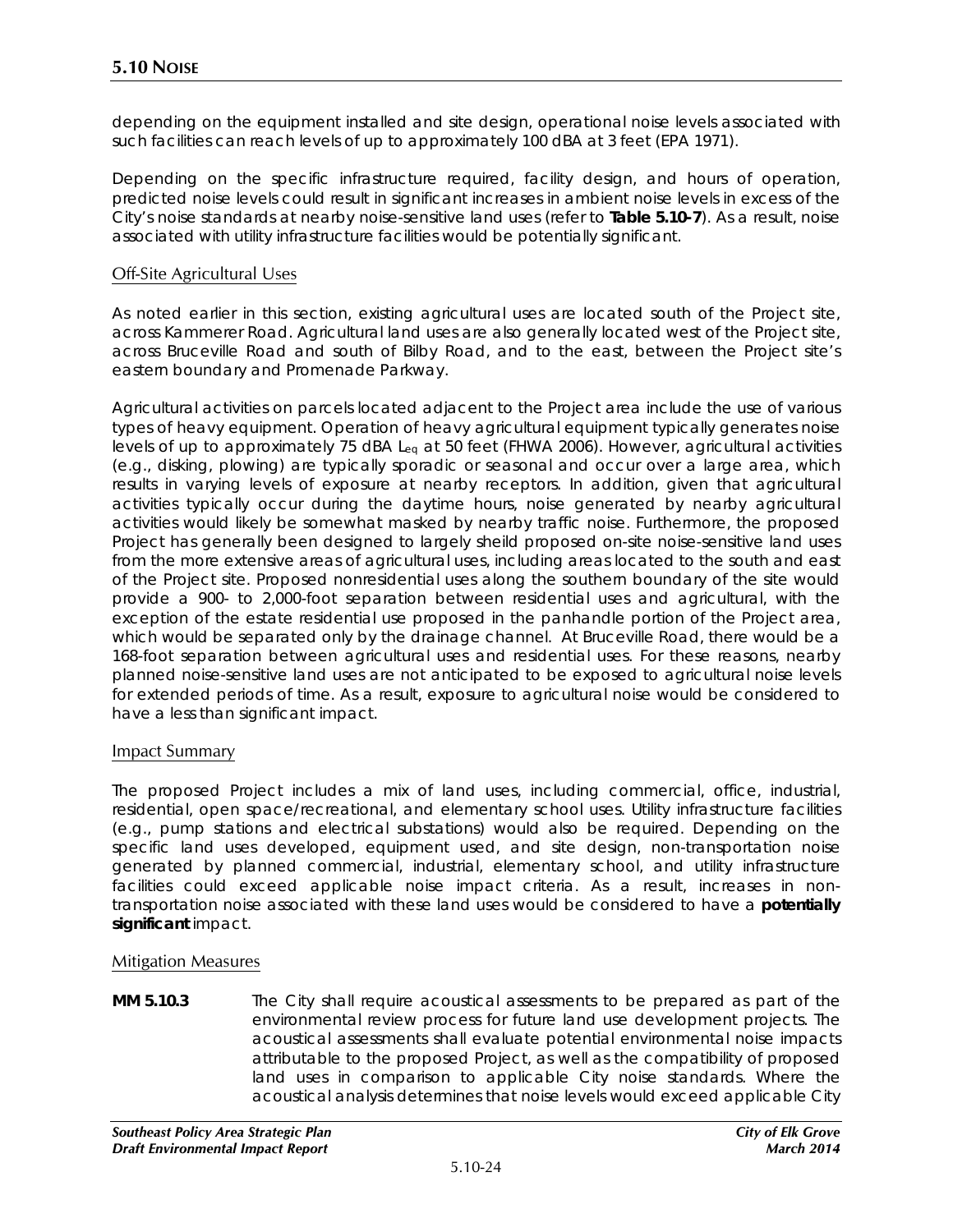noise standards, noise reduction measures shall be identified and included in the Project. Such measures may include, but are not limited to, the incorporation of setbacks, sound barriers, berms, hourly limitations, or equipment enclosures. The emphasis of such measures shall be placed on site planning and Project design. The acoustical analysis shall be prepared in accordance with City requirements, as noted in the City's General Plan, Table NO-B, Requirements for Acoustical Analysis.

*Timing/Implementation: Prior to construction Enforcement/Monitoring: City of Elk Grove Planning Department* 

Implementation of mitigation measure **MM 5.10.3** would substantially reduce operational noise impacts associated with the proposed Project. However, success of mitigation cannot be guaranteed and depending on the specific land uses developed, equipment used, and site design, non-transportation noise generated by planned land uses could conceivably continue to exceed applicable noise impact criteria at some nearby land uses. As a result, this impact is considered **significant and unavoidable**.

## **Groundborne Vibration Impacts (Standard of Significance 2)**

**Impact 5.10.4** Groundborne vibration levels associated with construction activities and planned transit facilities may exceed applicable groundborne vibration criterion at nearby land uses. This impact would be **potentially significant**.

Ground vibration spreads through the ground and diminishes in strength with distance. The effects of ground vibration can vary from no perceptible effects at the lowest levels, low rumbling sounds and detectable vibrations at moderate levels, and slight damage to nearby structures at the highest levels. At the highest levels of vibration, damage to structures is primarily architectural (e.g., loosening and cracking of plaster or stucco coatings) and rarely result in structural damage. As noted earlier in this section (refer to **Table 5.10-8**), a vibration threshold of 0.2 in/sec ppv is typically considered sufficient to protect against structural damage. This same threshold also represents the level at which vibrations would be potentially annoying to people in buildings (Caltrans 2002b, 2004).

### Short-Term Construction

Increases in groundborne vibration levels attributable to the proposed Project would be primarily associated with short-term construction-related activities. Groundborne vibration levels associated with construction equipment are summarized in **Table 5.10-11.** Based on the levels shown, construction activities often associated with development projects that do not require the use of pile drivers would typically generate ground vibration levels of approximately 0.09 in/sec ppv, or less, at 25 feet.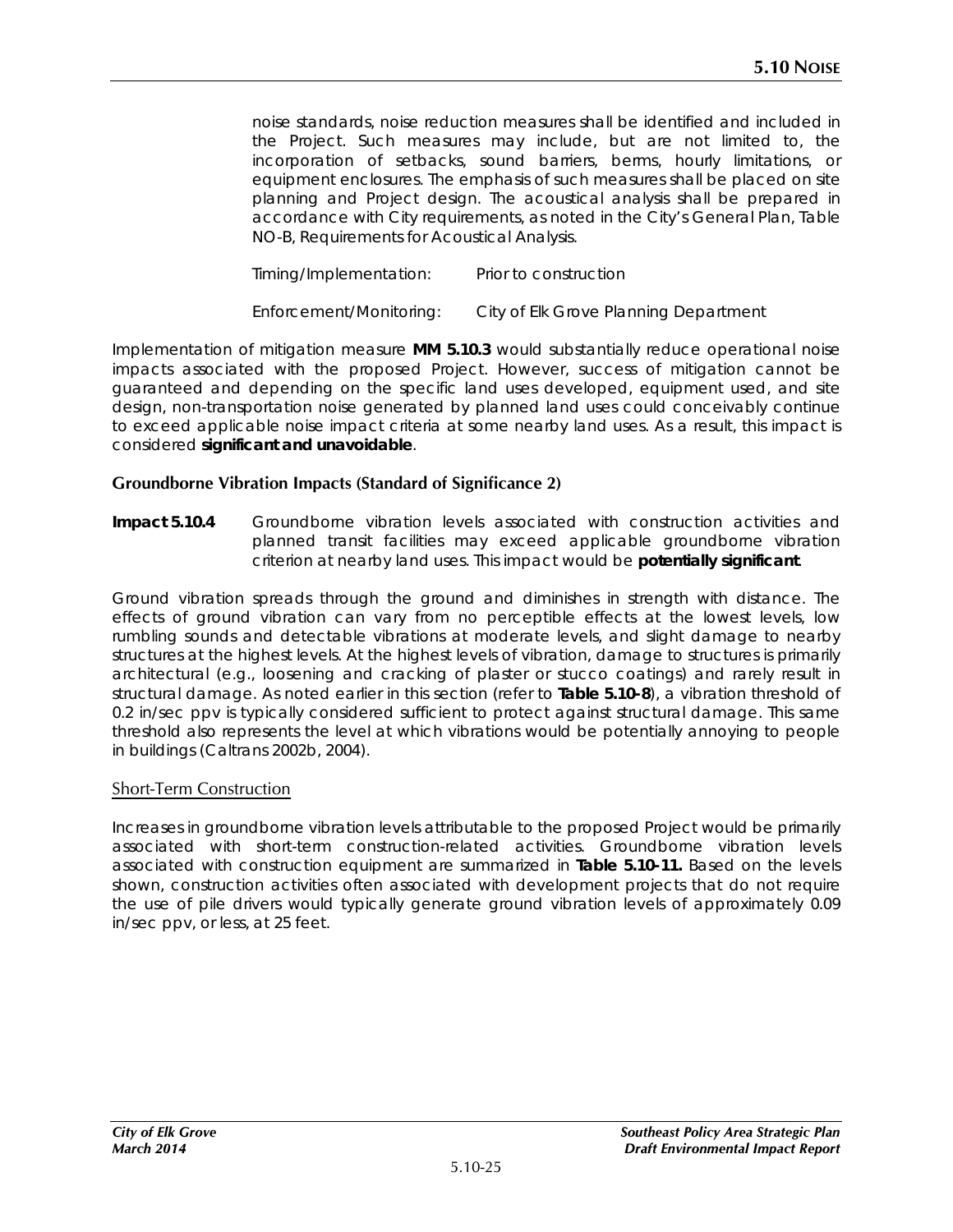| Equipment            |                | <b>Peak Particle Velocity</b><br>at 25 Feet (in/sec) |  |  |
|----------------------|----------------|------------------------------------------------------|--|--|
| Pile Driver (Impact) | Upper Range    | 1.518                                                |  |  |
|                      | <b>Typical</b> | 0.644                                                |  |  |
| Pile Driver (Sonic)  | Upper Range    | 0.734                                                |  |  |
|                      | <b>Typical</b> | 0.170                                                |  |  |
| Vibratory Roller     |                | 0.210                                                |  |  |
| Hoe Ram              |                | 0.089                                                |  |  |
| Caisson Drill        |                | 0.089                                                |  |  |
| Large Bulldozers     |                | 0.089                                                |  |  |
| Loaded Trucks        |                | 0.076                                                |  |  |
| Jackhammer           |                | 0.035                                                |  |  |
| Small Bulldozers     |                | 0.003                                                |  |  |

**TABLE 5.10-11 REPRESENTATIVE CONSTRUCTION EQUIPMENT VIBRATION LEVELS**

*Source: FTA 2006; Caltrans 2004*

For most construction projects, groundborne vibration levels would not pose a significant risk to nearby structures or occupants. However, the construction of some facilities, such as a large stadium, may require the use of pile drivers. In addition, road improvement projects often require the use of vibratory rollers, which when operated close to existing structures can result in increased levels of annoyance. As depicted in **Table 5.10-11**, ground vibration levels associated with pile drivers can reach levels of approximately 1.52 in/sec ppv at 25 feet. Vibratory rollers can generate ground vibration levels of approximately 0.21 in/sec ppv at 25 feet.

Distance to the projected 0.2 in/sec ppv contour for construction equipment is summarized in **Table 5.10-12**. As depicted, the use of pile drivers can generated ground vibration levels of 0.2 in/sec ppv at distances up to approximately 200 feet. Depending on the distance to nearby existing structures, the more vibration-intensive construction activities (e.g., pile driving, vibratory rollers) could potentially exceed the criterion of 0.2 in/sec ppv at nearby structures. Such activities may therefore pose a potentially significant impact to nearby structures and increased levels of annoyance to building occupants.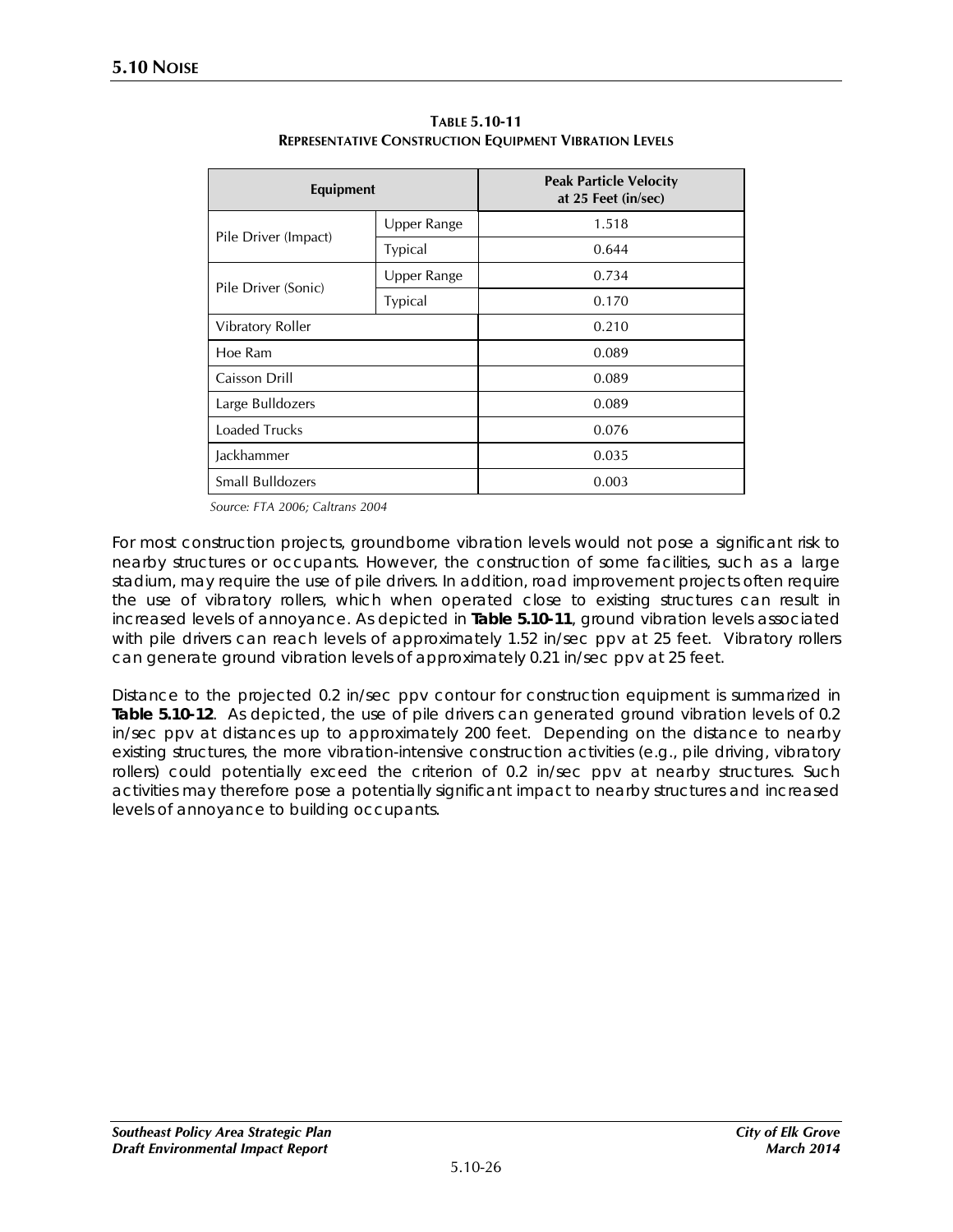| Equipment                    | <b>Peak Particle Velocity</b><br>at 25 Feet (in/sec) $1$ | <b>Distance to Vibration Impact Contour</b><br>$(0.2 \text{ in/sec ppv, feet})^{2.3}$ |
|------------------------------|----------------------------------------------------------|---------------------------------------------------------------------------------------|
| Pile Driver (Impact)         | $0.644 - 1.518$                                          | $94 - 200$                                                                            |
| Pile Driver (Sonic)          | $0.170 - 0.734$                                          | $28 - 105$                                                                            |
| Vibratory Roller             | 0.210                                                    | 33                                                                                    |
| Other Equipment <sup>4</sup> | 0.089                                                    | 15                                                                                    |

**TABLE 5.10-12 DISTANCE TO POTENTIAL IMPACT CONTOUR FOR CONSTRUCTION EQUIPMENT**

*Source: FTA 2006; Caltrans 2004*

*1. Does not include the simultaneous operation of multiple pieces of equipment.* 

*2. Based on a vibration threshold of 0.2 in/sec ppv, which is typically considered sufficient to protect against structural damage (excluding fragile and historic structures). This same threshold also represents the level at which vibrations would be potentially annoying to people in buildings (Caltrans 2002b, 2004). Does not include vibration-sensitive exterior activities.*

*3. Based on conservative ground attenuation rates. Actual levels/contour distances may vary depending on equipment selected and site conditions.*

*4. Includes hoe rams, bulldozers, tractors, front-end loaders, caisson drills, loaded trucks, and jackhammers.*

#### Long-Term Operation

Long-term operational activities associated with the proposed Project would not be anticipated to involve the use of any equipment or processes that would result in potentially significant levels of ground vibration. Roadway vehicles are typically not considered to be significant sources of ground vibration that would cause structural damage or increased levels of annoyance to nearby land uses. However, light-rail transit (LRT) vehicles traveling along rail corridors, as well as activities conducted at transit stations, may be a potentially significant source of ground vibration, which may result in increased levels of annoyance to occupants of nearby structures.

The proposed Project includes a mix of land uses that would be located near the proposed LRT corridor and transit station. These land uses include commercial, office, industrial, and residential. Potential vibration impacts to nearby land uses typically vary depending on various factors, including distance from source, site and geological conditions, and LRT operation characteristics (e.g., number of events, speed, vehicle suspension, and track/vehicle wheel conditions). The planned LRT corridor is depicted in **Figure 5.10-5**.

The specific location of proposed LRT facilities in relation to future planned land uses has not yet been identified. In addition, operational characteristics associated with future LRT operations, such as the number of trains, train speeds, and facility designs, are currently not available. As such, a detailed evaluation of operational groundborne vibration levels cannot be conducted at this time. However, the Federal Transit Administration (FTA) has developed screening distance criteria for the assessment of potential transit-related vibration impacts based on land use category designations. The FTA's screening criteria related to LRT facilities and stations are summarized in **Table 5.10-13**.

Based on the FTA's screening distance impact assessment criteria, occupants of residential structures located within approximately 150 feet of an LRT corridor could be exposed to levels resulting in potential sleep disruption. In addition, institutional land uses and offices located within approximately 100 feet of an LRT corridor may experience ground vibration levels that could interfere with interior activities (FTA 2006). Given that LRT facilities could be located in close proximity to planned land uses, within the distances noted in FTA's screening criteria, potential exposure to groundborne vibration generated by on-site LRT and transit operations would be considered **potentially significant**.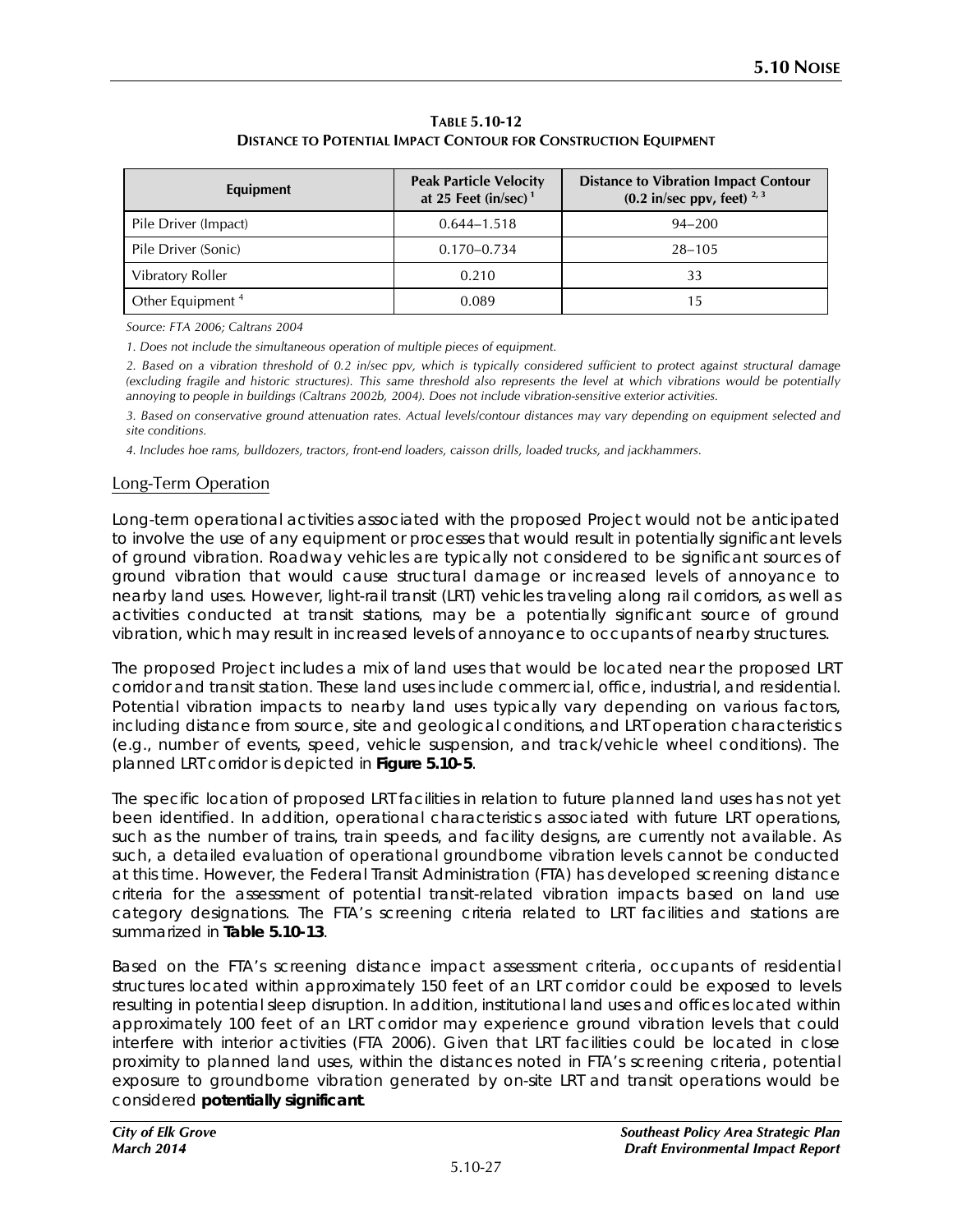

**FIGURE 5.10-5 PROPOSED LIGHT-RAIL TRANSIT CORRIDOR**

*Source: Fehr & Peers 2014*

**TABLE 5.10-13 SCREENING DISTANCES FOR TRANSIT VIBRATION ASSESSMENT** 

| <b>Transportation Source</b> | <b>Category 1</b><br><b>High-Sensitivity</b><br>Land Uses (feet) | Category 2<br><b>Residential &amp; Lodging</b><br>Land Uses (feet) | Category 3<br><b>Institutional</b><br>Land Uses (feet) |
|------------------------------|------------------------------------------------------------------|--------------------------------------------------------------------|--------------------------------------------------------|
| Light Rail Transit           | 450                                                              | 150                                                                | 100                                                    |
| <b>Bus Facilities</b>        | 100                                                              | 50                                                                 |                                                        |

*Source: FTA 2006*

*Potential impacts to nearby land uses will vary depending on various factors including distance from source, site and geological conditions, and LRT operation characteristics (e.g., number of events, speed, vehicle suspension, and track/vehicle wheel conditions). In addition, the proper design of LRT facilities, including the use of welded as opposed to jointed track and track bed construction can substantially reduce groundborne vibration levels.*

*Vibration Category 1: This category includes buildings where vibration would interfere with operations within the building, including levels that may be well below those associated with human annoyance. Typical land uses covered by Category 1 are vibrationsensitive research and manufacturing, hospitals with vibration-sensitive equipment, and university research operations.*

*Vibration Category 2: This category includes all residential land uses, as well as any buildings where people sleep, such as hotels and hospitals.* 

*Vibration Category 3: This category includes schools, churches, other institutions, and quiet offices that do not have vibrationsensitive equipment, but still have the potential for activity interference. Although it is generally appropriate to include office buildings in this category, it is not appropriate to include all buildings that have any office space. For example, most industrial buildings have office space, but it is not intended that buildings primarily for industrial use be included in this category.*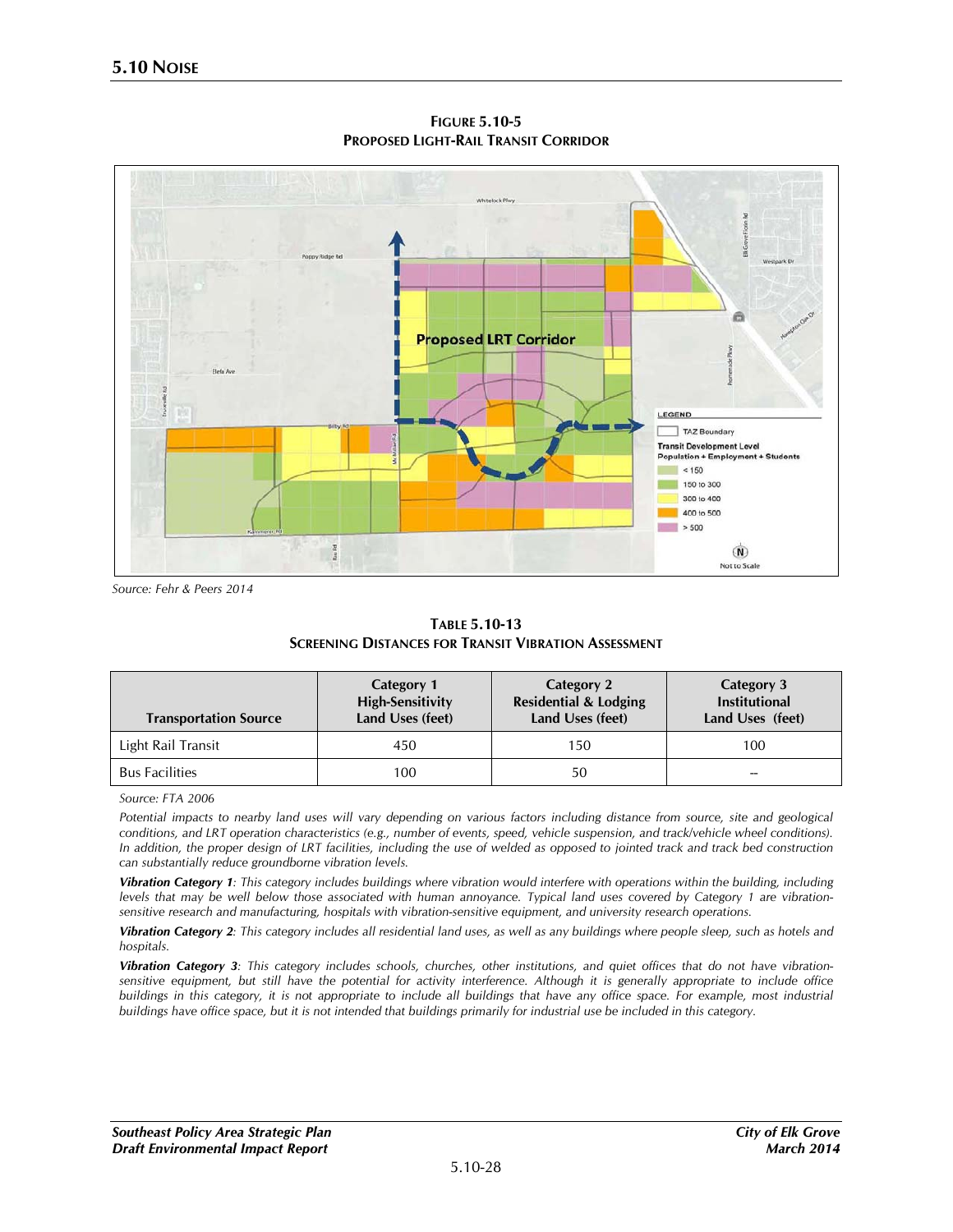### Mitigation Measures

**MM 5.10.4** A vibration impact assessment shall be prepared for construction projects that would involve the use of major vibration-generating equipment (e.g., pile drivers, vibratory rollers) that could generate groundborne vibration levels in excess of 0.2 in/sec ppv at nearby structures (refer to **Table 5.10-12** for distances to the projected 0.2 in/sec ppv contours). Measures to reduce ground vibration levels shall be identified for potentially significant impacts. Such measures may include, but are not limited to, changes in site design and/or use of alternative construction techniques (e.g., sonic or drilled piles).

> A vibration impact assessment shall be prepared for the development of onsite transit facilities, as well as planned land uses that could be exposed to high levels of transit-generated ground vibration levels (refer to **Table 5.10-13** for distances to potentially significant transit-related vibration contours). Vibration-reduction measures shall be identified for groundborne vibration levels in excess of 0.2 in/sec ppv at nearby structures. Such measures may include, but are not limited to, incorporation of building setbacks, and improvements to LRT track, including the use of track ballast mats, highresilience fasteners, welded track, and/or a floating slab trackbed.

*Timing/Implementation: Prior to/during environmental review process*

*Enforcement/Monitoring: City of Elk Grove Planning Department*

Implementation of mitigation measure **MM 5.10.4** would substantially reduce short-term construction and long-term operational vibration impacts associated with the proposed Project. Various measures commonly employed to reduce short-term vibration levels, such as the use of alternative construction techniques, can significantly reduce groundborne vibration levels. In addition, with careful site and facility design and implementation of available technologies and construction techniques, groundborne vibration levels associated with LRT facilities can be effectively reduced to below applicable criteria. However, the location of sensitive receptors relative to construction activities and whether alternate construction techniques would be feasible for all construction projects are not known. This impact would be considered **significant and unavoidable**.

### **Land Use Compatibility (Standard of Significance 1)**

**Impact 5.10.5** Projected on-site noise levels at proposed on-site land uses associated with vehicular traffic on nearby roadways and on-site light-rail transit operations could potentially exceed the City's noise standards for land use compatibility. As a result, this impact is considered **potentially significant**.

Major transportation noise sources in the Project area, which could adversely affect nearby planned land uses, would be associated with vehicle traffic along area roadways and on-site LRT operations. Planned noise-sensitive land uses in the Project area that could be adversely affected by nearby roadway traffic and LRT noise would include residential, park, and elementary school uses. Depending on the specific land uses developed, commercial, mixeduse, and office land uses may also be sensitive to increased noise levels.

As noted in **Table 5.10-6**, the City's noise criteria for determination of land use compatibility with transportation noise sources ranges from an exterior noise level of 60 dBA CNEL/L<sub>dn</sub> for residential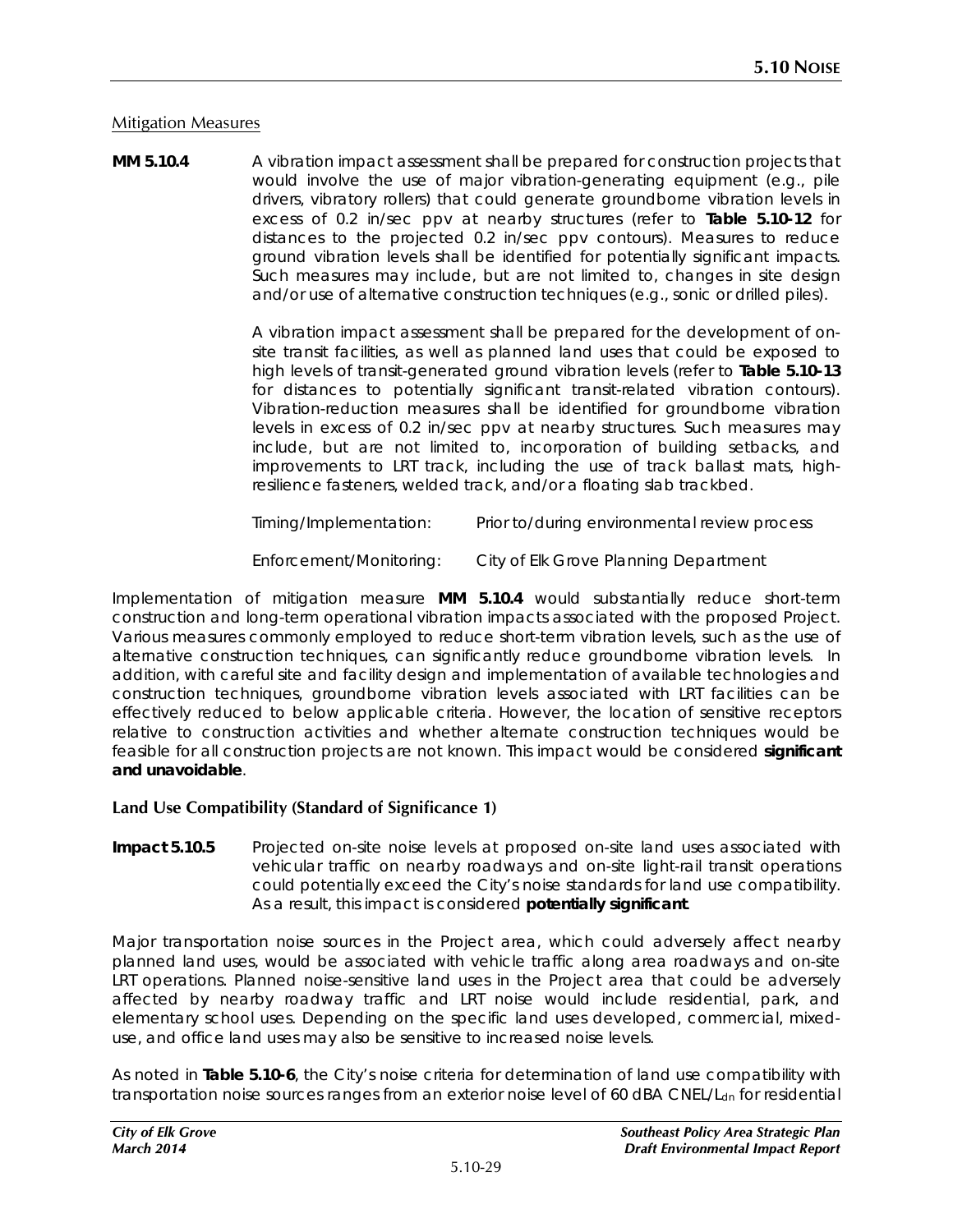uses to 70 dBA CNEL/L<sub>dn</sub> for parks and playgrounds. The City has also established an interior noise standard of 45 dBA CNEL/L<sub>dn</sub> for residential, school, and office uses exposed to transportation noise sources. Potential noise levels associated with roadway vehicle traffic and LRT operations in the Project area and the compatibility of proposed nearby land uses are discussed in greater detail below.

#### Roadway Traffic

As noted, noise levels within the Project area are predominantly influenced by vehicle traffic noise emanating from area roadways. Vehicular traffic along on-site roadways would also contribute to projected increases in transportation noise conditions at planned land uses. Predicted future cumulative traffic noise levels for nearby existing and planned on-site roadways are summarized in **Table 5.10-14**.

As shown in **Table 5.10-14**, predicted future traffic noise levels along on-site roadways, assuming an average travel speed of 45 mph, would range from approximately 59 to 70 dBA CNEL/Ldn at 50 feet from the near-travel-lane centerline. The projected future 60 dBA noise contour for onsite roadways would extend from approximately 57 to 336 feet from the roadway centerline. It is important to note that roadway design speeds are not currently available for planned on-site roadways. For purposes of this analysis and to be conservative, an average travel speed of 45 mph was assumed based on the highest vehicle speeds noted on nearby existing collector roadways. Reductions in vehicle speeds along on-site planned roadways would result in reductions in associated traffic noise levels at a rate of roughly 1.5 dB per 5 mph reduction in travel speed. Nonetheless, depending on final site design, predicted on-site traffic noise levels at planned land uses could potentially exceed the City's transportation noise standards (refer to **Table 5.10-6**).

Future cumulative traffic noise levels for nearby off-site roadway segments would range from approximately 65 to 72 dBA CNEL/L<sub>dn</sub> at 50 feet from the near-travel-lane centerline. Predicted future cumulative traffic noise levels for SR 99 would be approximately 78 dBA CNEL/Ldn at 50 feet from the near-travel-lane centerline. The projected future 60 dBA noise contour for nearby offsite roadways would extend from approximately 148 to 496 feet from the roadway centerline. The projected future 60 dBA noise contour for SR 99 would extend approximately 1,319 feet from the highway centerline. Depending on final site design, predicted future off-site traffic noise levels at planned land uses could potentially exceed the City's transportation noise standards (refer to **Table 5.10-6**).

| Segment                                        | <b>ADT</b> | $CNFI/I_{dn}$<br>at 50 Feet from<br>Near-Travel-<br><b>Lane Centerline</b> | Distance (feet) to Noise<br><b>Level Contours (dBA</b><br><b>CNEL/Ldn)</b> from Roadway<br><b>Centerline</b> |     |     |
|------------------------------------------------|------------|----------------------------------------------------------------------------|--------------------------------------------------------------------------------------------------------------|-----|-----|
|                                                |            |                                                                            | 70                                                                                                           | 65  | 60  |
| <b>On-Site Roadways</b>                        |            |                                                                            |                                                                                                              |     |     |
| Big Horn Blvd., Poppy Ridge Rd. to Collector 1 | 29,400     | 69.8                                                                       | 73                                                                                                           | 149 | 317 |
| Big Horn Blvd., Collector 1 to Bilby Rd.       | 27,100     | 69.5                                                                       | 69                                                                                                           | 141 | 300 |
| Big Horn Blvd., Bilby Rd. to Kammerer Rd.      | 21,800     | 68.5                                                                       | 61                                                                                                           | 123 | 260 |

**TABLE 5.10-14 FUTURE CUMULATIVE WITH PROJECT TRAFFIC NOISE LEVELS**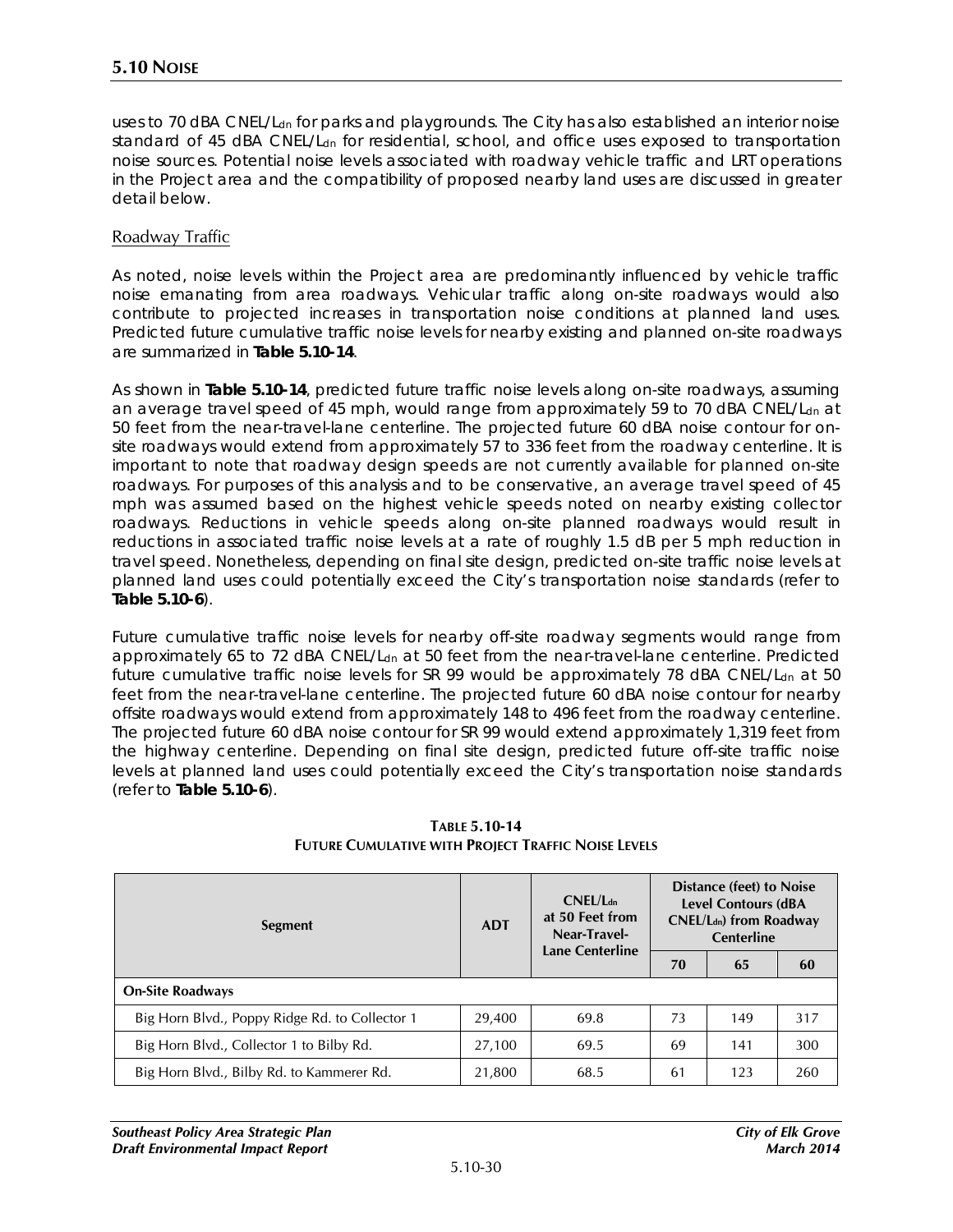| <b>Segment</b>                                      | <b>ADT</b> | CNEL/L <sub>dn</sub><br>at 50 Feet from<br>Near-Travel-<br><b>Lane Centerline</b> | <b>Distance (feet) to Noise</b><br><b>Level Contours (dBA</b><br><b>CNEL/Ldn)</b> from Roadway<br>Centerline |           |       |
|-----------------------------------------------------|------------|-----------------------------------------------------------------------------------|--------------------------------------------------------------------------------------------------------------|-----------|-------|
|                                                     |            |                                                                                   | 70                                                                                                           | 65        | 60    |
| Lotz Pkwy., Whitelock Parkway to Poppy Ridge Rd.    | 32,150     | 70.2                                                                              | 76                                                                                                           | 158       | 336   |
| Lotz Pkwy., Poppy Ridge Rd. to Collector 1          | 19,100     | 67.9                                                                              | 57                                                                                                           | 113       | 238   |
| Lotz Pkwy., Collector 1 to Bilby Rd.                | 15,600     | 67.1                                                                              | <b>WR</b>                                                                                                    | 99        | 208   |
| Lotz Pkwy., Bilby Rd. to Kammerer Rd.               | 18,000     | 67.7                                                                              | <b>WR</b>                                                                                                    | 109       | 229   |
| Residential Collector, South of Poppy Ridge Rd.     | 2,500      | 59.7                                                                              | <b>WR</b>                                                                                                    | <b>WR</b> | 64    |
| Residential Collector, South of Poppy Ridge Rd.     | 2,100      | 58.9                                                                              | <b>WR</b>                                                                                                    | <b>WR</b> | 57    |
| Poppy Ridge Rd., Big Horn Blvd. to Lotz Pkwy.       | 8,100      | 64.8                                                                              | <b>WR</b>                                                                                                    | 65        | 135   |
| W. Stockton Blvd., East of Lotz Pkwy                | 20,700     | 68.3                                                                              | 59                                                                                                           | 119       | 251   |
| Residential Collector, Big Horn Blvd. to Lotz Pkwy. | 10,200     | 65.8                                                                              | WR.                                                                                                          | 75        | 157   |
| Residential Collector, East of Lotz Pkwy.           | 8,100      | 64.8                                                                              | <b>WR</b>                                                                                                    | 65        | 135   |
| Bilby Rd., Bruceville Rd. to Connector 2            | 10,100     | 65.2                                                                              | <b>WR</b>                                                                                                    | 76        | 157   |
| Bilby Rd., Connector 2 to Big Horn Blvd.            | 12,900     | 66.2                                                                              | <b>WR</b>                                                                                                    | 88        | 184   |
| Bilby Rd., Big Horn Blvd. to Connector 1            | 13,100     | 66.3                                                                              | <b>WR</b>                                                                                                    | 89        | 186   |
| Bilby Rd., Connector 1 to Lotz Pkwy.                | 10,600     | 65.4                                                                              | <b>WR</b>                                                                                                    | 78        | 162   |
| Bilby Rd., East of Lotz Pkwy.                       | 4,200      | 61.9                                                                              | <b>WR</b>                                                                                                    | <b>WR</b> | 88    |
| <b>Off-Site Roadways</b>                            |            |                                                                                   |                                                                                                              |           |       |
| Big Horn Blvd., North of Whitelock Parkway          | 29,400     | 69.8                                                                              | 73                                                                                                           | 149       | 317   |
| Bruceville Rd., North of Kammerer Rd.               | 9,200      | 64.8                                                                              | <b>WR</b>                                                                                                    | 72        | 148   |
| Kammerer Rd., East of Bruceville Rd.                | 26,700     | 71.6                                                                              | 93                                                                                                           | 194       | 416   |
| Kammerer Rd., West of Promenade Pkwy.               | 34,800     | 72.2                                                                              | 112                                                                                                          | 232       | 496   |
| Promenade Pkwy., North of Kammerer Rd.              | 29,100     | 69.8                                                                              | 72                                                                                                           | 148       | 314   |
| SR 99, North of Grant Line Road                     | 65,600     | 78.0                                                                              | 284                                                                                                          | 612       | 1,319 |

*Source: Ambient 2014*

*Notes:*

*Traffic noise levels were calculated using the FHWA roadway noise prediction model and do not include shielding from existing structures, sound barriers, or intervening terrain.*

*Design speeds for planned future onsite roadways have not yet been identified. To be conservative, a travel speed of 45 mph was assumed based on existing speeds for major collectors in the Project area.* 

*WR=Within roadway right-of-way*

*Refer to Appendix 5.10-B for modeling assumptions and results.*

### Light Rail Transit

The SEPA also identifies a preferred corridor for the future extension of Sacramento Regional Transit's light-rail transit (LRT) south line. The preferred LRT corridor would travel on Big Horn Boulevard to Bilby Road and continue east on Bilby Road through the Project area connecting to the Sterling Meadows and Elk Grove Promenade areas. The planned LRT corridor is depicted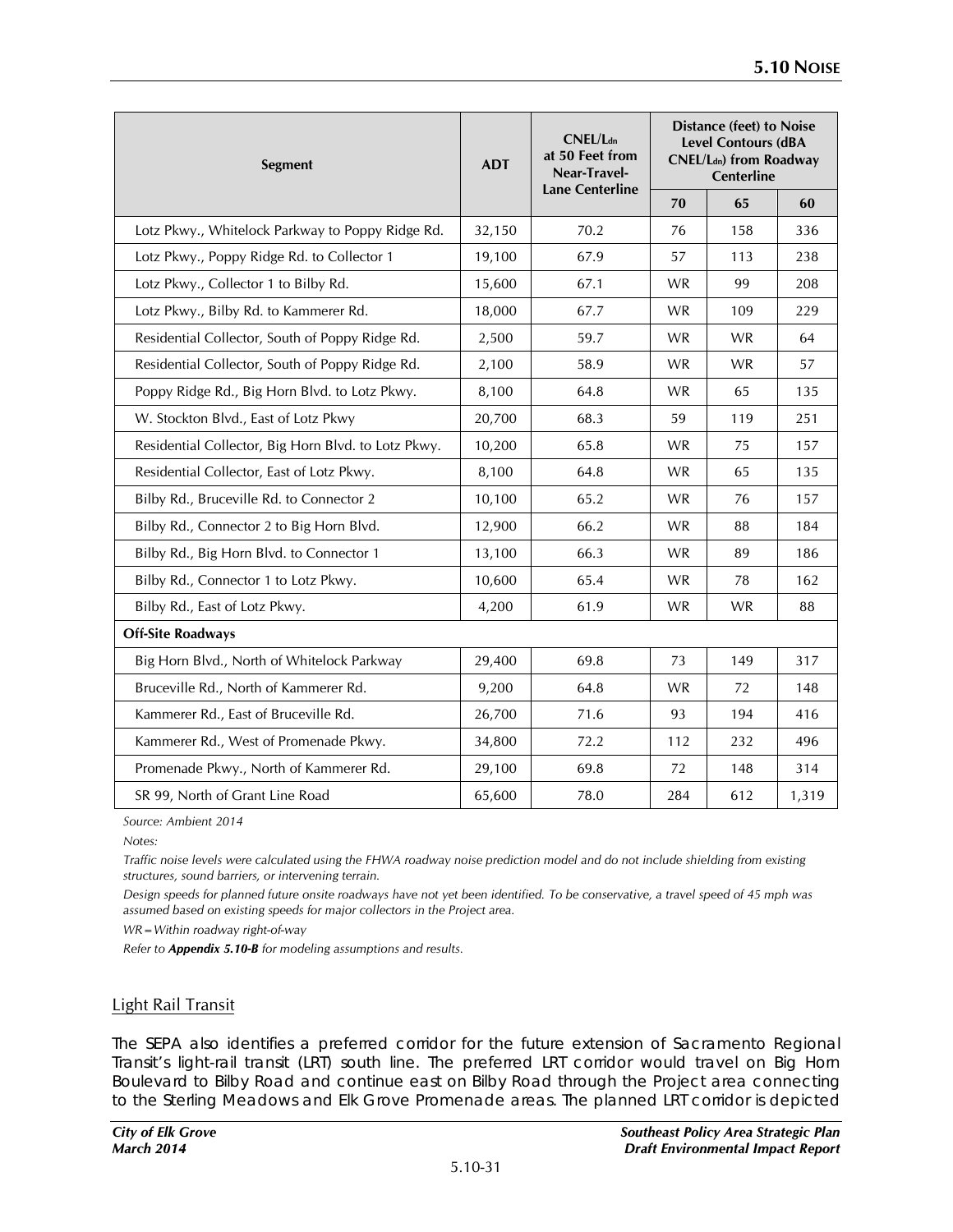in **Figure 5.10-5.** The proposed Project also includes an on-site intermodal transit station, although the location of this facility has not yet been identified.

Light-rail transit noise levels are typically generated by the interaction of the LRT wheels with the track and the sounding of warning horns and bells. Wheel-rail noise is largely speed dependent and increases with LRT vehicle speed. Horns and bells on the moving LRT vehicle, combined with stationary bells at grade crossings, also generate intermittent noise levels, which can be considered annoying to nearby noise-sensitive land uses. LRT noise may also be generated by transit vehicles when stationary, associated with the continued operation of auxiliary equipment, such as cooling fans. Noise commonly generated by sources at fixed-transit facilities can also result from the operation transit buses, automobiles traveling to and from the station, public address systems, and building mechanical equipment. LRT electrical infrastructure, such as electrical substations, is also a potential source of noise.

As noted above, the location of proposed LRT facilities has not yet been identified. In addition, operational characteristics associated with future LRT operations, such as the number of trains, hours of operation, train speeds, and site designs, are currently not available. As such a detailed evaluation of operational noise levels cannot be conducted at this time. In general, however, operational noise levels associated with LRT vehicle operations typically range from approximately 55 to 65 dBA L<sub>dn</sub>/CNEL at roughly 75 feet from the track centerline, depending primarily on LRT vehicle speed, number of LRT vehicles, and hours of operation. Signal bells used at grade crossings typically operate for periods of approximately 15 to 30 seconds and generate intermittent noise levels of approximately 70 to 75 dBA Lmax at 50 feet. Ancillary equipment, such as LRT electrical substations, generates noise levels of approximately 40 to 50 dBA CNEL/L<sub>dn</sub> at 75 feet. Operational noise levels associated with transit stations can reach levels of approximately 60 to 65 dBA CNEL/Ldn at 50 feet. Actual noise levels will vary depending on various factors, such as facility/site design, the number of LRT and transit vehicles operating, hours of operation, vehicle speeds, and various other operational characteristics (FTA 2006; FTA/SRTD 2000; SRTD 2009).

As depicted in **Figure 5.10-5**, LRT facilities would be located in proximity to planned residential and office land uses. Depending on light rail operational characteristics, site design, and setback distances, operational noise levels at nearby planned land uses could exceed the City's exterior and interior noise standards. As noted in Impact 5.10.4, planned land uses located near LRT facilities may also experience significant increases in groundborne vibration/noise, which can cause increased levels of annoyance and activity interference. As a result, the compatibility of future land uses with regard to on-site LRT and transit station operations would be considered **potentially significant**.

Depending on final site design, predicted future traffic noise levels from on-site and nearby offsite roadways could potentially exceed the City's applicable transportation noise standards. In addition, on-site LRT activities, which are currently planned along the on-site segments of Big Horn Boulevard and Bilby Road, would be anticipated to contribute to additional increases in cumulative transportation noise levels at planned on-site land uses. As noted previously, on-site stationary noise sources may also result in increased noise levels that could potentially exceed the City's noise standards at nearby planned land uses. As a result, the compatibility of future land uses with regard to projected on-site noise levels would be considered **potentially significant**.

#### Mitigation Measures

Implement mitigation measures **MM 5.10.3** and **MM 5.10.4**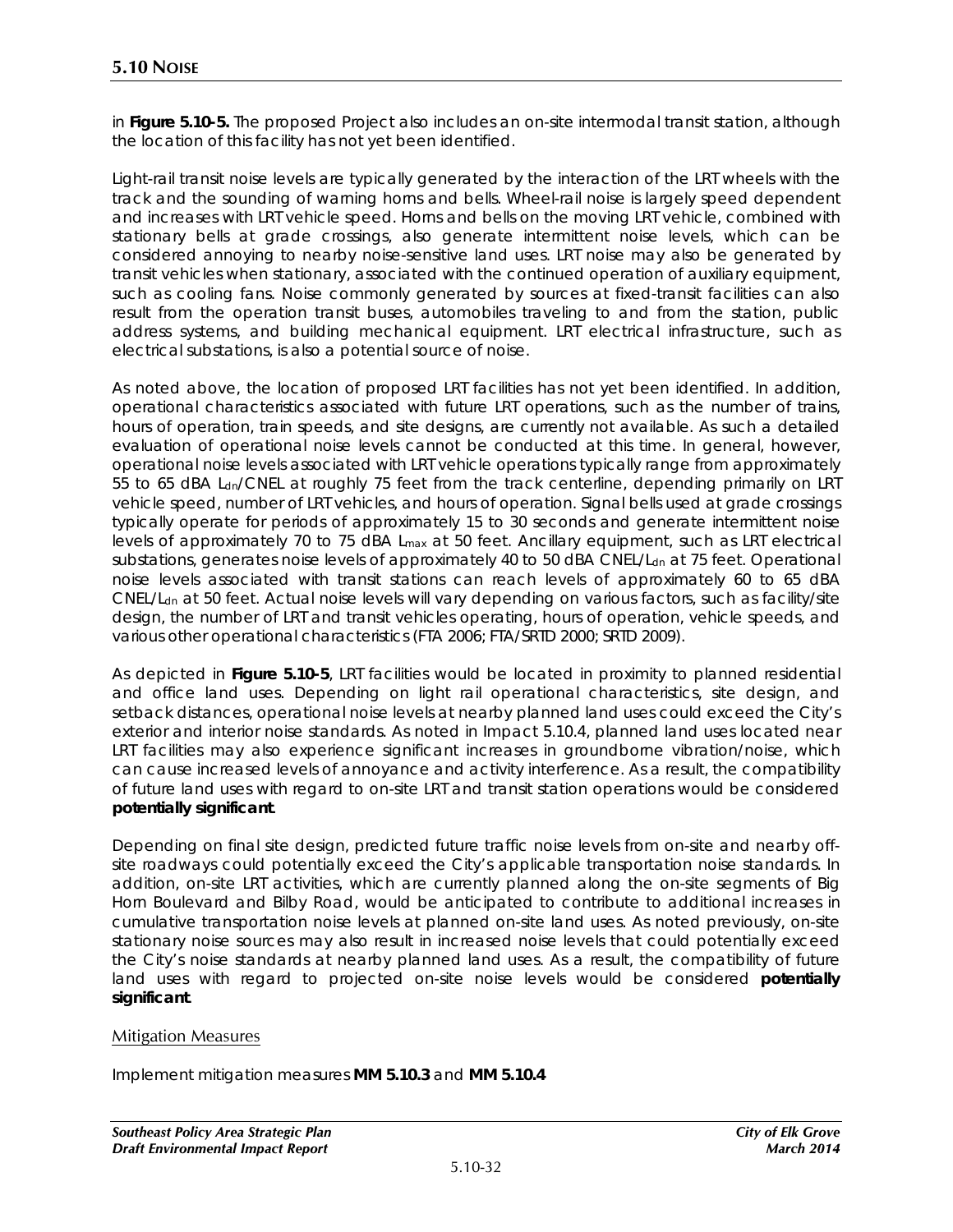Implementation of the above mitigation measures would substantially reduce operational noise impacts associated with the proposed Project. However, given that detailed development plans are not currently available, it is conceivable that noise levels at some planned land uses may continue to exceed applicable noise impact criteria. As a result, this impact is considered **significant and unavoidable**.

# **5.10.5 CUMULATIVE SETTING, IMPACTS, AND MITIGATION MEASURES**

# CUMULATIVE SETTING

The geographic extent of the cumulative setting for noise consists of the Project area and the surrounding areas in the City. Cumulative development conditions would result in increased cumulative roadway noise levels and would also result in increased noise associated with future development. As noted earlier, ambient noise levels in the Project area are influenced primarily by traffic noise emanating from area roadways, particularly SR 99, Kammerer Road, West Stockton Boulevard, Promenade Parkway, Whitelock Parkway, and Bruceville Road. No major stationary sources of noise, transit noise, or groundborne vibration sources have been identified in the Project area. The primary factor for cumulative impact analysis is therefore the consideration of future traffic noise levels.

CUMULATIVE IMPACTS AND MITIGATION MEASURES

# **Contribution to Cumulative Traffic Noise (Standards of Significance 1 and 3)**

**Impact 5.10.6** Implementation of the proposed Project would result in a substantial contribution to cumulative noise levels along some area roadways. As a result, the proposed Project would be considered to have a **cumulatively considerable** contribution to traffic noise levels along area roadways.

Predicted future cumulative traffic noise levels along primarily affected roadways, with Project implementation, are summarized in **Table 5.10-13**. Predicted traffic noise levels along on-site roadways, assuming an average travel speed of 45 mph, would range from approximately 59 to 70 dBA CNEL/L<sub>dn</sub> at 50 feet from the near-travel-lane centerline. As a result, predicted future cumulative traffic noise levels along planned onsite roadways could potentially exceed the City's applicable noise standards (refer to **Table 5.10-7**). It is important to note that roadway design information, including design speeds, are not currently available for planned on-site roadways. For purposes of this analysis and to be conservative, an average travel speed of 45 mph was assumed based on the highest vehicle speeds noted on nearby existing collector roadways. Reductions in vehicle speeds along on-site planned roadways would result in reductions in traffic noise levels at a rate of roughly 1.5 dB per 5 mph reduction in travel speed. Furthermore, depending on final site design, LRT activities planned along the on-site segments of Big Horn Boulevard and Bilby Road would contribute to additional increases in cumulative transportation noise levels at planned on-site land uses.

Under future cumulative conditions, predicted traffic noise levels along affected off-site roadways would increase and would range from approximately 65 to 78 dBA CNEL/L<sub>dn</sub> at 50 feet from the near-travel-lane centerline (**Table 5.10-14**). As discussed in Impact 5.10.2, the proposed Project would result in significant increases in existing traffic noise levels along nearby existing segments of Kammerer Road, west of Promenade Parkway; Promenade Parkway, north of Kammerer Road; and Big Horn Boulevard, north of Whitelock Parkway. Under future cumulative conditions, predicted traffic noise levels along these same roadway segments would further increase by approximately 2 dB along Kammerer Road, 5 dB along Promenade Parkway, and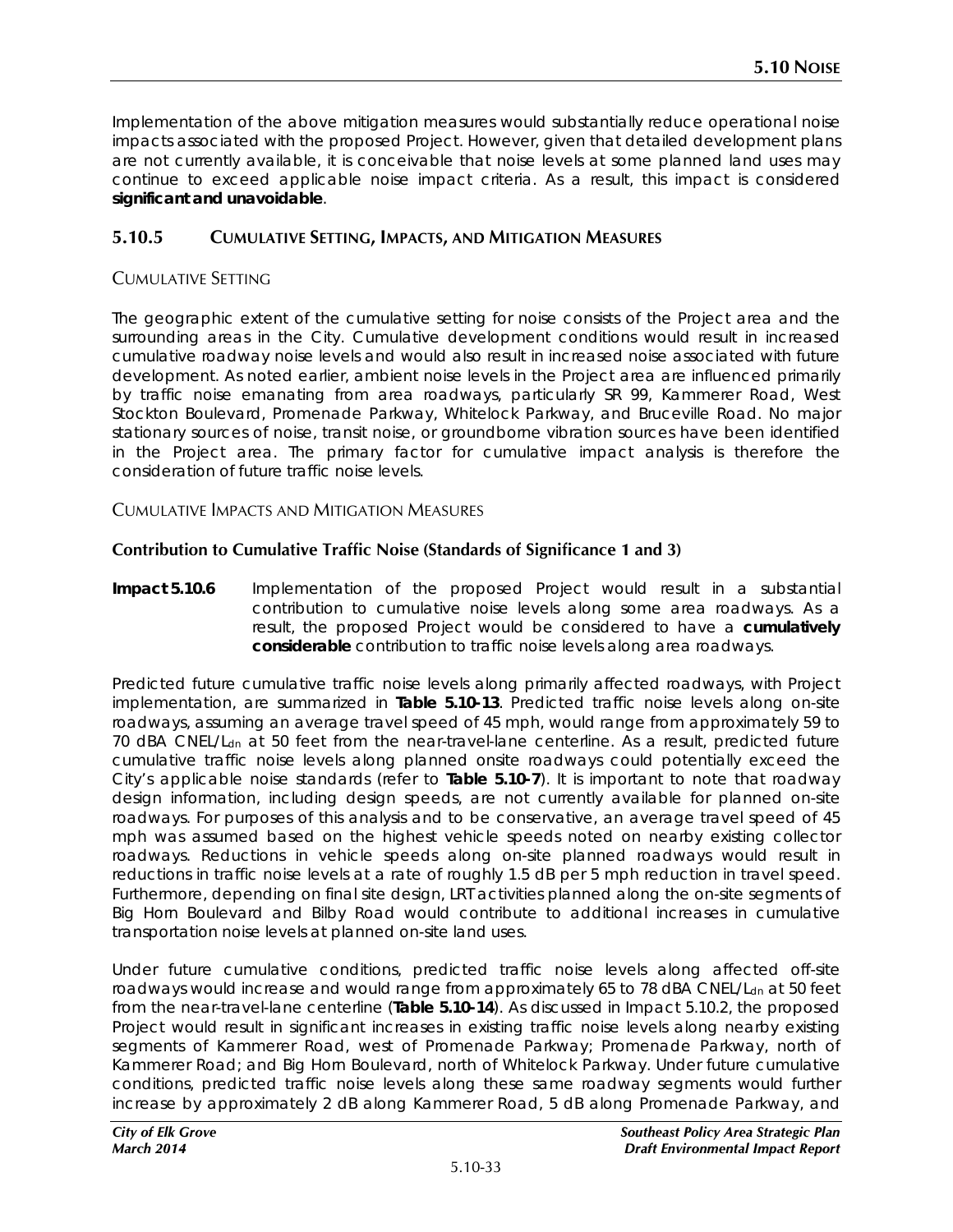1.4 dB along Big Horn Boulevard. Although predicted increases in traffic noise levels for future cumulative conditions would be largely attributable to projected increases in development within the surrounding community, the Project's contribution to future cumulative traffic noise levels along these roadway segments would still be considered significant.

Predicted future cumulative transportation noise levels at the property line of existing and future land uses located adjacent to some on-and off-site roadway segments would be projected to exceed the City's noise standards (refer to **Table 5.10-6**). Given that the proposed Project would result in a significant contribution to projected future cumulative traffic noise levels that would exceed the City's noise standards along some area roadways, this impact would be considered **potentially significant**.

#### Mitigation Measures

Implement mitigation measure **MM 5.10.3**.

Implementation of the above mitigation measure would substantially reduce cumulative traffic noise impacts at nearby land uses. However, given that detailed development plans are not currently available, it is conceivable that traffic noise levels at some land uses may continue to exceed applicable noise impact criteria. In addition, commonly employed traffic noise mitigation measures, such as sound barriers, may not be feasible at some land uses, particularly existing residential land uses that front major roadways. As a result, this impact is considered **cumulatively considerable**.

#### **Contribution to Cumulative Construction Noise and Vibration (Standards of Significance 1, 2, and 4)**

**Impact 5.10.7** Implementation of the proposed Project would not result in a substantial contribution to cumulative construction vibration and noise levels in the Project area. As a result, this impact would be considered **less than cumulatively considerable.** 

As discussed in Impact 5.10.1, construction activities associated with future development projects may result in significant increases in ambient noise levels. Mitigation measures have been incorporated to reduce short-term construction noise impacts. In accordance with City General Plan requirements, other planned and/or approved projects in the area would also be required to evaluate construction noise impacts and implement noise-reduction measures. Construction noise impacts are typically highly localized; therefore, even if the timing of construction activities associated with on-site and/or off-site construction projects did overlap, noise and vibration associated with other off-site construction projects would not combine with construction on the Project site such that a significant cumulative effect would be anticipated to occur. Furthermore, because compliance with the City's noise requirements would limit construction activities to daytime hours and given that construction activities would be short term in duration, construction noise and vibration would not be cumulatively considerable. This impact would be considered **less than cumulatively considerable.** 

#### Mitigation Measures

None required.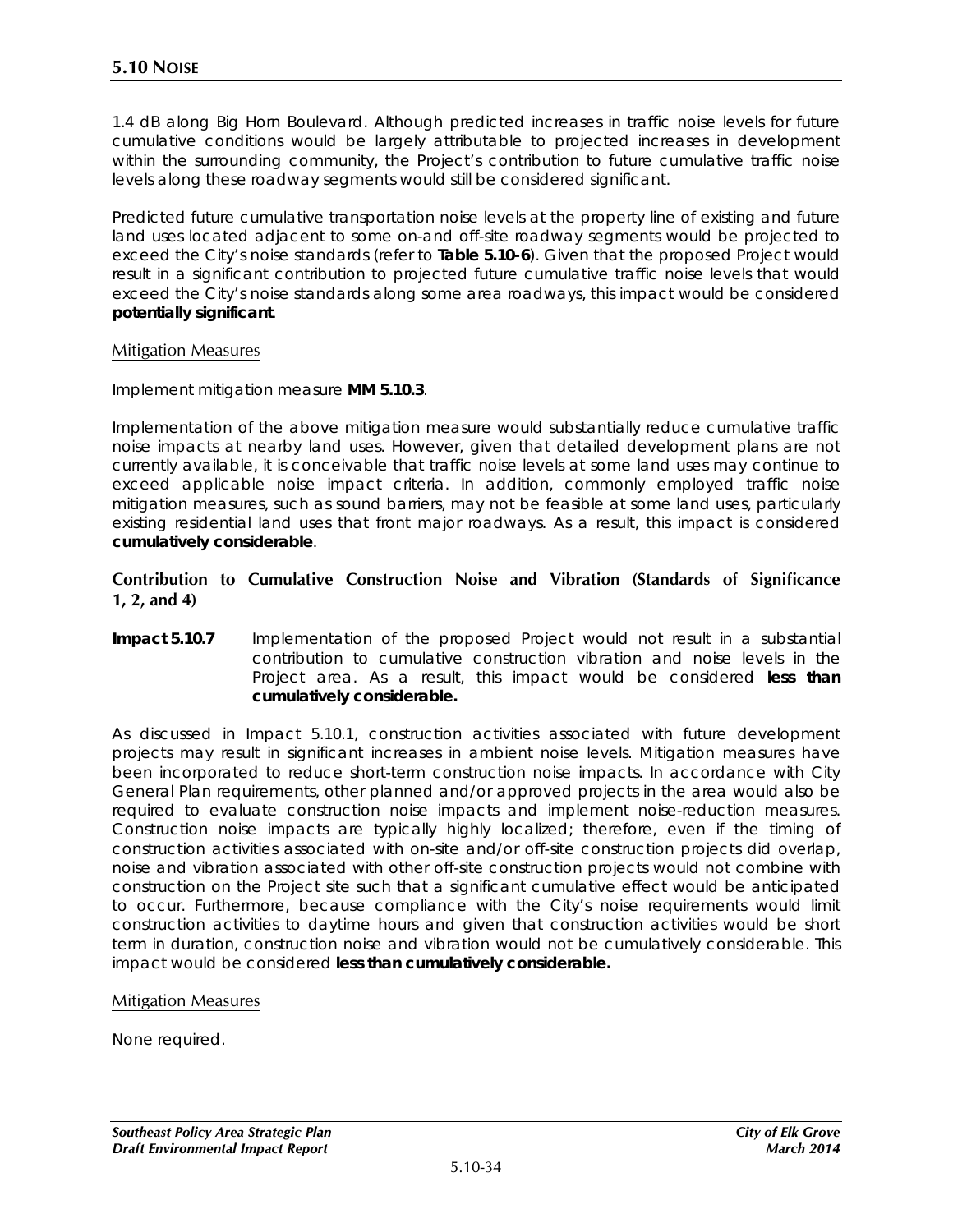# **REFERENCES**

- Caltrans (California Department of Transportation). 1976. *Survey of Earthborne Vibrations Due to Highway Construction and Highway Traffic.*
- ———. 2002a. *California Airport Land Use Planning Handbook.*
- ———. 2002b. *Transportation Related Earthborne Vibrations (Caltrans Experiences).*
- ———. 2004. *Transportation and Construction-Induced Vibration Guidance Manual*.
- ———. 2009. *Technical Noise Supplement, Traffic Noise Analysis Protocol.*
- ———. 2011. *Traffic Noise Analysis Protocol for New Highway Construction, Reconstruction, and Retrofit Barrier Projects.*

City of Elk Grove. 2003. *Elk Grove General Plan*.

- EPA (US Environmental Protection Agency). 1971. *Noise from Construction Equipment and Operations, Building Equipment, and Home Appliances.*
- FAA (Federal Aviation Administration). 2000. FAA Aviation Noise Abatement Policy. Federal Register Vol. 65, No. 136.
- Fehr & Peers. 2014. *Draft Transportation Impact Analysis Southeast Policy Area.*
- FHWA (Federal Highway Administration). 2006. *Roadway Construction Noise Model User's Guide*. FHWA-HEP-05-054.
- FICON (Federal Interagency Committee on Noise). 1992. *Federal Agency Review on Selected Airport Noise Analysis Issues.*
- FTA (Federal Transit Administration). 2006. *Transit Noise and Vibration Impact Assessment Guidelines.*
- FTA/SRTD (Federal Transit Administration and Sacramento Regional Transit District). 2000. *Downtown Sacramento-Folsom Corridor Project FEIS/FEIR.*
- HUD (US Department of Housing and Urban Development, Office of Community Planning and Development). 1985. *The Noise Guidebook.*
- OPR (Governor's Office of Planning and Research). 2003. *State of California General Plan Guidelines.*
- SRTD (Sacramento Regional Transit District). 2009. *DNA Light Rail Transit MOS-1 Project.*

USGS (US Geological Survey). 2014. Accessed January 11. www.usgs.gov.